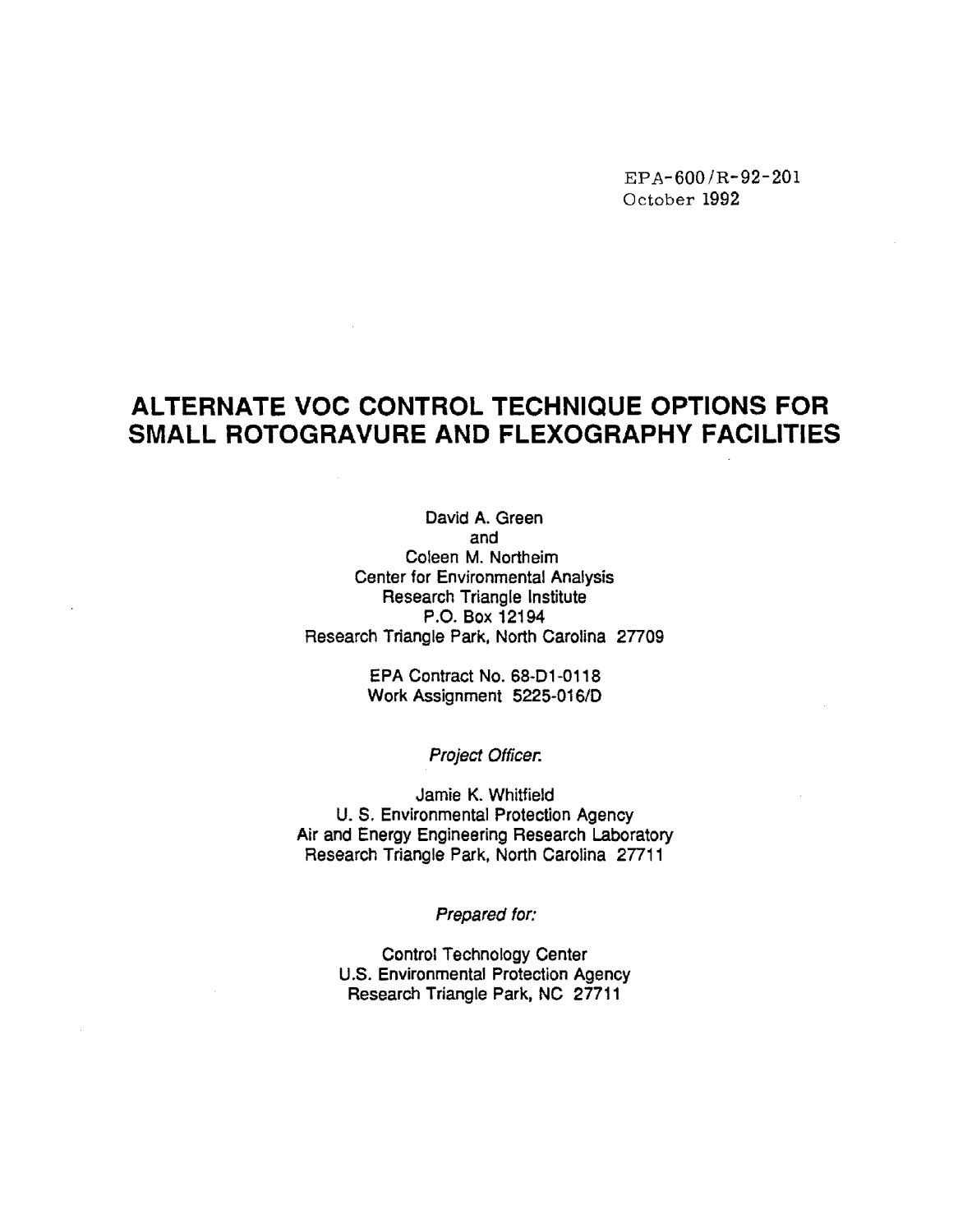|                                                                                                                                                                                                                                                                                                                                                                                                                                                                                                                                                                                                                                                                                                                                                                                                                                                                  | TECHNICAL REPORT DATA<br>(Please read Instructions on the reverse before complet) |                                  |                       |                                                                 |  |  |  |  |
|------------------------------------------------------------------------------------------------------------------------------------------------------------------------------------------------------------------------------------------------------------------------------------------------------------------------------------------------------------------------------------------------------------------------------------------------------------------------------------------------------------------------------------------------------------------------------------------------------------------------------------------------------------------------------------------------------------------------------------------------------------------------------------------------------------------------------------------------------------------|-----------------------------------------------------------------------------------|----------------------------------|-----------------------|-----------------------------------------------------------------|--|--|--|--|
| 1. REPORT NO.<br>EPA-600/R-92-201                                                                                                                                                                                                                                                                                                                                                                                                                                                                                                                                                                                                                                                                                                                                                                                                                                | 2.                                                                                |                                  | З.                    | PE93-122307                                                     |  |  |  |  |
| 4. TITLE AND SUBTITLE                                                                                                                                                                                                                                                                                                                                                                                                                                                                                                                                                                                                                                                                                                                                                                                                                                            |                                                                                   |                                  | <b>5. REPORT DATE</b> |                                                                 |  |  |  |  |
| Alternate VOC Control Technique Options for Small                                                                                                                                                                                                                                                                                                                                                                                                                                                                                                                                                                                                                                                                                                                                                                                                                |                                                                                   |                                  |                       | October 1992<br>6, PERFORMING ORGANIZATION CODE                 |  |  |  |  |
| Rotogravure and Flexography Facilities                                                                                                                                                                                                                                                                                                                                                                                                                                                                                                                                                                                                                                                                                                                                                                                                                           |                                                                                   |                                  |                       |                                                                 |  |  |  |  |
| 7. AUTHOR(S)                                                                                                                                                                                                                                                                                                                                                                                                                                                                                                                                                                                                                                                                                                                                                                                                                                                     |                                                                                   |                                  |                       | 8. PERFORMING ORGANIZATION REPDRT NO.                           |  |  |  |  |
|                                                                                                                                                                                                                                                                                                                                                                                                                                                                                                                                                                                                                                                                                                                                                                                                                                                                  | David A. Green and Coleen M. Northeim                                             |                                  |                       |                                                                 |  |  |  |  |
|                                                                                                                                                                                                                                                                                                                                                                                                                                                                                                                                                                                                                                                                                                                                                                                                                                                                  |                                                                                   |                                  |                       | 10. PROGRAM ELEMENT NO.                                         |  |  |  |  |
| Research Triangle Institute                                                                                                                                                                                                                                                                                                                                                                                                                                                                                                                                                                                                                                                                                                                                                                                                                                      | 9. PERFORMING ORGANIZATION NAME AND ADDRESS                                       |                                  |                       |                                                                 |  |  |  |  |
| P.O. Box 12194                                                                                                                                                                                                                                                                                                                                                                                                                                                                                                                                                                                                                                                                                                                                                                                                                                                   |                                                                                   |                                  |                       | 11. CONTRACT/GRANT NO.                                          |  |  |  |  |
| Research Triangle Park, North Carolina 27709                                                                                                                                                                                                                                                                                                                                                                                                                                                                                                                                                                                                                                                                                                                                                                                                                     |                                                                                   |                                  |                       | 68-D1-0118, Task 5225-016D                                      |  |  |  |  |
|                                                                                                                                                                                                                                                                                                                                                                                                                                                                                                                                                                                                                                                                                                                                                                                                                                                                  |                                                                                   |                                  |                       |                                                                 |  |  |  |  |
| 12. SPONSORING AGENCY NAME AND ADDRESS<br>EPA, Office of Research and Development                                                                                                                                                                                                                                                                                                                                                                                                                                                                                                                                                                                                                                                                                                                                                                                |                                                                                   |                                  |                       | 13. TYPE OF REPORT AND PERIOD COVERED<br>Task Final; 2-6/92     |  |  |  |  |
| Air and Energy Engineering Research Laboratory                                                                                                                                                                                                                                                                                                                                                                                                                                                                                                                                                                                                                                                                                                                                                                                                                   |                                                                                   |                                  |                       | <b>14. SPONSORING AGENCY CODE</b>                               |  |  |  |  |
| Research Triangle Park, North Carolina 27711                                                                                                                                                                                                                                                                                                                                                                                                                                                                                                                                                                                                                                                                                                                                                                                                                     |                                                                                   |                                  | EPA/600/13            |                                                                 |  |  |  |  |
| <b>15. SUPPLEMENTARY NOTES</b>                                                                                                                                                                                                                                                                                                                                                                                                                                                                                                                                                                                                                                                                                                                                                                                                                                   |                                                                                   |                                  |                       | AEERL project officer is Jamie K. Whitfield, Mail Drop 61, 919/ |  |  |  |  |
| $541 - 2509.$                                                                                                                                                                                                                                                                                                                                                                                                                                                                                                                                                                                                                                                                                                                                                                                                                                                    |                                                                                   |                                  |                       |                                                                 |  |  |  |  |
| as a reference when implementing Reasonable Available Control Technology (RACT)<br>for graphic arts facilities that are covered by the Control Technologies Guidelines<br>(CTGs), but emit less than 91 tonnes of volatile organic compounds (VOCs) per year.<br>The CTGs for the graphic arts industry was published in December 1978. It defined<br>RACT for VOCs emitted from publication and packaging rotogravure and from pack-<br>aging flexography. Subsequent EPA guidance limited the applicability of RACT re-<br>quirements to sources that emit 91 tonnes/yr or more of VOCs. The Clean Air Act<br>Amendments of 1990 (CAAAs) now require RACT for VOC sources that emit as little<br>as 9 tonnes/yr in extreme ozone nonattainment areas. Therefore, states are now<br>required to establish and implement RACT for these smaller sources as well. |                                                                                   |                                  |                       |                                                                 |  |  |  |  |
| 17.                                                                                                                                                                                                                                                                                                                                                                                                                                                                                                                                                                                                                                                                                                                                                                                                                                                              |                                                                                   | KEY WORDS AND DOCUMENT ANALYSIS  |                       |                                                                 |  |  |  |  |
| la.<br><b>DESCRIPTORS</b>                                                                                                                                                                                                                                                                                                                                                                                                                                                                                                                                                                                                                                                                                                                                                                                                                                        |                                                                                   | b.IDENTIFIERS/OPEN ENDED TERMS   |                       | COSATI Field/Group<br>c.                                        |  |  |  |  |
| Pollution                                                                                                                                                                                                                                                                                                                                                                                                                                                                                                                                                                                                                                                                                                                                                                                                                                                        |                                                                                   | Pollution Control                |                       | 13B                                                             |  |  |  |  |
| Flexography                                                                                                                                                                                                                                                                                                                                                                                                                                                                                                                                                                                                                                                                                                                                                                                                                                                      |                                                                                   | <b>Stationary Sources</b>        |                       | 14E                                                             |  |  |  |  |
| Printing                                                                                                                                                                                                                                                                                                                                                                                                                                                                                                                                                                                                                                                                                                                                                                                                                                                         |                                                                                   | Rotogravure                      |                       |                                                                 |  |  |  |  |
| Organic Compounds                                                                                                                                                                                                                                                                                                                                                                                                                                                                                                                                                                                                                                                                                                                                                                                                                                                |                                                                                   | Volatile Organic Com-            |                       | 07C                                                             |  |  |  |  |
| Volatility                                                                                                                                                                                                                                                                                                                                                                                                                                                                                                                                                                                                                                                                                                                                                                                                                                                       |                                                                                   | pounds (VOCs)                    |                       | 20 <sub>M</sub>                                                 |  |  |  |  |
| Graphic Arts                                                                                                                                                                                                                                                                                                                                                                                                                                                                                                                                                                                                                                                                                                                                                                                                                                                     |                                                                                   |                                  |                       | 05F                                                             |  |  |  |  |
| <b>18. DISTRIBUTION STATEMENT</b>                                                                                                                                                                                                                                                                                                                                                                                                                                                                                                                                                                                                                                                                                                                                                                                                                                |                                                                                   | 19. SECURITY CLASS (This Report) |                       | 21. NO. OF PAGES                                                |  |  |  |  |
| Release to Public                                                                                                                                                                                                                                                                                                                                                                                                                                                                                                                                                                                                                                                                                                                                                                                                                                                |                                                                                   | Unclassified                     |                       |                                                                 |  |  |  |  |
|                                                                                                                                                                                                                                                                                                                                                                                                                                                                                                                                                                                                                                                                                                                                                                                                                                                                  |                                                                                   | 20. SECURITY CLASS (This page)   |                       | <b>22. PRIC</b>                                                 |  |  |  |  |

EPA Form 2220·1 (9·73)

 $\sim$   $\sim$ 

 $\sim$   $\sim$ 

Unclassified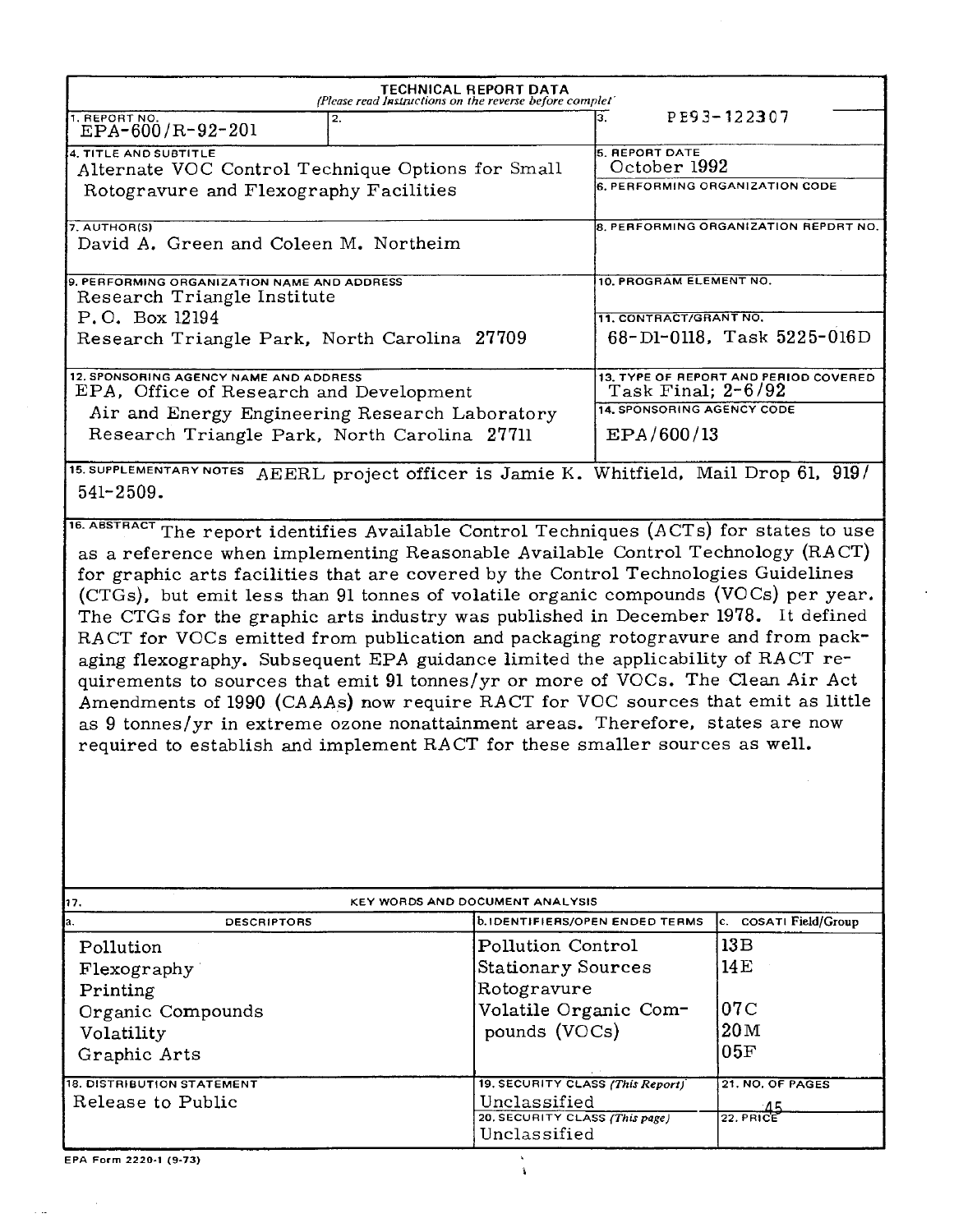### **EPA REVIEW NOTICE**

This report has been reviewed by the U.S. Environmental Protection Agency, and approved for publication. Approval does not signify that the contents necessarily reflect the views and policy of the Agency, nor does mention of trade names or commercial products constitute endorsement or recommendation for use.

This document is available to the public through the National Technical Information Service, Springfield, Virginia 22161.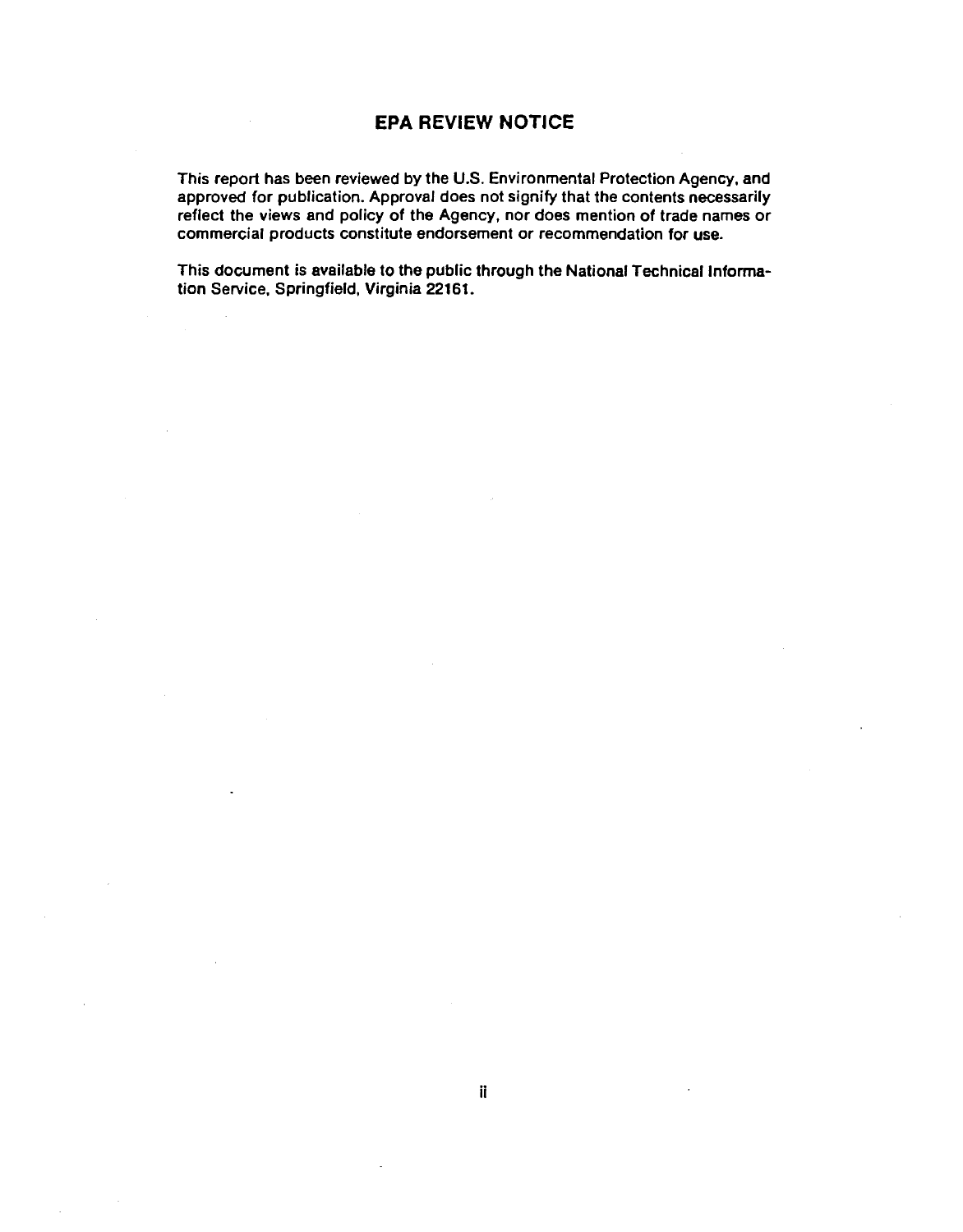## **PREFACE**

Environmental Protection Agency's (EPA) Control Technology Center (CTC) was established by EPA's Office of Research and Development and Office of Air Quality Planning and Standards to provide technical assistance to State and local air pollution control agencies. Three levels of assistance are available through the CTC. First, a CTC HOTLINE has been established to provide telephone assistance on matters relating to air pollution control technology. Second, more in-depth engineering assistance can be provided when appropriate. Third, the CTC can provide technical guidance through publication of technical guidance documents, development of personal computer software, and presentation of workshops on control technology matters.

Engineering assistance projects, such as this one, focus on topics of national and regional interest that are identified through contact with State and local agencies. The CTC has received numerous calls from State agencies concerning control technologies for graphic arts sources. This study was undertaken to describe control options for small rotogravure and flexographic printing facilities.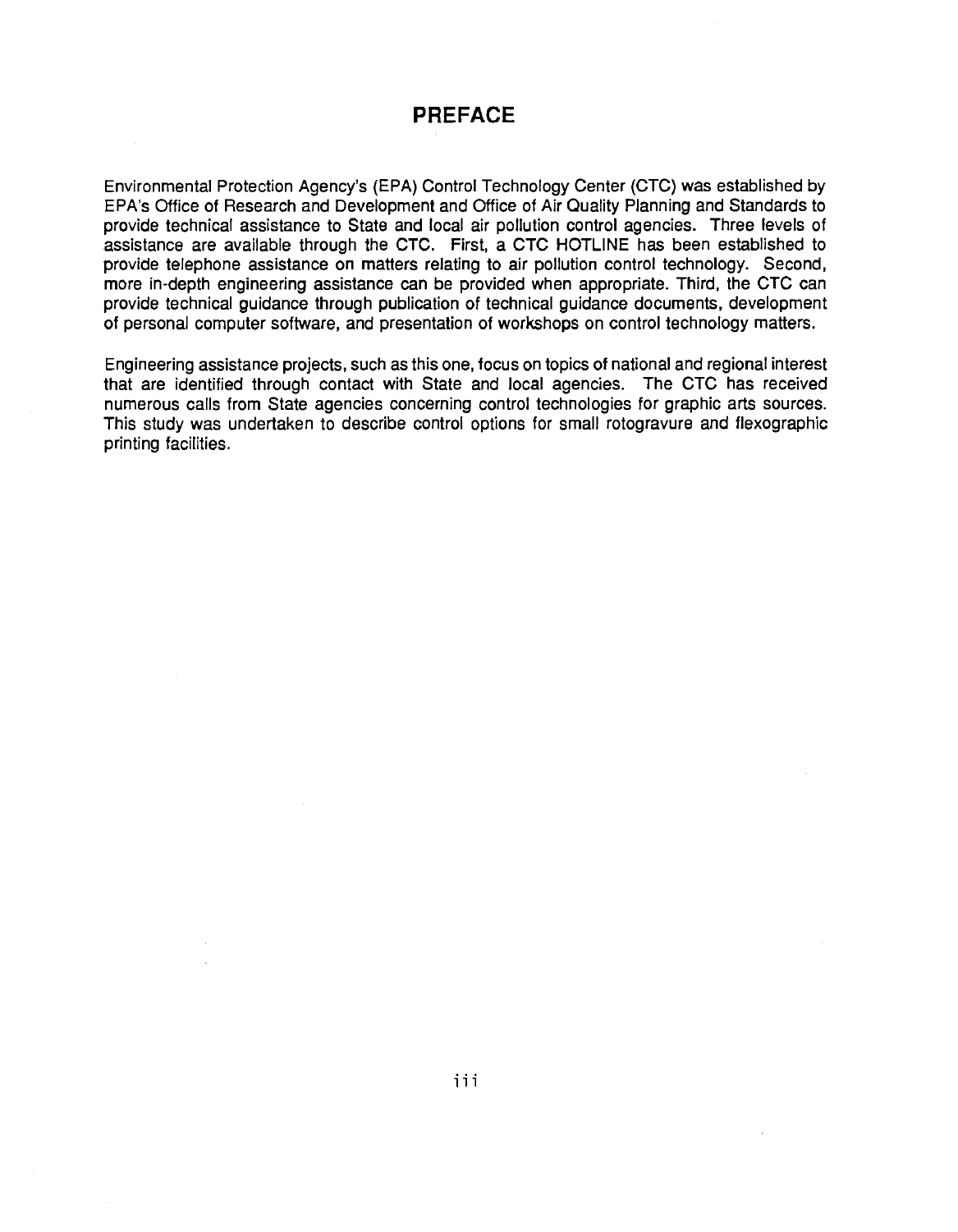# **TABLE OF CONTENTS**

| Preface |       |                                                       |  |
|---------|-------|-------------------------------------------------------|--|
|         |       |                                                       |  |
|         |       |                                                       |  |
|         |       |                                                       |  |
| 1.0     |       |                                                       |  |
| 2.0     |       |                                                       |  |
| 3.0     |       |                                                       |  |
|         | 3.1   | Description of the Rotogravure Process                |  |
|         | 3.2   |                                                       |  |
| 4.0     |       |                                                       |  |
|         | 4.1   |                                                       |  |
|         | 4.2   |                                                       |  |
| 5.0     |       | Control Technologies and Pollution Prevention Options |  |
|         | 5.1   |                                                       |  |
|         | 5.2   |                                                       |  |
|         | 5.3   |                                                       |  |
|         | 5.4   |                                                       |  |
|         | 5.5   |                                                       |  |
| 6.0     |       |                                                       |  |
| 7.0     | Costs |                                                       |  |
|         | 7.1   |                                                       |  |
|         | 7.2   | Total Enclosures for Existing Facilities              |  |
|         | 7.3   | Costs of Thermal Incinerators                         |  |
|         | 7.4   |                                                       |  |
|         | 7.5   | Costs of Carbon Adsorption Systems                    |  |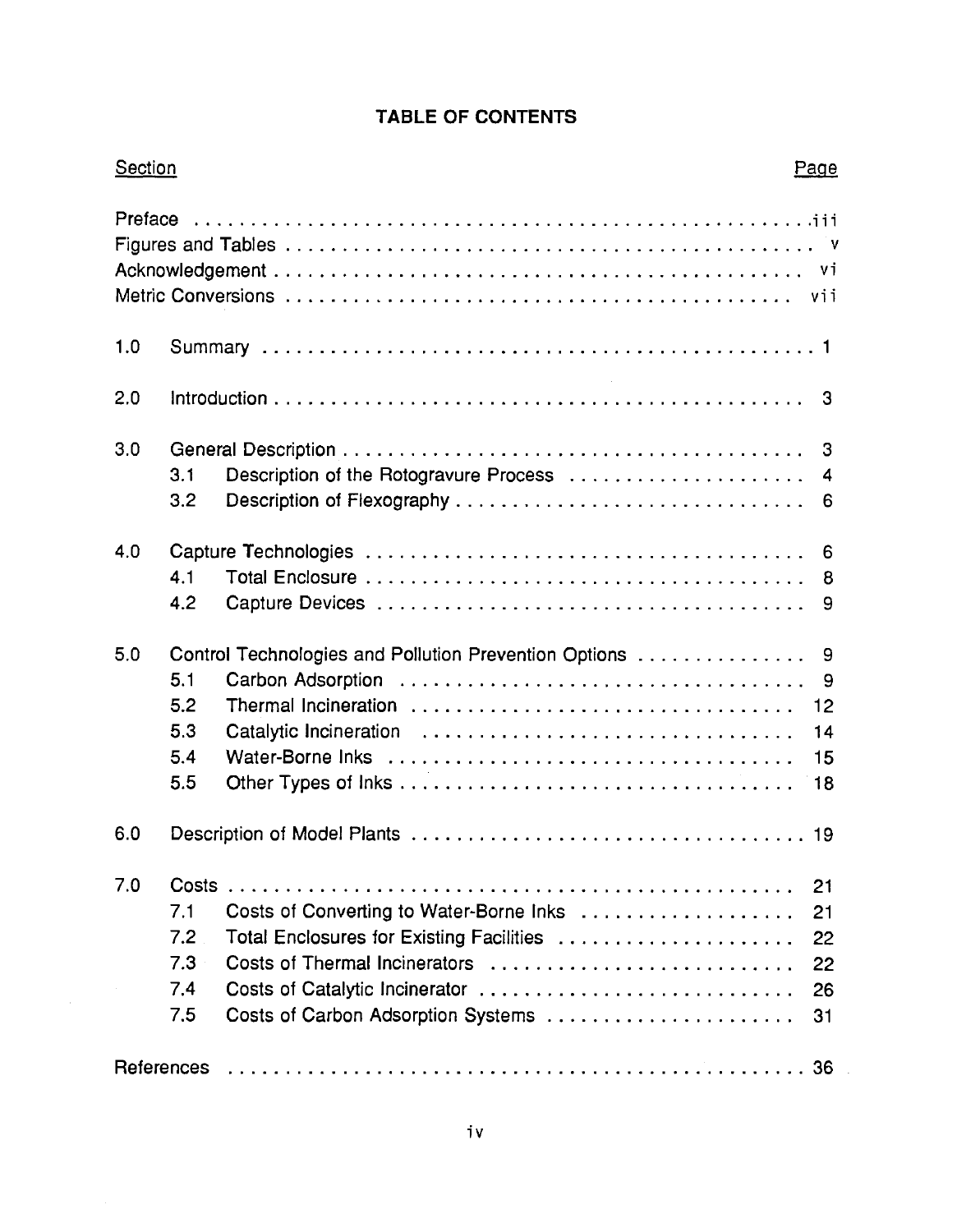## **FIGURES AND TABLES**

# **Figure**

# Page

# Table

 $\sim$ 

## Page

 $\bar{z}$ 

| $\mathbf{1}$            | Cost Effectiveness of Control Technologies for       |  |
|-------------------------|------------------------------------------------------|--|
|                         |                                                      |  |
| $\overline{2}$          |                                                      |  |
| 3                       | Permanent Total Enclosure Capital Cost Estimates  23 |  |
| $\overline{\mathbf{4}}$ | Assumptions for Model Plant Costing  24              |  |
| 5                       |                                                      |  |
| 6                       | Thermal Incinerators -- Annual Operating Costs  27   |  |
| $\overline{7}$          | Thermal Incineration -- Cost Effectiveness  28       |  |
| $\mathbf{8}$            |                                                      |  |
| 9                       | Catalytic Incinerators -- Annual Operating Costs 30  |  |
| 10                      |                                                      |  |
| 11                      |                                                      |  |
| 12 <sub>1</sub>         |                                                      |  |
| 13                      |                                                      |  |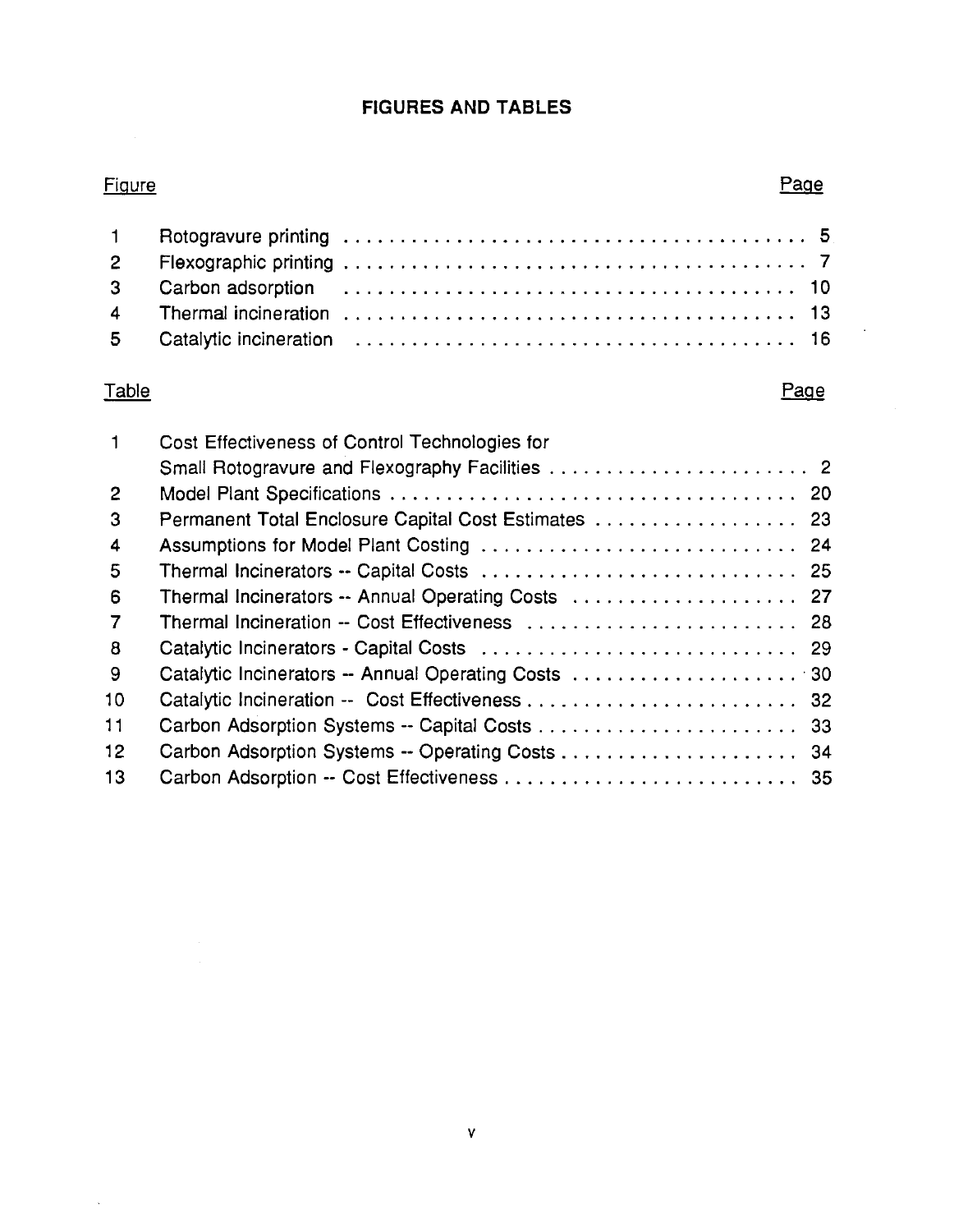## **ACKNOWLEDGEMENT**

The authors acknowledge the efforts of Bob Blaszczak and Karen Catlett of Environmental Protection Agency's Office of Air Quality Planning and Standards, both members of the project review team.

 $\sim$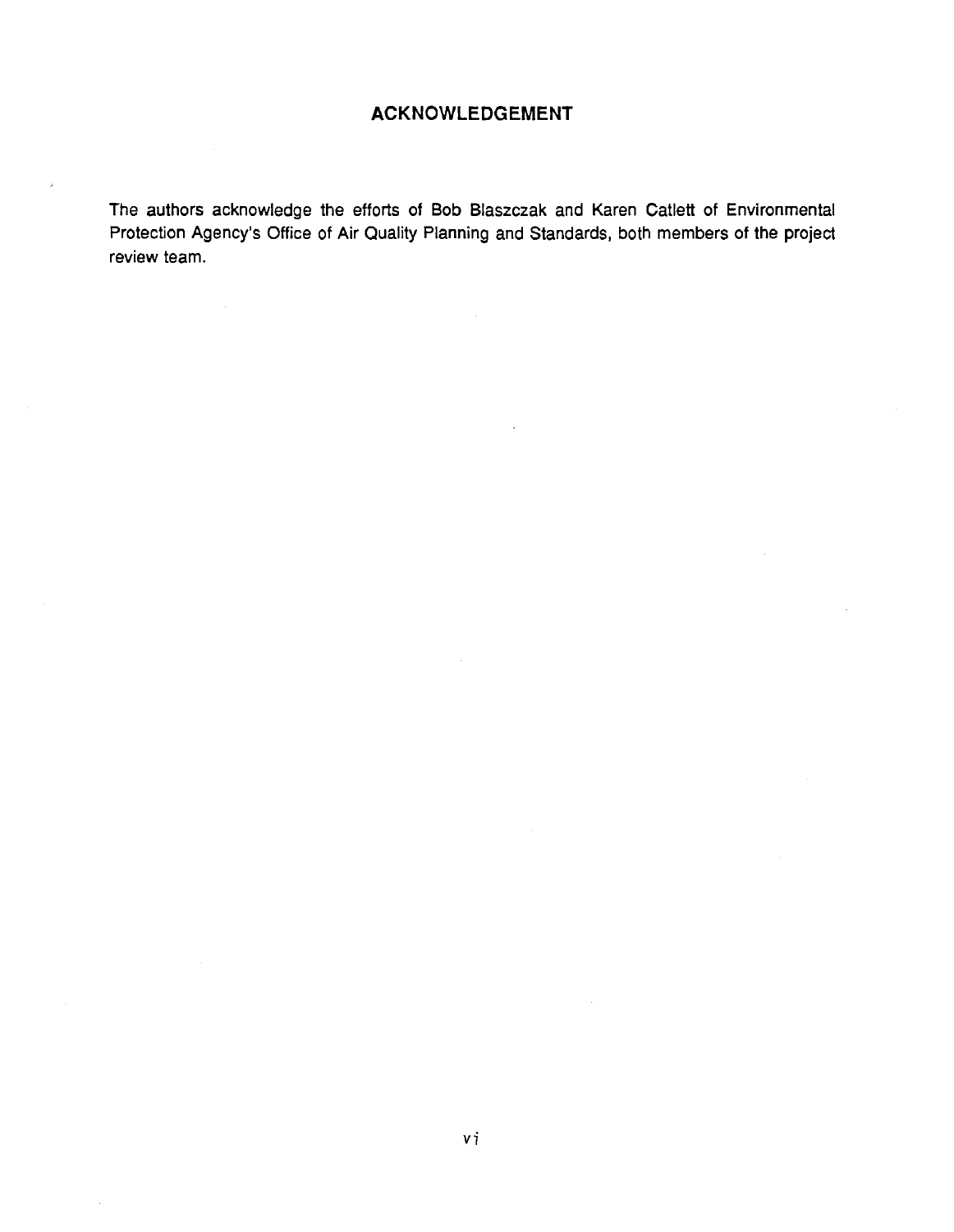# METRIC CONVERSIONS

 $\bar{z}$ 

| Nonmetric       | <b>Times</b> | <b>Yields Metric</b> |
|-----------------|--------------|----------------------|
| $1$             | 0.3          | m                    |
| $\text{ft}^2$   | 0.093        | m <sup>2</sup>       |
| in              | 2.54         | cm                   |
| in $H_2O$       | 249          | Pa                   |
| in <sup>2</sup> | 6.45         | cm <sup>2</sup>      |
| lb              | 0.454        | kg                   |
| scfm            | 0.00047      | $sm^3/s$             |
| ton             | 0.907        | tonne                |

 $\bar{\mathcal{L}}$ 

÷.

 $\bar{z}$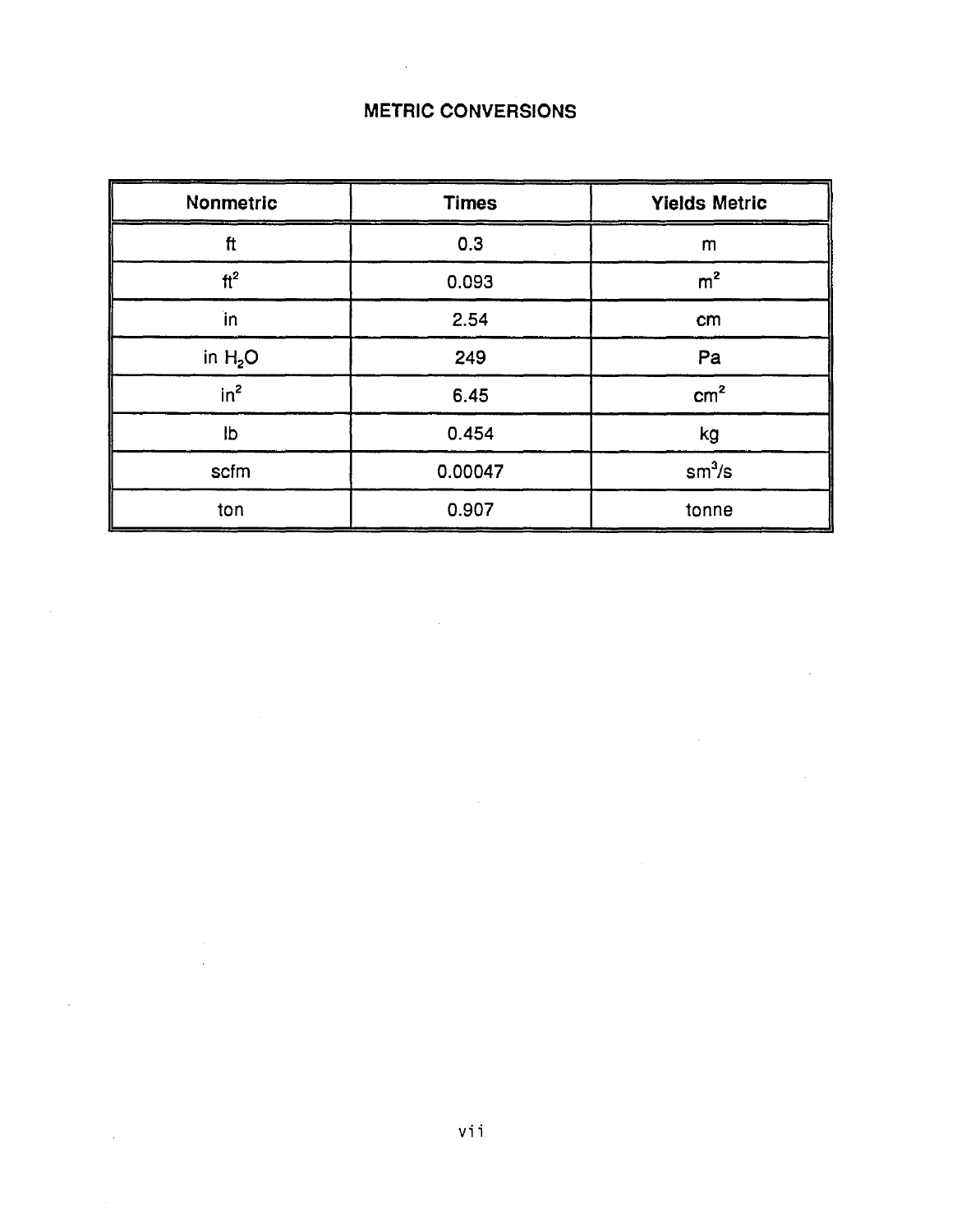#### 1.0 SUMMARY

Emissions of volatile organic compounds (VOC) from rotogravure and flexographic printing facilities arise from the evaporation of solvents during ink drying. These emissions can be reduced by conversion of solvent-borne ink systems to waterborne ink systems, or by capture of the solvent vapors and use of a control device such as thermal or catalytic incineration systems or carbon adsorption systems. There are limitations associated with each approach and individual circumstances, including the type of product produced, the customer base, and the type of ink used, which will affect the applicability of different technologies.

Conversion to waterborne inks can reduce VOC emissions by approximately 80%. Uncertainties in retrofitting existing presses for water-borne inks exist; required modifications are site-specific. Drier systems and, in some cases, ink-supply systems must be modified. Gravure cylinders must be replaced. Water-borne inks can eliminate the problems of designing and testing capture systems. In some cases, it is difficult to achieve the same level of gloss with water-borne inks as with solvent-borne inks. In cases where water-borne inks are suitable, conversion to water-borne inks may be the most cost-effective solution. Due to the site-specific nature of conversion costs, no generalized cost estimates can be developed.

Properly operated carbon adsorption systems with total enclosures or efficient capture systems can reduce VOC emissions by 95 percent. Solvent can be recovered for reuse on site or sold to a reclaimer. Carbon adsorption systems are incompatible with certain inks and are most suitable for facilities with a predictable, long-term production schedule. Facilities using a wide variety of inks to print numerous small jobs are not likely to be able to use carbon adsorption systems. Activated carbon has a solvent capacity which varies for different organic components. Cost estimates have been developed on the basis of toluene as the design solvent. In some cases, other solvents which are present in some inks may require larger and, thus, more expensive systems.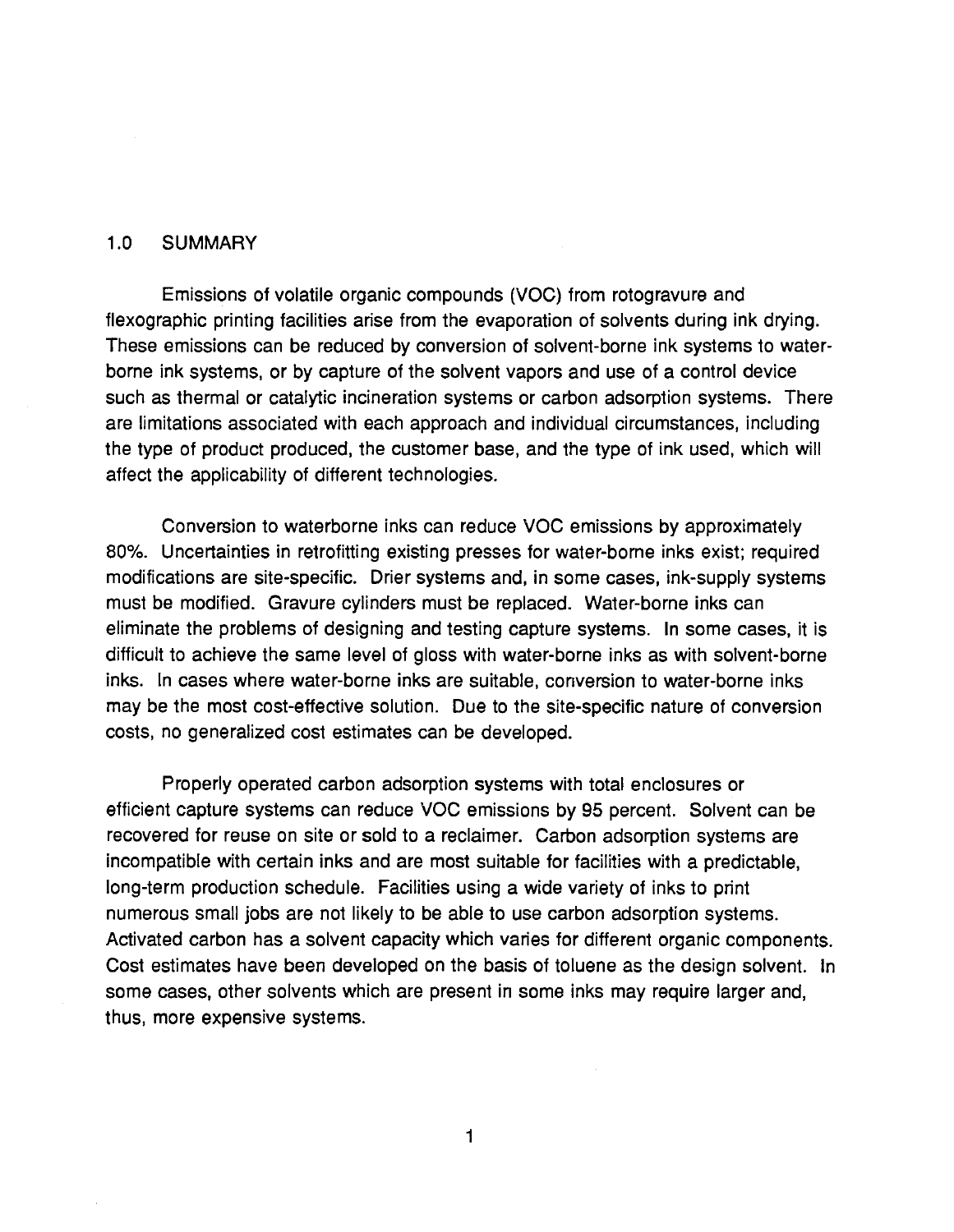Properly operated catalytic incinerator systems with total enclosures or efficient capture systems can reduce VOC emissions by up to 98 percent. Solvents are destroyed in these systems. Catalytic incinerators provide an energy savings over thermal incinerators, but they are not compatible with all inks. Incinerator specifications must be written with specific reference to the type of inks to be used. Small facilities may avoid catalytic incinerators because of higher initial capital costs than thermal incinerators, and the desire to maintain flexibility to print a wider variety of jobs.

Properly operated thermal incinerator systems, with total enclosures or efficient capture systems, can reduce VOC emissions by 98 percent. Thermal incinerators are compatible with most inks used in rotogravure and flexography, but these systems are relatively energy intensive. Cost-effectiveness data for these control devices are summarized in Table 1. The cost of total enclosures must be added to these costs.

|                                     | Cost Effectiveness (\$/Ton) |                           |                      |  |  |  |  |  |  |
|-------------------------------------|-----------------------------|---------------------------|----------------------|--|--|--|--|--|--|
| Plant Size <sup>b</sup><br>(ton/yr) | Thermal<br>Incineration     | Catalytic<br>Incineration | Carbon<br>Adsorption |  |  |  |  |  |  |
| 10                                  | \$3,500 to \$4,800          | \$3,900                   | \$3,500              |  |  |  |  |  |  |
| 25                                  | \$2,000 to \$3,000          | \$2,500 to \$2,800        | \$1,400              |  |  |  |  |  |  |
| 50                                  | \$1,200 to \$2,400          | \$960 to \$2,000          | \$760 to \$780       |  |  |  |  |  |  |
| 100                                 | \$850 to \$2,000            | \$1,200 to \$1,600        | \$450 to \$460       |  |  |  |  |  |  |
| 1000                                | \$170 to \$480              | \$170 to \$350            | \$120                |  |  |  |  |  |  |

## Table 1. Cost Effectiveness of Control Technologies for Small Rotogravure and Flexography Facilities<sup>a</sup>

•1991 dollars, exclusive of total enclosure or capture devices. Control efficiencies assumed to be 95 to 100 percent. Capture efficiencies are assumed to be 100 percent.

~otal solvent use including solvent present in purchased ink and solvent added by facility.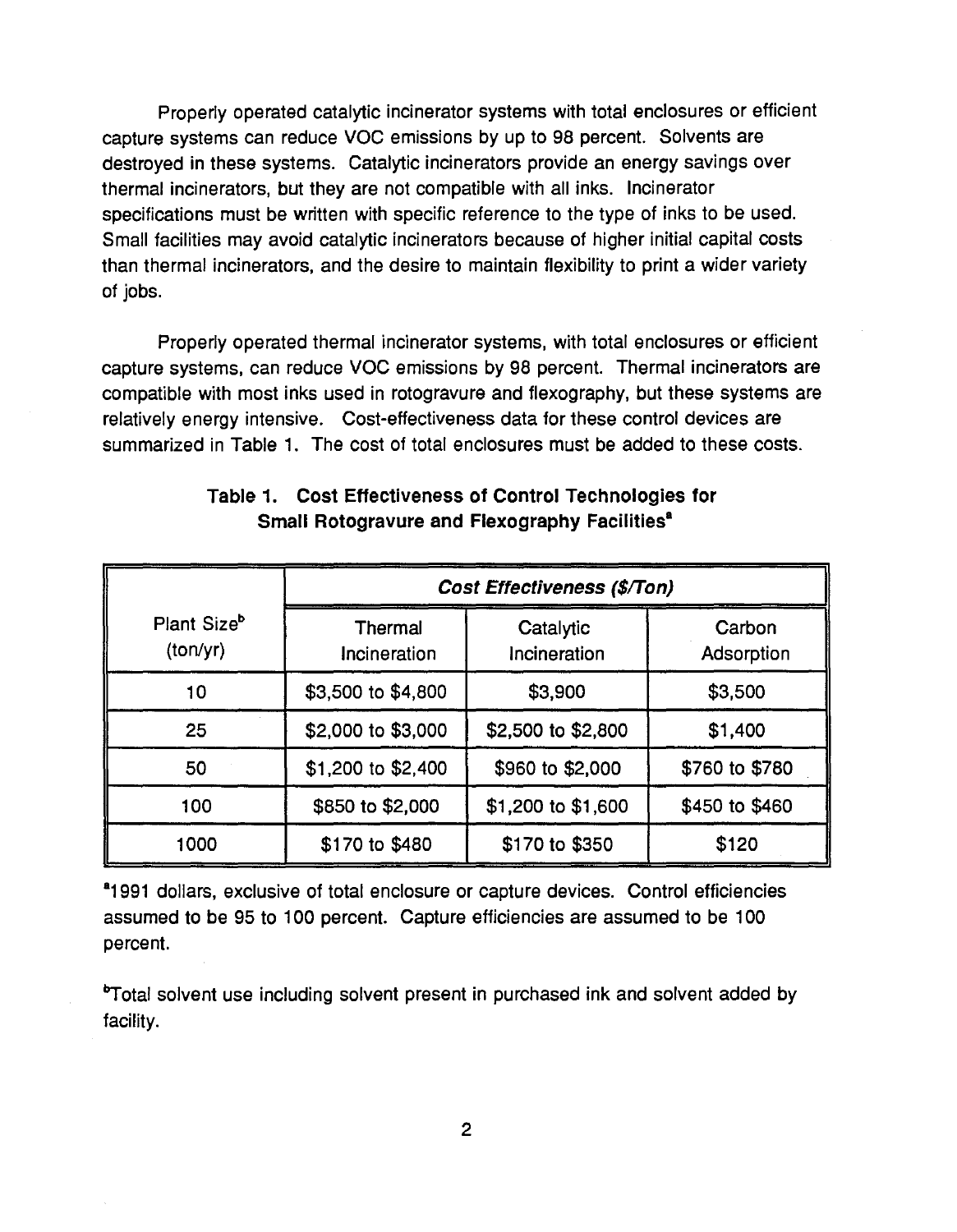#### 2.0 INTRODUCTION

In 1978, the U.S. Environmental Protection Agency (EPA) published Control Technology Guidelines (CTG) for the graphic arts industry applicable to emissions of voe. This CTG document (1) defined reasonably available control technology (RACT) for publication and packaging rotogravure and packaging flexography. The applicability of these guidelines was subsequently limited to plants emitting 100 tons\* of VOC per year or more by EPA guidance (2).

The Clean Air Act Amendments (CAAA) of 1990 required RACT for sources that emit as little as 10 tons of VOC per year in extreme ozone nonattainment areas. To meet the ambient air quality standards for ozone, States with "extreme," "severe," or "serious" problems were required to establish and implement RACT for these smaller sources. This document identifies alternate control techniques (ACT) for States to use as a reference when establishing and implementing RACT for existing graphic arts facilities with potential uncontrolled VOC emissions of less than 100 tons per year.

### 3.0 GENERAL DESCRIPTION

In rotogravure and flexographic printing, ink is applied to a cylindrical image carrier. The ink is transferred to the print surface as it passes by the rotating cylinder. Different colors are printed on the print surface (paper, film, foil, etc.) as it passes successively through multiple print stations. Presses are available with as many as eight stations. In most cases, the stock to be printed is supplied from a roll or web. graphic arts facilities with potential uncontrolled VOC emissions of less than 100 tons per year. The printed stock can be rewound onto a roll, or cut, slit, and/or folded, depending on the type of press and application. In some cases, stock to be printed is fed sheet by sheet. Very fluid inks are required for these processes; drying involves the evaporation of the fluid part of the ink into heated air, which leaves behind the pigment and a binder. The evaporated material is typically an organic solvent, a mixture of organic solvents or a mixture of organic solvents and water. Evaporation of these solvents creates a potential source of VOC emissions.

<sup>\*</sup>Readers more familiar with the metric system may use the conversion factors at the end of the front matter of this report (page vi).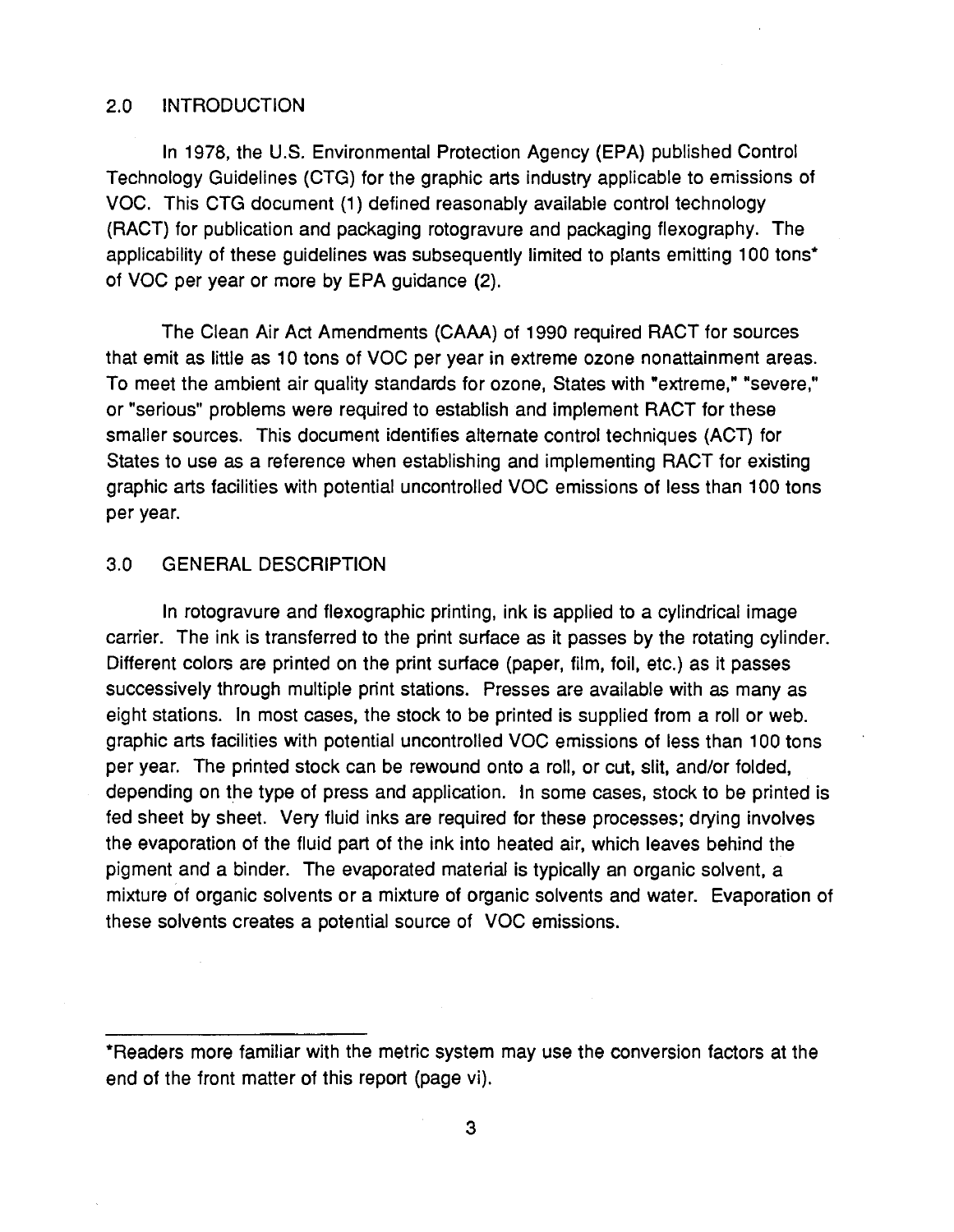Additional background information on printing technologies is presented in Vincent and Vatavuk (1), Strauss (3), National Association of Printing Ink Manufacturers (4), and Gravure Association of America (5).

#### 3.1 Description of the Rotogravure Process

Rotogravure is an intaglio printing process. This means that the image area is depressed relative to the surface of the printing cylinder. The printing cylinder typically is composed of chrome-plated copper or steel plated with copper then chrome. The image is formed by etching depressions (or cells) in the chrome or by etching the copper prior to chrome plating. The depth of the cells (typically about 0.035 mm) determines the amount of ink applied to the surface. The density of the cells varies between about 600 and 32,000 per square inch, with finer quality printing requiring more cells.

The printing cylinder rotates through a trough of ink (or ink fountain) where ink is applied to the cells. Excess ink is removed from the surface of the cylinder by a flexible doctor blade; leaving the cells full of ink. The ink is then transferred to the surface of the stock as it is pressed against the rotating cylinder. The printed stock, or web, then passes through one or more driers where the solvent in the ink is evaporated from the printed image. Solvent-laden air is captured from the driers and vented to the atmosphere or to a control system. In some cases, the hot air from the driers is cascaded from station to station. Figure 1 illustrates a typical rotogravure printing press.

The ink in the fountain is composed of ink supplied by the ink manufacturer (50 percent or more solvent) that has been mixed with additional solvent to maintain the proper viscosity. After mixing, inks used for rotogravure printing may contain 50 to 85 percent (or more) organic solvent (6). The solvents in rotogravure ink include esters, alcohols, ketones, and aromatic and aliphatic hydrocarbons (4).

Changing from one job to another involves changing the cylinders and, if different colors are to be printed, cleaning the ink residue in the fountains. In packaging rotogravure, the cylinders are stored to permit printing the same job at a later date.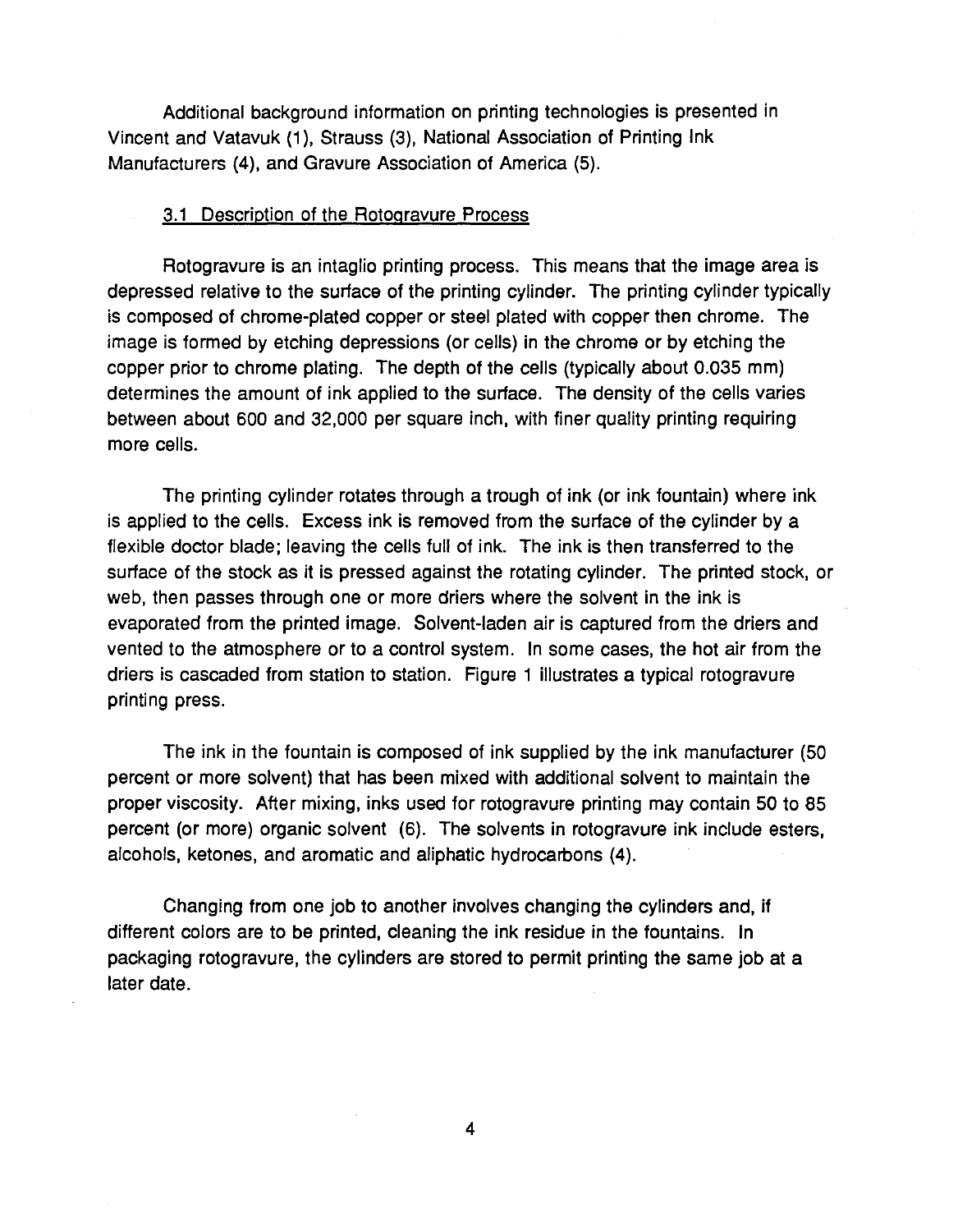

Source: EPAl450/2-78-033.

Figure 1. Rotogravure printing.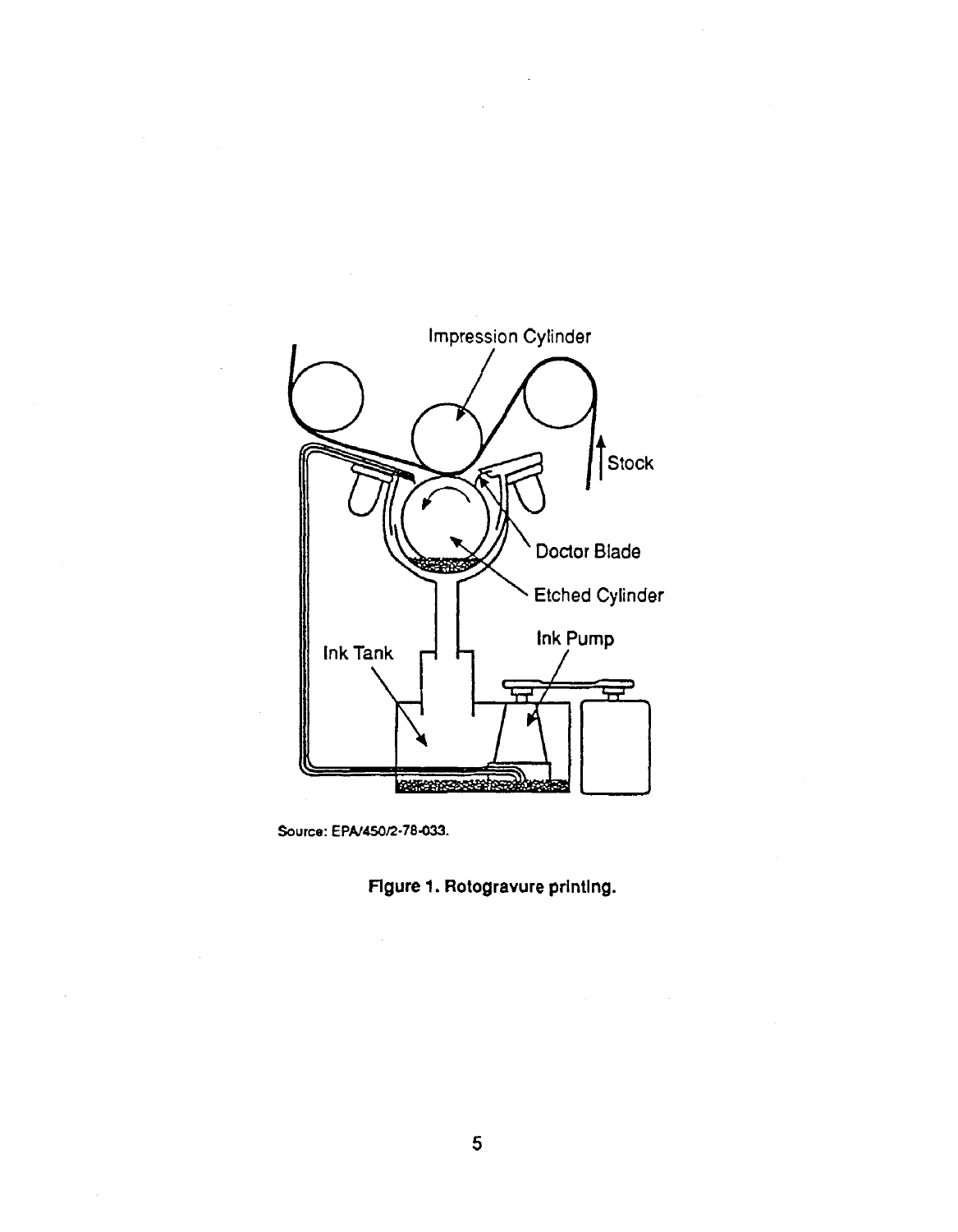#### 3.2 Description of Flexography

Flexography is a relief printing process. This means that the image surface is raised relative to the surface of the cylinder. The image surface is a flexible rubber or polymeric plate that is wrapped around the plate cylinder. Ink is applied to the raised image surface by one of two different methods. In the older method, a rotating cylindrical "fountain roller" is partially submerged in the ink fountain. This ink is transferred to a "form roller," which rotates against the fountain roller. Excess ink is removed from the form roller with a doctor blade. The form roller then transfers the ink to the raised surfaces of the printing plate, which rotates against it. In the newer method, the form roller rotates through the ink trough and the fountain roller is omitted. The ink is applied to the stock as it is pushed against the printing plate by a rotating impression cylinder. Figure 2 illustrates a typical flexographic printing process.

The ink used in flexographic printing is composed of one or more resins dissolved in one or more solvents. The solvents, which include alcohols, esters, glycol ethers, and aliphatic hydrocarbons, must be compatible with the rubber or polymeric printing plates. Dyes and pigments also are dissolved and dispersed in the ink. The inks contain approximately 75 percent solvent. Water-based inks are also available.

After printing, the inks are dried by evaporating the solvents into hot air driers. . Solvent-laden air is captured from the driers and vented to the atmosphere or to a control system.

Changing from one job to another involves replacing the printing plates on the plate cylinders and if different colors are to be printed, cleaning the ink residue in the fountains and on the rollers.

## 4.0 CAPTURE TECHNOLOGIES

Capture technologies are methods, procedures, or facilities that can be used to collect and contain *voes* that are emitted from a particular process. The term capture efficiency is defined as the fraction of all organic vapors generated by a process that is directed to an abatement or recovery device. Two types of capture technologies are total enclosures and capture devices.

6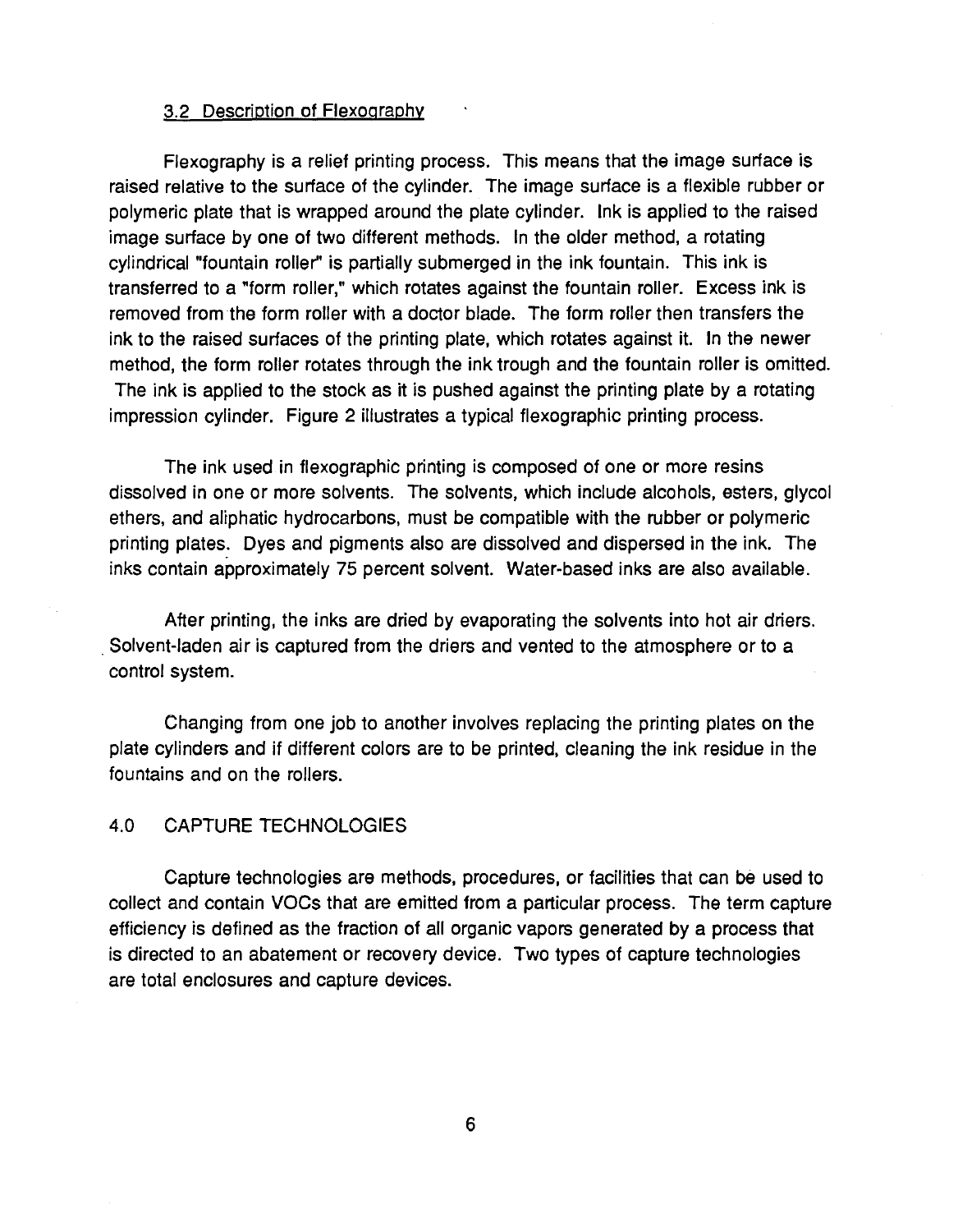

Source: EPA/45012-78-033.

 $\bar{z}$ 

Figure 2. Flexographlc printing.

 $\alpha$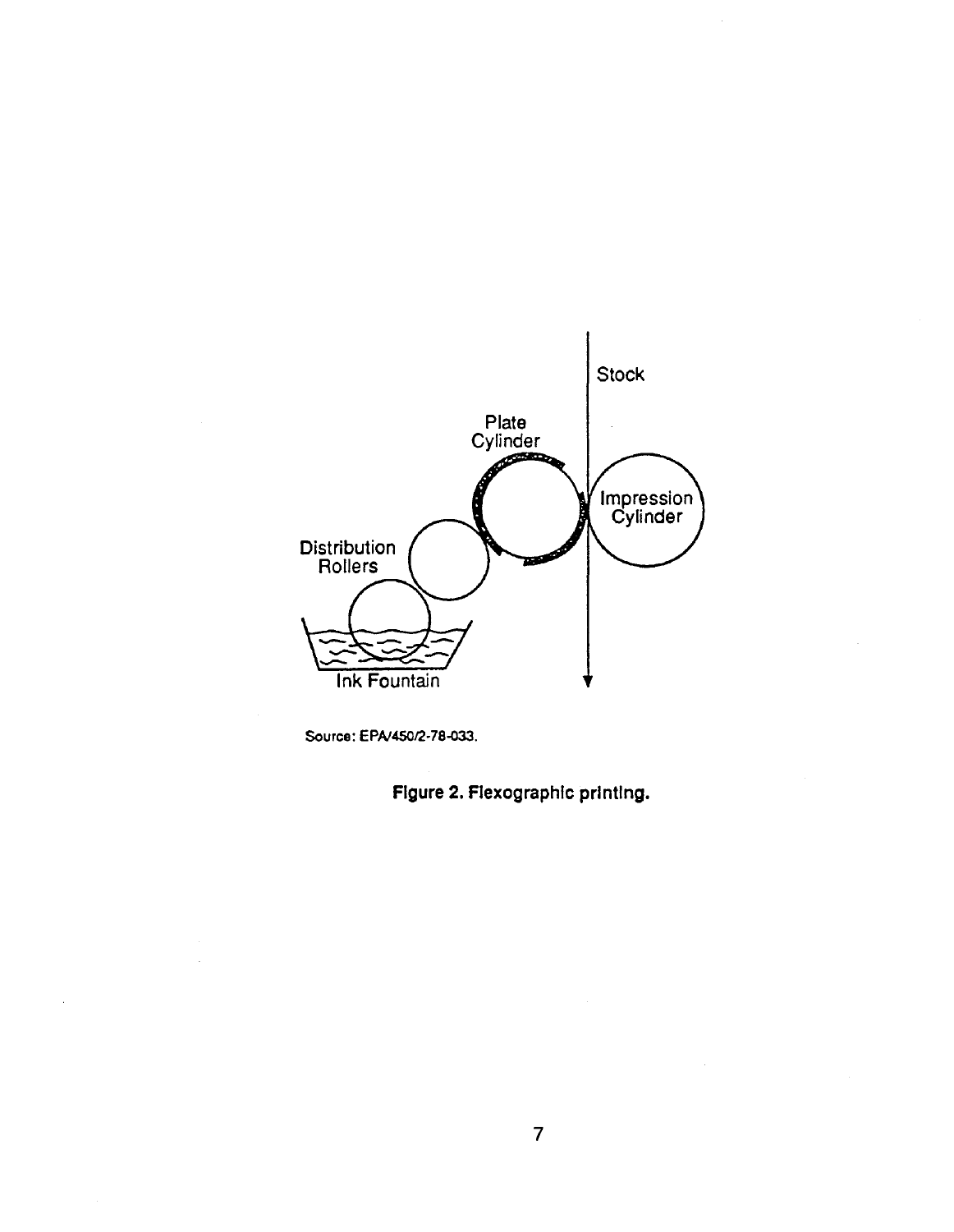## 4.1 Total Enclosure

Permanent total enclosures are structures that completely surround emissions sources so that all air leaving the enclosure is exhausted through a control device. Existing rooms can be modified and tested to confirm compliance with the total enclosure criteria. New structures can be built around emissions sources to serve as total enclosures within existing rooms. EPA has specified five criteria that must be met for an enclosure to be considered a permanent total enclosure. These criteria have been published in New Source Performance Standards for the magnetic tape industry and for the coating of polymeric substrates, 40 CFR 60 (7). The criteria are as follows:

- 1) All VOC emissions must be captured and contained for discharge through a control device.
- 2) The total area of all natural draft openings (NDOs) must not exceed 5 percent of the surface area of the enclosure walls, floor, and ceiling. NDOs include makeup air vents, open doors and windows, cracks under doors, and other openings.
- 3) All doors and windows that are not to be considered NDO must be closed during routine operation of the process. (Doors can be equipped with automatic closures to establish that they are not NDO.)
- 4) The average facial velocity of air entering through all NDOs must be at least 200 ft/min. This is equivalent to a pressure drop of at least 0.004 inches of water across the NDO. (The pressure inside the enclosure must be negative relative to the outside of the enclosure. The direction of flow must be into the enclosure.)
- 5) Any NDO must be at least four equivalent diameters from a source of VOC. (A window with a 4-ft<sup>2</sup> opening could be located no less than 9 ft from the nearest source of emissions.)

Any enclosure meeting these criteria will be considered a total enclosure, and capture efficiency will be assumed to be 100 percent. An existing room might meet these criteria with some modifications. Alternatively, an enclosure could be constructed around a press or presses within an existing room.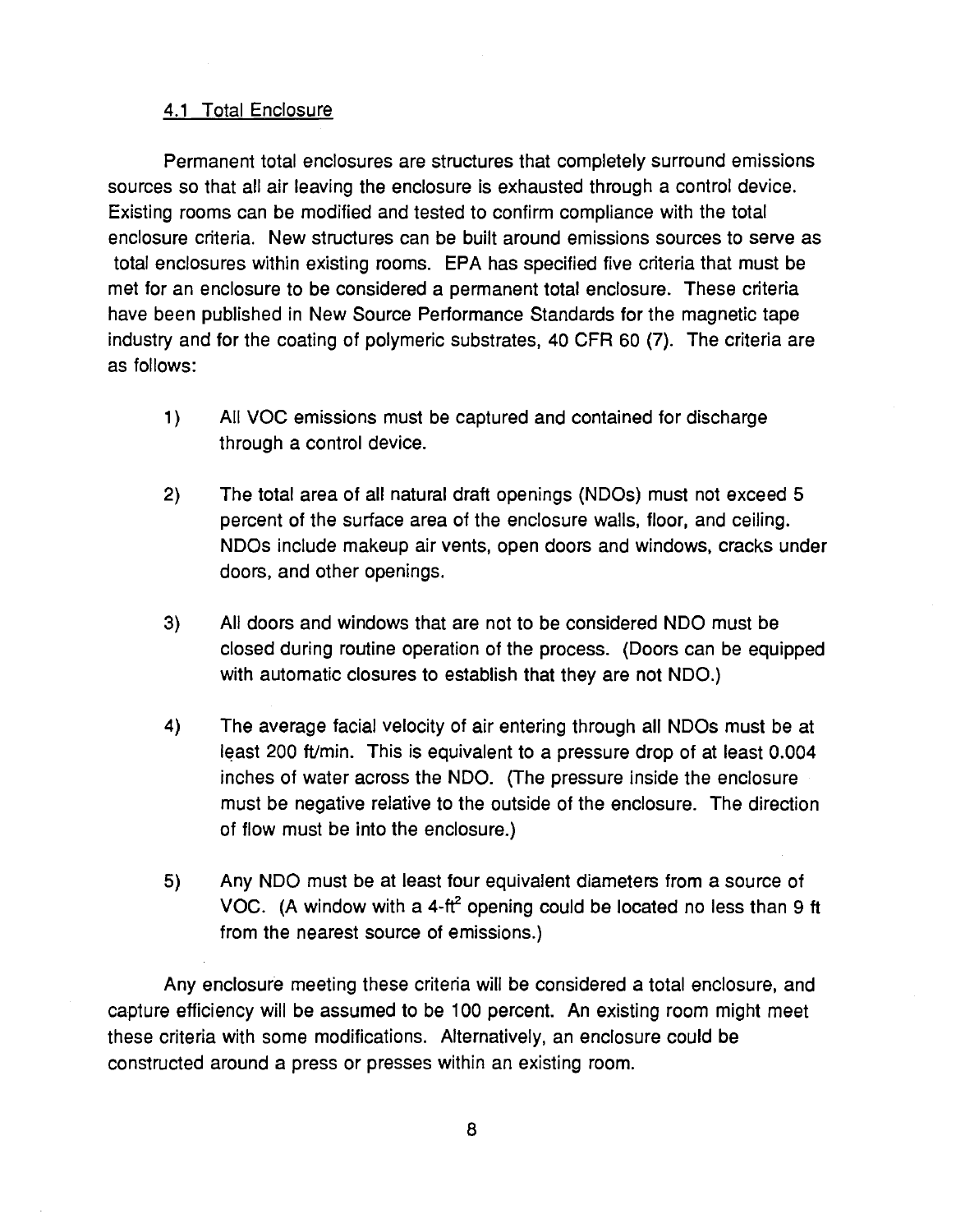#### 4.2 Capture Devices

Capture devices may be enclosures or rooms that do not meet the criteria for permanent total enclosures. Alternatively, devices such as fume hoods, "floor sweeps," or open booths may be used to capture VOC. These devices collect air in the region where VOC is emitted and duct it to a control device. If a capture device is used as part of a VOC emissions control system, in other than a permanent total enclosure, the capture efficiency may be determined through testing. The overall efficiency of a system that uses a capture device is the product of the capture efficiency and the efficiency of the control device.

The efficiency of a capture device may be determined using a mass balance based on gaseous VOC concentrations measured around the partial enclosure. A temporary total enclosure may be constructed for the purpose of obtaining an accurate mass balance for use in determining the capture efficiency of a capture device.

## 5.0 CONTROL TECHNOLOGIES AND POLLUTION PREVENTION OPTIONS

#### 5.1 Carbon Adsorption

Activated carbon is a material with a high surface area that adsorbs many organics from air streams. When used for gas phase emissions control, granularactivated carbon is used in fixed-bed adsorbers. Typically, contaminated air is collected using permanent total enclosures or capture devices and is passed through two or more beds of carbon. VOC in the air is adsorbed on active sites on the carbon. A schematic of a typical carbon adsorption system is given in Figure 3.

Carbon has an experimentally determined capacity for specific concentrations of specific organics. Over time, this capacity is exhausted (essentially all of the active adsorption sites are occupied) and the organics pass through unadsorbed. Adsorbers are operated in parallel so that when the capacity in one unit is exhausted, it can be removed from service and a second adsorber can be put into service. The exhausted carbon in the first adsorbent can then be replaced or regenerated. A wide variety of differently manufactured activated carbons are available. These materials have different capacities for different organic compounds. Where a variety of volatile organics are present in a contaminated gas stream, the control of the compound that breaks through first dictates the selection and operating procedure for the adsorbers.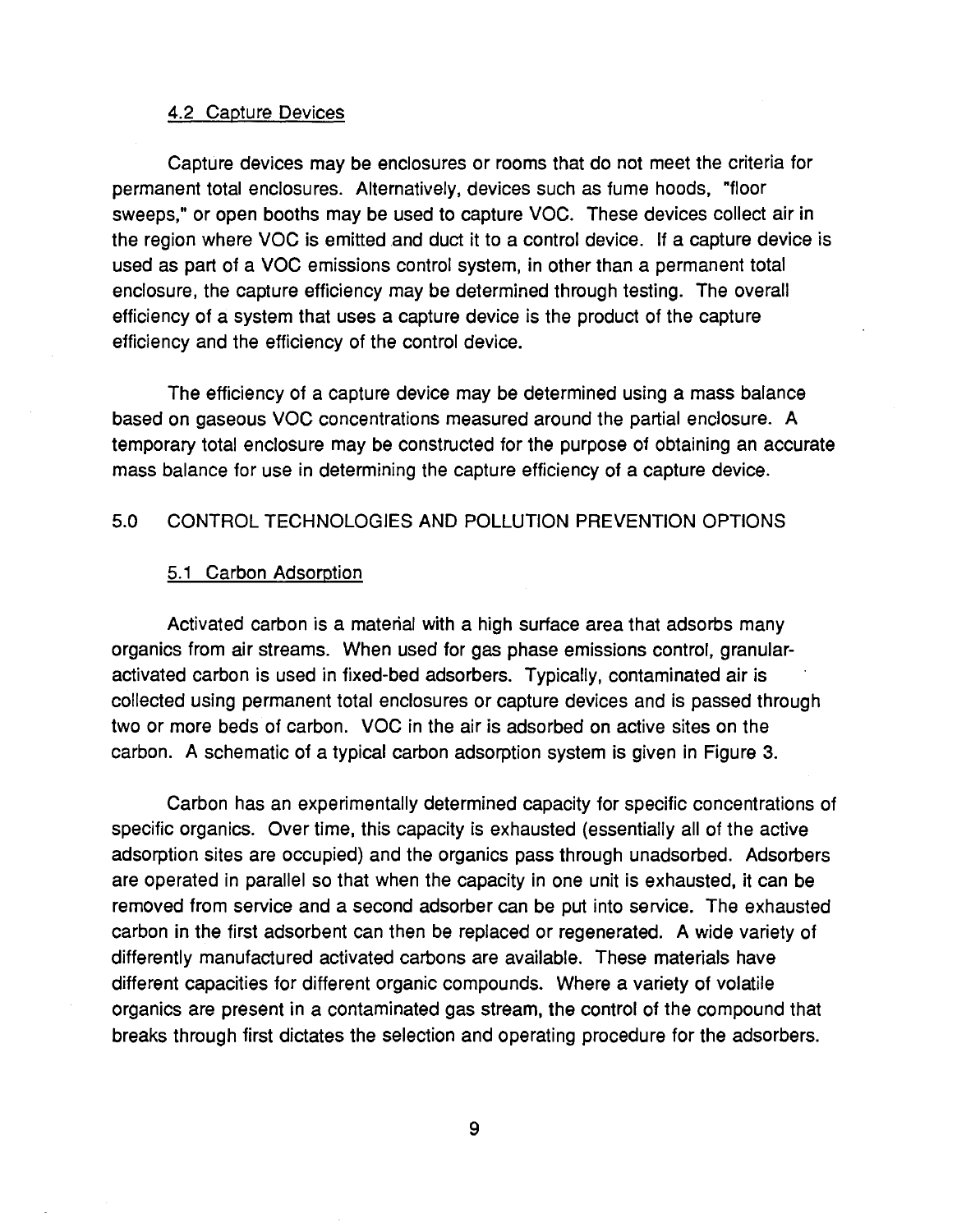

Source: EPA/62516-91/014.

 $\mathcal{A}_\mathrm{c}$ 

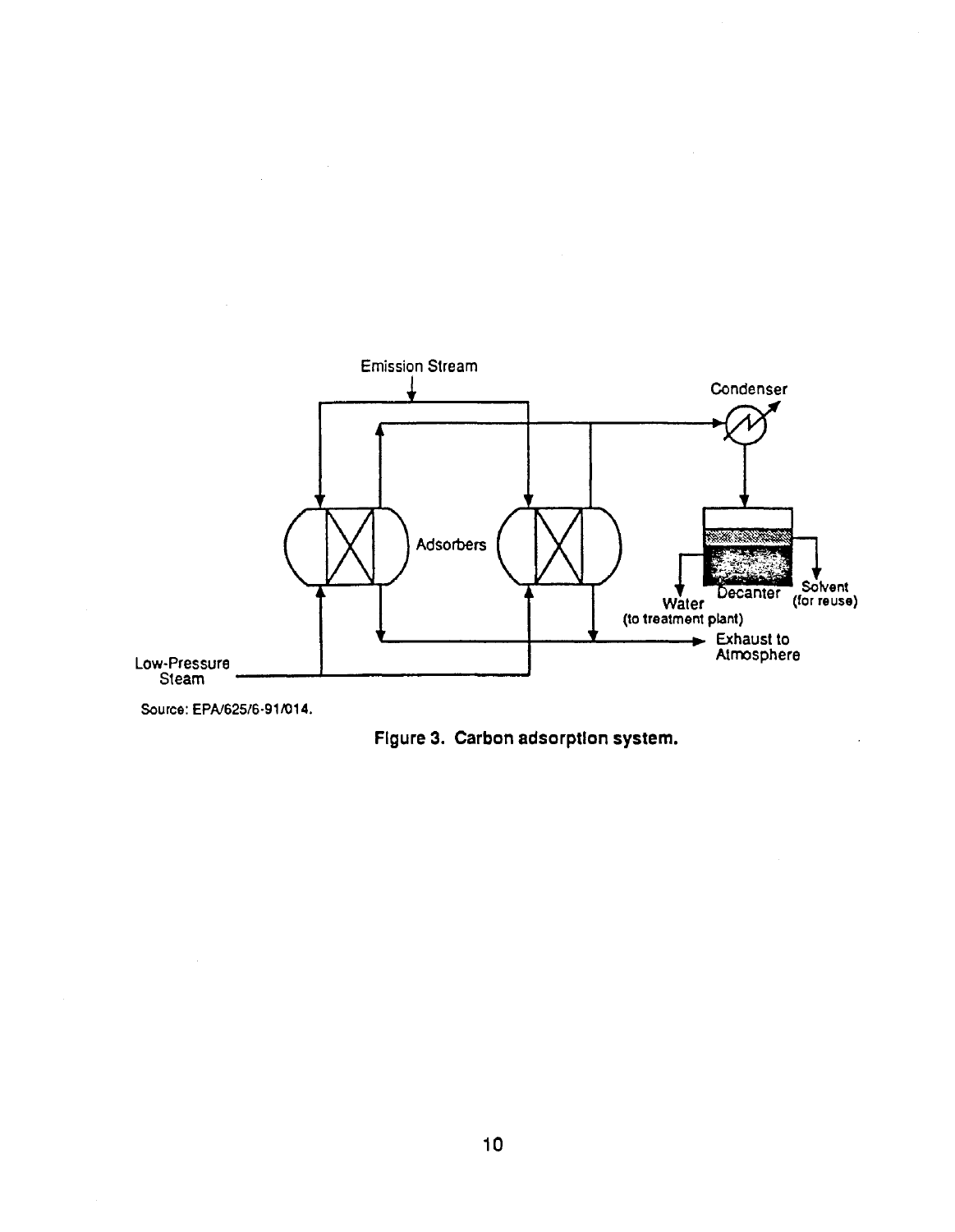Ketones, which are present in many rotogravure inks, have caused problems in carbon adsorption systems in the past because they polymerize on the surface of the carbon granules, at times leading to bed fires. Very high recovery efficiencies are possible if the carbon adsorbers are properly maintained (9).

In contrast to incineration techniques, carbon adsorption does not destroy the voe in the contaminated air but merely removes it. This may be an advantage or a disadvantage. To restore the capacity of the activated carbon for reuse, it must be regenerated. Activated carbon is regenerated by heating it with steam or hot air to drive off the adsorbed organics. These desorbed organics must be controlled eventually. Carbon regeneration can take place on site, or the carbon can be returned to the vendor for routine regeneration and replacement.

If the composition and flow rate of the gas stream to the carbon adsorption system are relatively well known, the required replacement schedule can be predicted from data provided by the carbon vendor. Where these parameters are uncertain, organic vapor monitors can be installed to detect breakthrough. At this point, the adsorber can be removed and regenerated. A new adsorber containing regenerated carbon can be installed at this time.

Rotogravure and flexographic printing facilities typically buy solvents for diluting the purchased ink to maintain the proper flow characteristics. At facilities where one solvent (or one solvent mixture) is used exclusively (or nearly exclusively), the use of activated carbon for emissions control offers the potential for recovery and reuse of solvent. Facilities that use a variety of inks, with different solvents and solvent mixtures, to meet the requirements of numerous small printing jobs will be less likely to take advantage of this option. A mixture, particularly an unknown mixture of solvents, is much less useful for blending purposes.

Design and cost estimation procedures for carbon adsorption systems are given in EPA (8) and Vatavuk (10). Carbon adsorption efficiencies vary depending on the specific VOC or VOC mixture. VOC removal efficiencies of at least 95 percent can be achieved, provided: (a) the adsorber is supplied with an adequate quantity of highquality activated carbon, (b) the gas stream receives appropriate conditioning (e.g., cooling, filtering) before entering the carbon bed, and (c) the carbon beds are regenerated before breakthrough (11).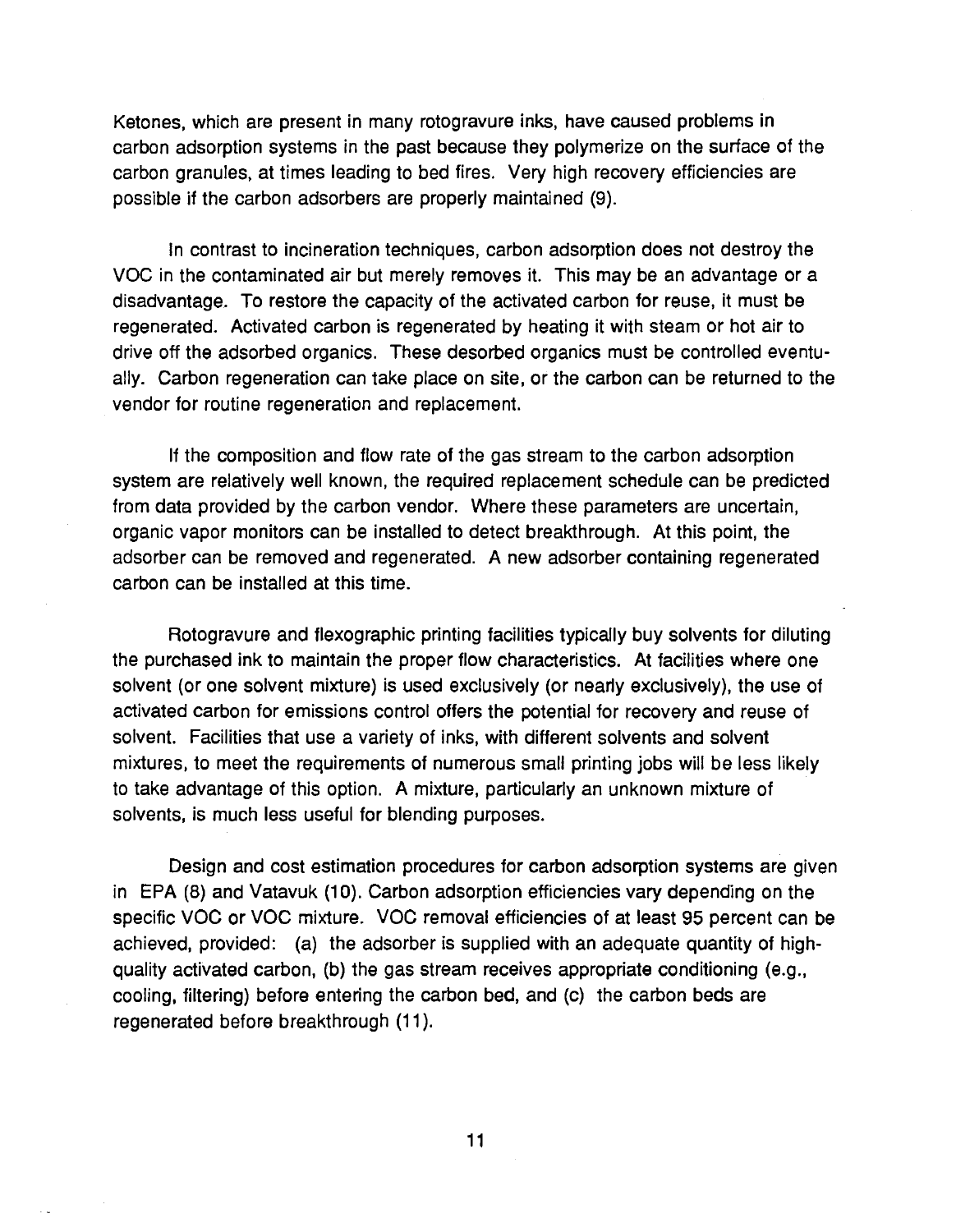#### 5.2 Thermal Incineration

Thermal incinerators are control devices in which the contaminated air streams collected with total enclosures or capture devices are burned. VOCs are converted to carbon dioxide and water with a high degree of efficiency. Gas streams of interest in the graphics arts industry will contain sufficient oxygen to support combustion. Dilute gas streams, which may be present during process shutdown and make-ready periods, may require the addition of supplemental fuel to sustain combustion. A schematic of a thermal incineration system is shown in Figure 4.

In thermal incineration, the contaminated air stream is preheated, ignited, and combusted. Various designs use different types of combustion devices. In general, combustion chamber designs must provide high turbulence to mix the VOC, fuel, and air to ensure essentially complete combustion. The other requirements are a high enough temperature and a long enough residence time to complete the combustion process. Temperatures are generally maintained at about 900 °C (1600°F) but will vary depending on the solvent mixture involved. Properly designed and adjusted incinerators operating at a maximum of 900  $^{\circ}$ C (1600 $^{\circ}$ F) and 0.75 second residence time will achieve at least 98 percent VOC reduction.

Upon ignition, the VOCs in the gas stream are oxidized and destroyed. The rate of destruction at any given temperature varies depending on the composition of the contaminated air stream. Generally, heat released from the reaction is sufficient to heat the contaminated air stream to the ignition temperature. In some cases, heat exchangers are used to recover heat from the combustion reaction for use in preheating the contaminated air stream.

Because the incinerator must be in operation at times when VOC emissions are very low (i.e., when presses are on standby or during changeovers), supplemental fuel requirements will vary. During these time periods, supplemental fuel in the form of natural gas is used to sustain combustion at the necessary temperature to ensure destruction of the VOC in the gas stream.

Incineration systems are supplied with controls to start-up and bring the combustion chamber to the proper temperature. These controls can provide an interlock to prevent operation of the press until the incinerator temperature is adequate to ensure destruction of the VOC. Adjustments in supplementary fuel requirements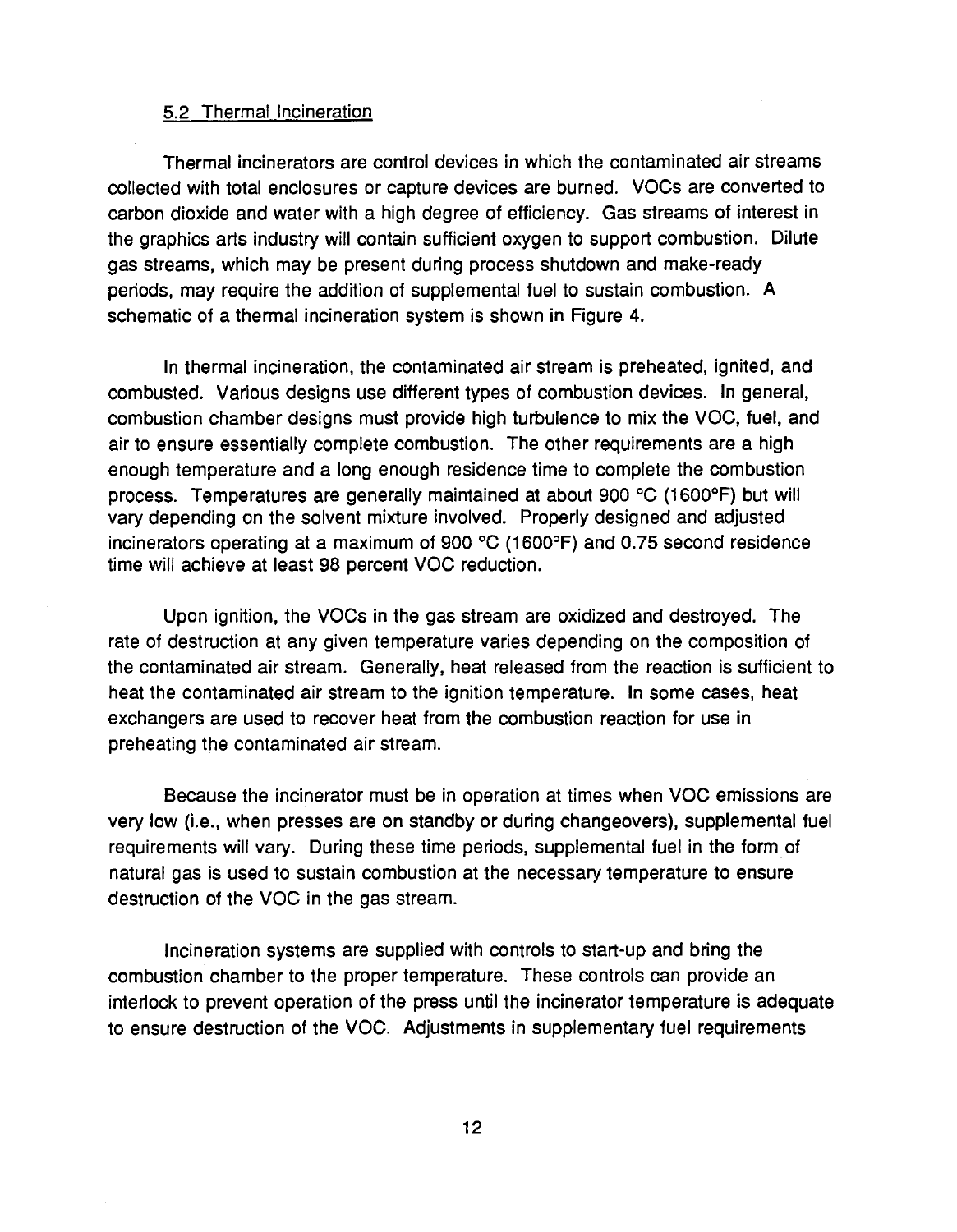

Figure 4. Thermal Incineration.

 $\bar{z}$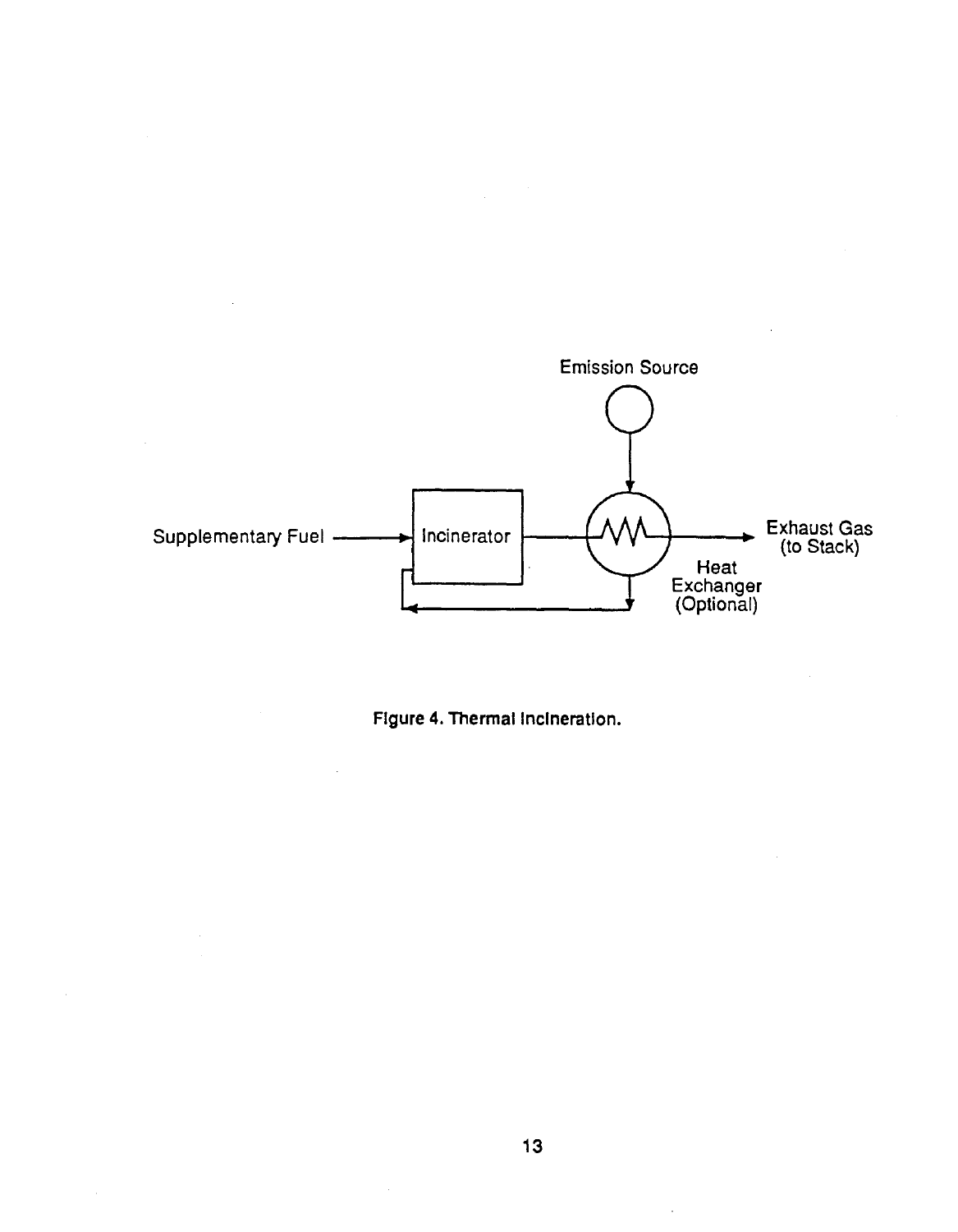based on changes in emission rate, air flow rate, and ambient temperature can also be made automatically.

Design and cost estimation procedures for thermal incinerators are given in Handbook: Control Technologies for Hazardous Air Pollutants (8) and OAOPS Cost Control Manual, (10). Incinerators are assumed to be 98 percent effective for VOC destruction (1).

### 5.3 Catalytic Incineration

Catalytic incinerators are control devices in which the contaminated air streams collected with total enclosures or capture devices are burned. VOCs are converted to carbon dioxide and water with a high degree of efficiency. In the presence of a catalyst, this reaction will take place at lower temperatures than those required for thermal incineration. Temperatures between 350 and 500 °C (660 and 930 °F) are common. The catalysts are metal oxides or precious metals which are supported on ceramic or metallic substrates.

From an operational standpoint, the lower reaction temperature means that the requirement for supplemental fuel is reduced or eliminated during normal operation. Provision for supplemental fuel must still be made for start-up and standby periods. Gas streams of interest in the graphics arts industry will contain sufficient oxygen to support combustion. The lower operating temperatures also decrease the formation of oxides of nitrogen.

The use of a catalyst is inconsistent with certain ink formulations. Chlorinated solvents and some silicone ink additives are among some of the compounds that can poison or deactivate catalysts. The specification of a catalytic incinerator for a particular application must take into account the specific inks to be used. Facilities dedicated to long-term production for specific packaging applications will be able to commit to a specific type of ink chemistry more readily than facilities printing numerous small jobs.

Design of catalytic incinerators varies from manufacturer to manufacturer. The major differences involve the geometry of the combustion chamber, the type of catalyst and support material, and the type of contact between the gas and the catalyst. In fixed-bed designs, gas flows through beds of catalyst beads (or pellets) or through a monolithic support. In fluidized bed designs, gas flows through an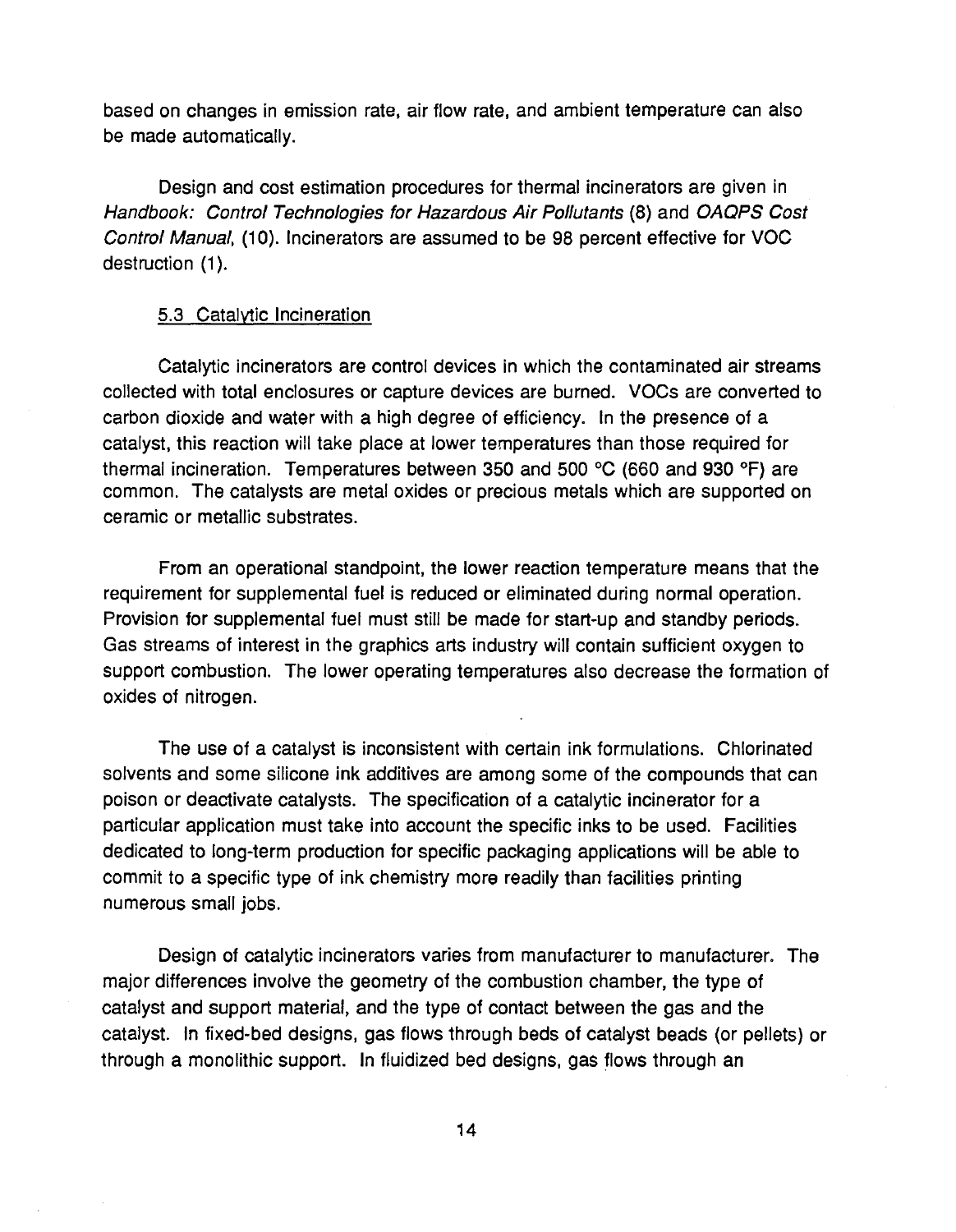expanded fluidized bed of catalyst pellets. A summary of performance test data is given by Spivey (12). Selection and cost estimation procedures for catalytic incinerators are given in Handbook: Control Technologies for Hazardous Air Pollutants (8) and the OAQPS Control Cost Manual (10). Catalytic incinerators have an estimated VOC destruction efficiency of 98 percent. A schematic of catalytic incineration is shown in Figure 5.

#### 5.4 Water-Borne Inks

Problems associated with capture and control of VOC present in rotogravure and flexographic inks can be reduced substantially by substituting water-borne inks for the more commonly used solvent-borne inks. Water-borne inks contain a higher proportion of solids (pigments and resins) than solvent-borne inks. The VOC content of water-borne inks is approximately 5 to 30 percent as used (1) in contrast to 50 to 85 percent for solvent-borne inks. As a control option, the 1979 EPA Guidelines (2) specified a limit of 25 percent organic in the volatile fraction of water-borne ink. Conversion of an existing uncontrolled press to water-borne inks could eliminate the need for a capture and control system. However, extensive changes in equipment and operating procedures may be required to convert to water-borne inks.

In general, water-borne inks produce different printing results than organic solvent-based inks. These results may include lower gloss and lower resolution. Some types of stock, particularly high-gloss coated paper, may be incompatible with water-borne inks. For many applications, particularly in packaging, water-borne inks can produce jobs of adequate quality.

Conversion of a press from solvent-borne to water-borne inks requires changes in driers, materials, and operation. Rotogravure presses also require differently engraved cylinders for operation with water-borne inks. Drying involves evaporation of the liquid portion of the ink from the stock. Water has a higher boiling point, a higher heat of vaporization, and a lower vapor pressure than the organic solvents used in rotogravure and flexographic inks. As a result, it dries more slowly than solvent under any set of conditions. Driers used with water-borne inks require some combination of more air, warmer air, and more residence time than do driers used for a similar job printed with solvent-borne inks. More residence time is achieved with a longer drier and, in some cases, a lower press speed. Some presses do not have enough space for installation of longer driers without major rebuilding. In addition, lower press speeds result in reduced output from a given press.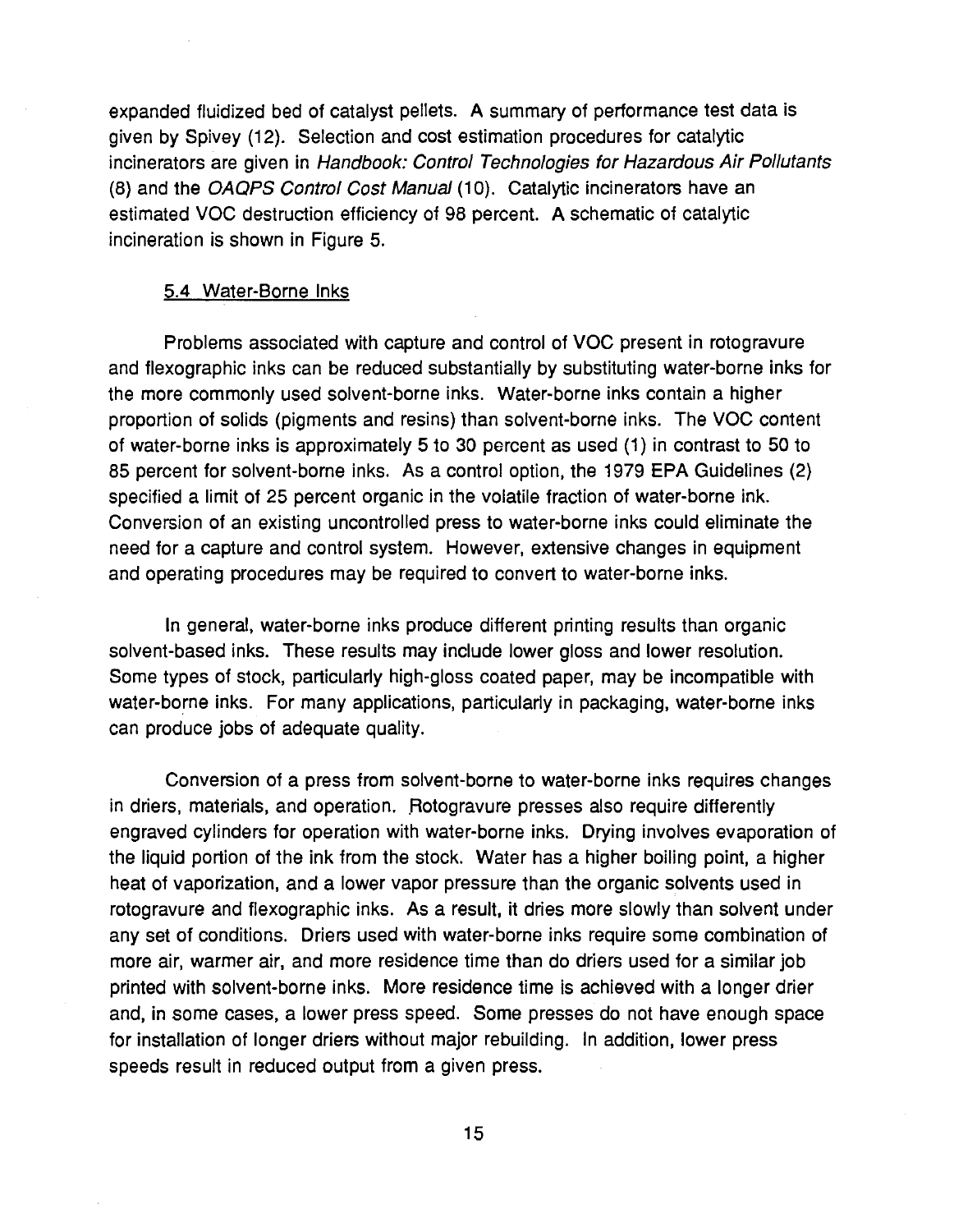

**Figure s. catalytic Incineration.**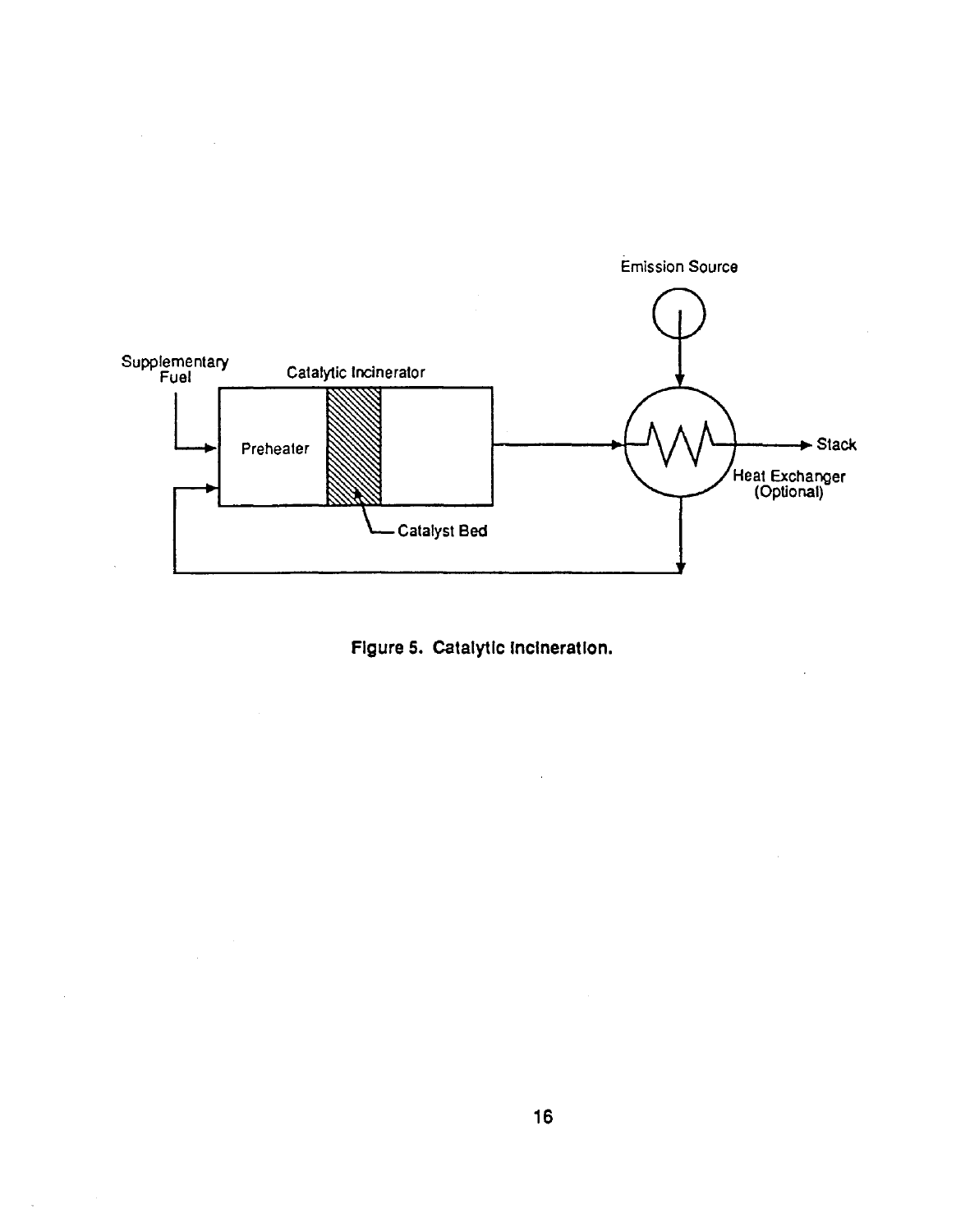Water is more corrosive to carbon steel components of the presses than are organic solvents, and driers fabricated from stainless steel are more expensive than the commonly used carbon steel driers. Increased corrosion of structural elements, driers, bearings, and gravure cylinders may require expensive modifications when existing presses are converted to water-borne inks. It is difficult to predict the extent of this problem.

Rotogravure cylinders have a particular cell geometry consistent with the flow characteristics of the ink being used. Conversion of a packaging gravure facility to water-borne inks would mean that stored cylinders, originally designed for use with organic solvent-borne inks, could no longer be used. This is less of a problem with publication rotogravure facilities, and not a problem with flexographic facilities.

Conversion to water-borne inks also necessitates modifications in certain operating procedures. Solvent-borne inks contain dissolved resins; these can be removed from ink fountains, rollers, cylinders and other components with solvent during setup and changeover periods. Water-borne inks contain dispersed resins, which harden upon drying. Cleanup operations are more difficult and less flexible with waterborne inks.

The actual cost of the ink required for a particular job is slightly higher for water-borne inks. The cost per pound of water-borne inks is considerably higher than solvent-borne inks; however, less water-borne ink than solvent-borne ink is required to print a particular job because of its higher solids content.

Direct cost comparisons between conversion to water-borne inks and installation of capture and control systems are not possible. If existing equipment can be adapted to water-borne inks and product quality is acceptable to the customer, VOC emission reductions of approximately 80 percent are possible. In addition, air quality in the work place will improve and the potential for fire hazards will decrease. A significant reduction in fire insurance premiums will result from conversion to waterborne ink.

Morris (13) describes the following case studies of conversion from solventborne to water-borne inks. Facility A extrudes polyethylene bags and prints them flexographically. An equivalent or better product was produced after altering the surface treatment of the polyethylene, replacing the anilox rolls on the press (changing from 150 to 360 line screen), and increasing the drier air velocity and air volume.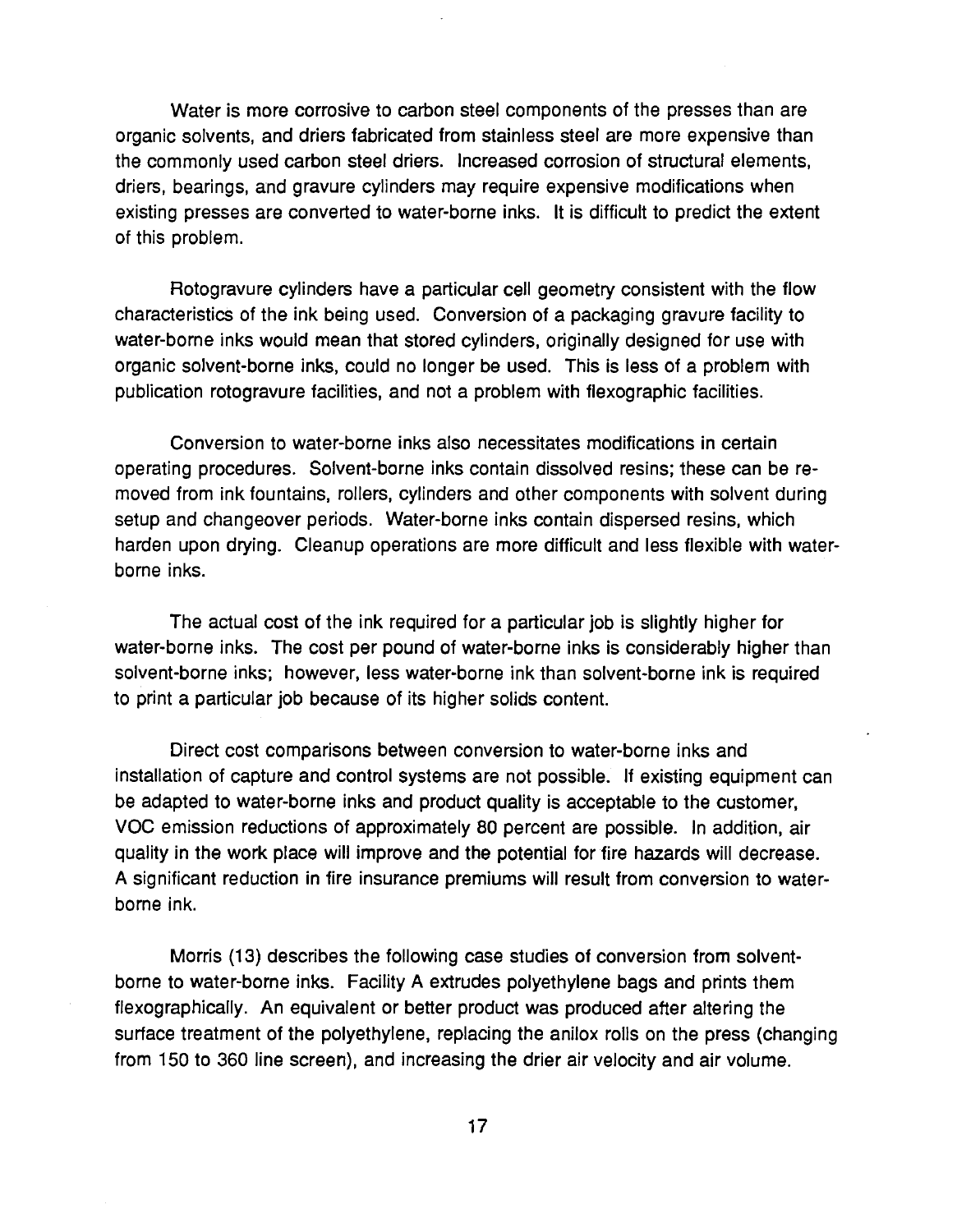Facility C prints clay-coated cardboard by rotogravure. Conversion involved changing the type of stock printed, retrofitting the driers for a higher volume of lower temperature air, and changing the cell depth and line count of the cylinders (13).

Friedman and Vaught (14) described the conversion of a flexographic facility operated by Amko Plastics from solvent-borne to water-borne inks. The conversion involved redesign of air blowers, plenums, and drier hoods to improve drying. The anilox rollers, fountain rollers, and printing plates were also modified. As a result of the conversion, explosion-protected storage rooms were no longer required for the ink. Other advantages included the elimination of an underground solvent storage tank with a resulting decrease in liability insurance, more consistent color throughout press runs, a savings on ink costs (the ink is more expensive per pound but less is required), and an improvement in air quality in the press room. Disadvantages included lower gloss on some jobs and higher costs associated with wastewater and sludge produced during cleanup.

#### 5.5 Other Types of Inks

The need to capture and control VOC emissions from graphic arts facilities would be reduced or eliminated if the VOC in the ink formulations could be reduced or eliminated. The potential for replacing VOC with water has been described. Other approaches involve using inks that have less liquid (organics or water) and more solids (pigments, binders and resins). Several types of high-solid inks are available for use in other printing processes (lithography and letter press in particular). At the current stage of development, however, these inks are unsuitable for rotogravure and flexographic presses. Improved high-solid inks are continuously under development. However, no high-solid inks are presently available with viscosities low enough to be suitable for rotogravure or flexography.

Radiation-curable inks are combinations of monomers that are applied to the substrate and polymerize in the presence of ultraviolet (UV) light or electron beams. At present, these inks are available for letter press, lithographic, and screen printing. Walata and Newman (15) found no current applications of these technologies in rotogravure or flexographic printing. The limitations of these ink systems result primarily from their high viscosity. Electron beam curing must take place in an oxygen-free environment. This is inconsistent with existing rotogravure and flexographic presses. UV-curable inks are less sensitive to the presence of oxygen but they require dilution with solvent or water to reduce the ink viscosity to a level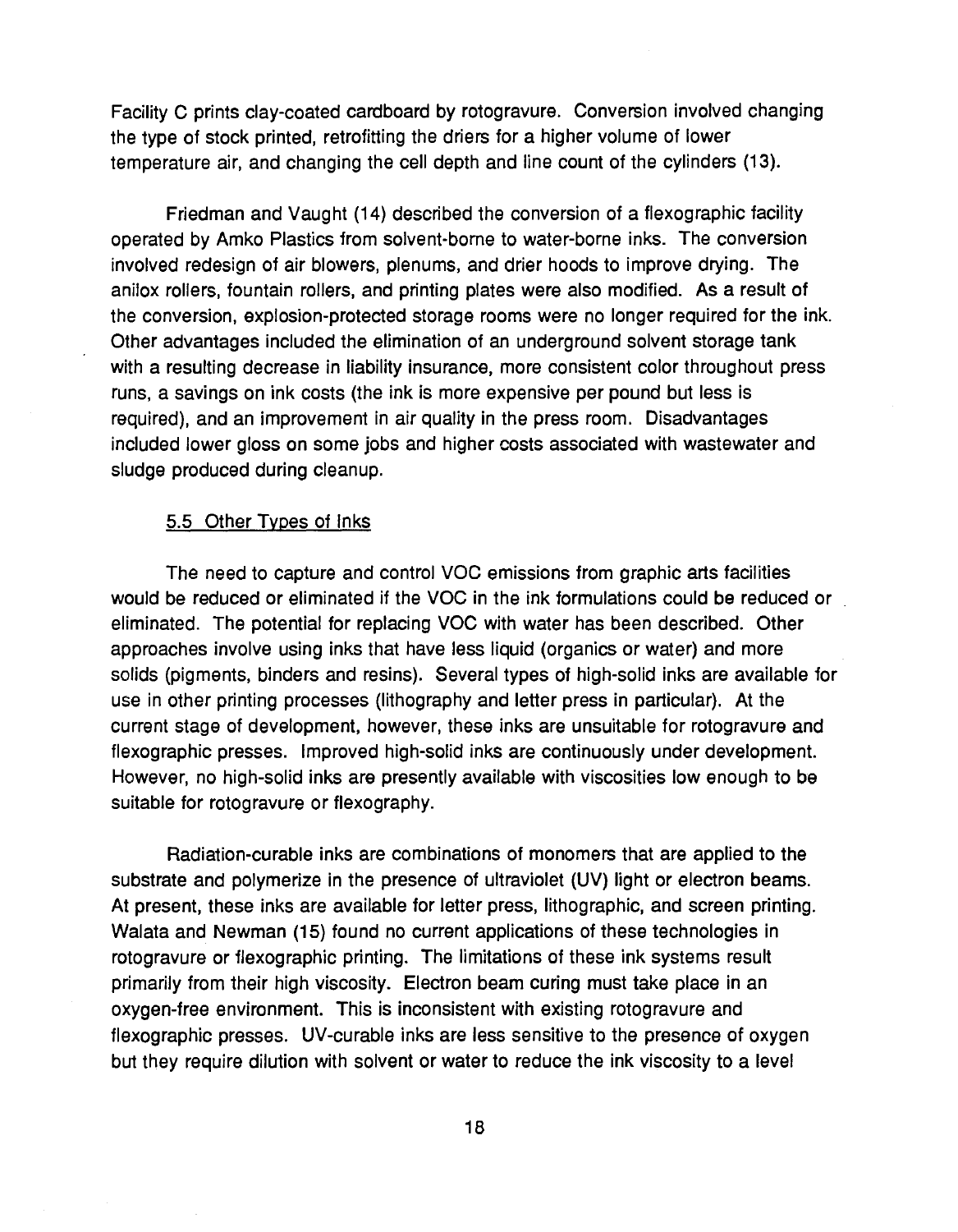suitable for the existing presses. Modifications to existing presses could theoretically be made to allow these inks to be used, but drier modifications may also be needed to evaporate the solvent or water. UV systems suitable for retrofit to existing presses are not presently available.

## 6.0 DESCRIPTION OF MODEL PLANTS

Model plants have been specified to provide a consistent basis for comparison among control options. The potential uncontrolled emissions considered were 10, 25, 50, 100, and 1,000 tons per year of VOC. For the purposes of this report, potential uncontrolled emissions are equal to solvent use. This includes the solvent content of the purchased ink, solvent added to make the ink press-ready, and makeup solvent to correct for evaporation in the ink fountain.

There are, of course, an infinite number of scenarios that can result in any given annual ink usage. Model plants have been specified in Table 2 on the basis of total uncontrolled emissions. The important parameters are the yearly emissions, the VOC concentration in the drier exhaust, and the hours of operation. Rotogravure ink would be more fluid (i.e., less viscous as a result of greater solvent dilution) than flexographic ink. There is enough variation between individual presses and printing jobs that the distinction is unimportant. The EPA Guidelines Document (1) lumps rotogravure and flexography, and estimates solvent content at between 50 and 80 percent. These data are presumably on an as-used basis. If it is important to have a higher as-used solvent content, this parameter could be adjusted from 67 percent to as high as 80 percent by making corresponding changes in the other specifications.

The fraction of time presses used varies widely depending on the size of individual jobs. Setup time is not affected by length of the job. Small facilities, such as those considered in the model plants, may have much more downtime as a result of frequent changeovers between small jobs. Facilities that operate less than 24 hours per day have the flexibility to schedule additional shifts if needed. A utilization rate of 60 percent has been specified. This could be adjusted to a lower rate (much lower if downtime, due to lack of business, is considered) by adjusting other specifications (e.g., potential operating time).

19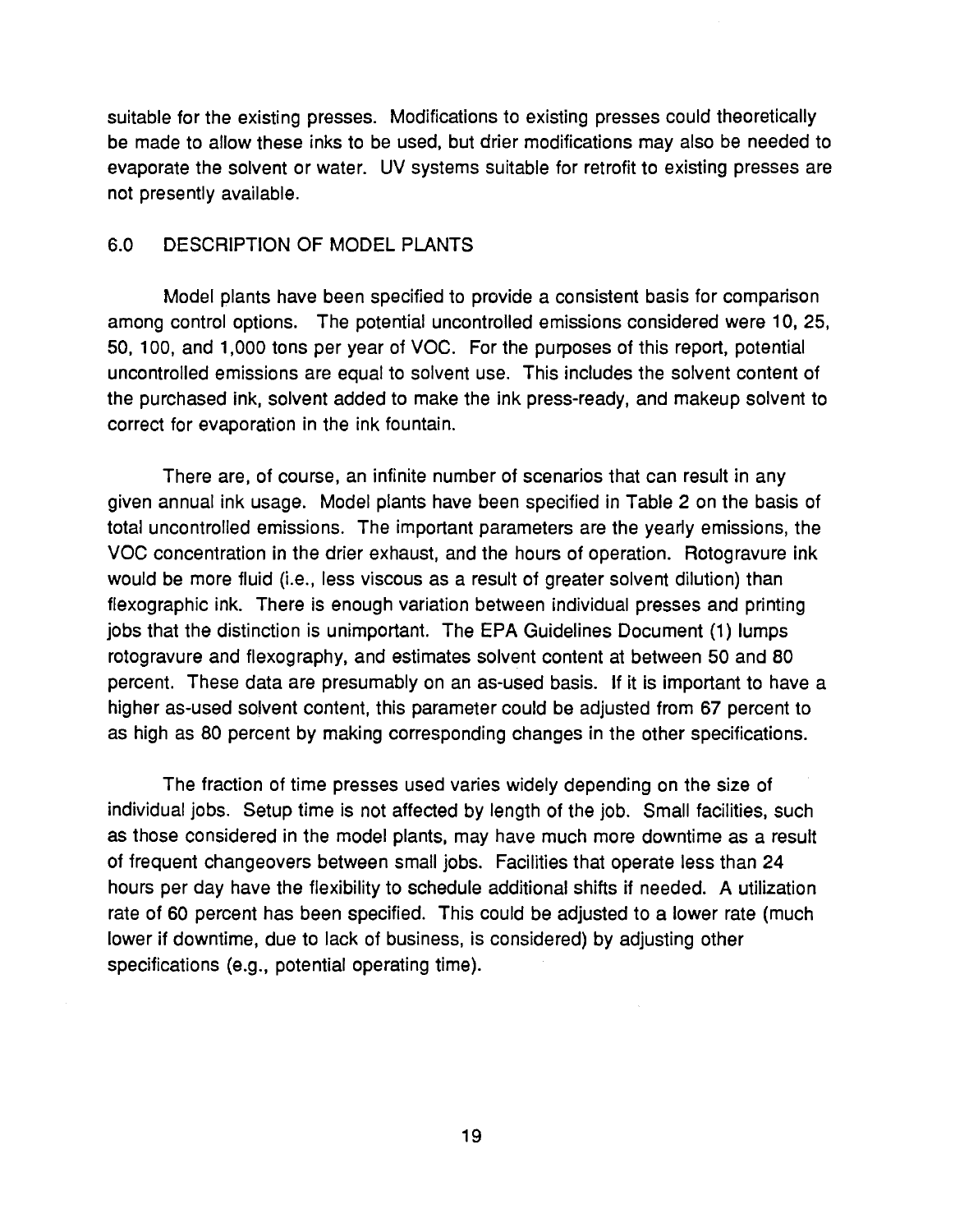| Model<br>plant | Potential<br>uncontrolled<br>emissions (ton/yr) | No. of<br>presses | Anticipated<br>operating schedule (h/yr) |
|----------------|-------------------------------------------------|-------------------|------------------------------------------|
| 1              | 10                                              | 1                 | 8 h/d, 5 d/wk (2,086 h/yr)               |
| $\mathbf{2}$   | 25                                              | 1                 | 16 h/d, 5 d/wk (4,170 h/yr)              |
| 2A             | 25                                              | $\overline{2}$    | 8 h/d, 5 d/wk (2,086, h/yr)              |
| 3              | 50                                              | 1                 | 16 h/d, 5 d/wk (4,170 h/yr)              |
| 3A             | 50                                              | $\mathbf{2}$      | 8 h/d, 5 d/wk (2,086, h/yr)              |
| 4              | 100                                             | 1                 | 16 h/d, 5 d/wk (4,170 h/yr)              |
| <b>4A</b>      | 100                                             | $\overline{2}$    | 8 h/d, 5 d/wk (2,086 h/yr)               |
| 5              | 1,000                                           | 5                 | 16 h/d, 7 d/wk (5,840 h/yr)              |

# Table 2. Model Plant Specifications<sup>a</sup>

aSpecifications based on the following assumptions:

- Uncontrolled emissions are based on total VOC used.
- Press utilization: 60 percent.
- Setup, make-ready, etc.: 40 percent.
- Exhaust flows will be specified at 10 percent and 25 percent of the lower explosive limit (based on toluene).
- Capture efficiencies are assumed to be 100 percent.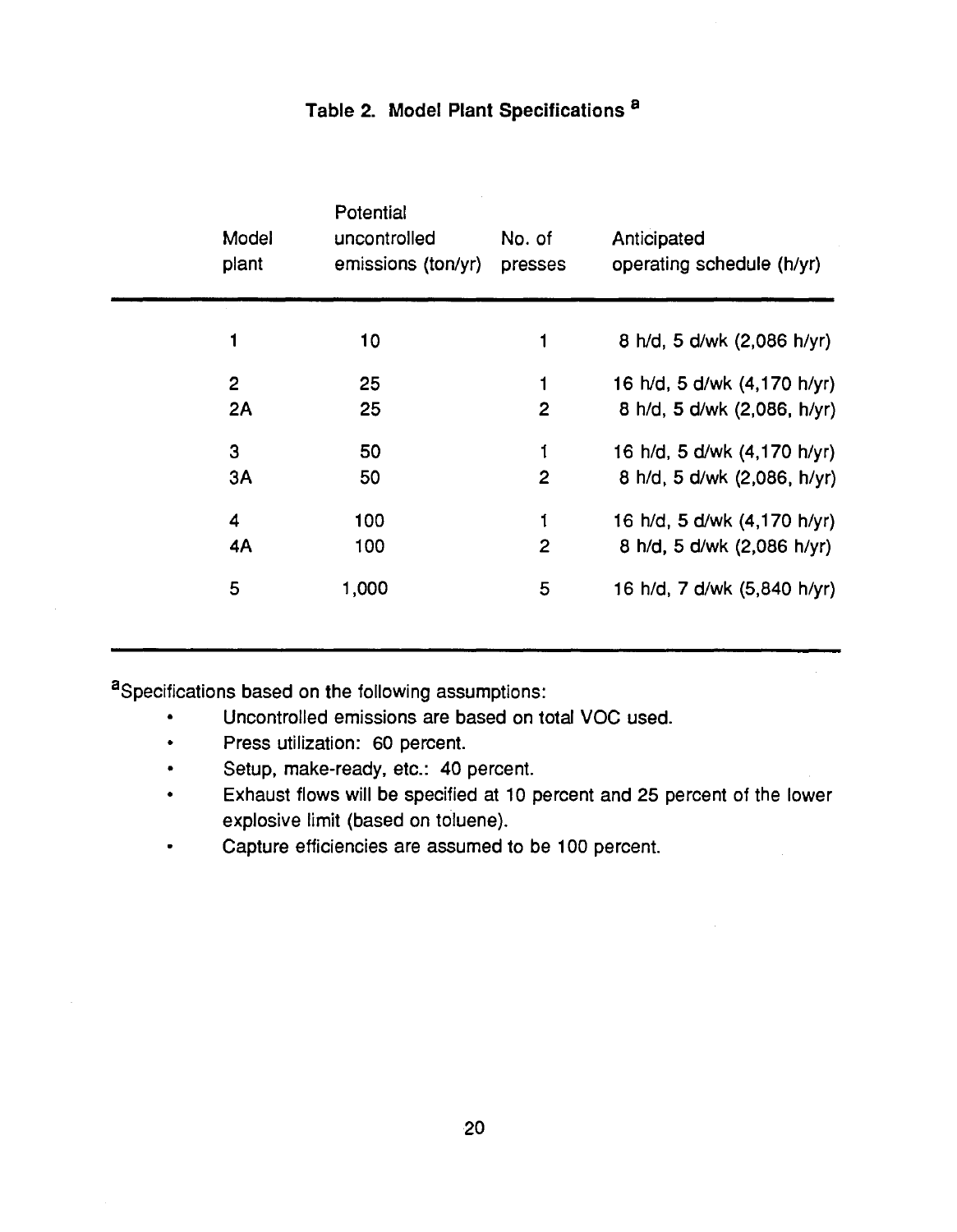The number of presses, web width, press speed, and coverage at these facilities can vary greatly. Within the expected precision of the estimates on emissions, the primary consideration is the total solvent use (i.e., the total potential uncontrolled emissions). Width, speed, and coverage, consistent with a particular ink consumption, will make little difference in emissions control costs.

### 7.0 COSTS

#### 7.1 Costs of Converting to Water-Borne Inks

The costs of conversion to water-borne inks involve modifications to existing presses. At a minimum, this will involve installation of higher capacity driers or modification of existing driers to handle greater volumes of air. A variety of additional modifications to equipment and operating procedures (e.g., construction materia! modifications, operating speeds, and equipment cleaning procedures) will also be necessary. The costs of these modifications cannot be predicted accurately because they will depend on the particular jobs being printed. Required changes in operating procedures (reduced press speed, for example) may impose significant costs. Another important consideration is the downtime associated with installation and debugging of retrofit equipment. This downtime in production may make press modifications unreasonable for small facilities with a single printing press.

The primary costs associated with conversion result from the downtime necessary during the experimentation to develop satisfactory operating procedures. For rotogravure facilities, the largest item of capital equipment associated with conversion to water-based units is the dryer. A typical cost for a 5-feet dryer on a 36 inch web press is  $$36,000 + 50$  percent (16). An eight-station press might require eight such driers. Packaging rotogravure plants maintain an inventory of cylinders for reuse in subsequent press runs, which would be made obsolete by conversion to water-borne inks. Each cylinder can cost as much as \$2,000 to replace. Thus, replacement of 100 cylinders might cost approximately \$200,000.

The overall cost of water-borne inks to print a particular job may be slightly higher, or slightly lower, than solvent-borne inks. This takes into account both the higher cost per pound and the fact that water-borne inks have a higher solids content and, thus, less is required. The conversion of a solvent-borne ink facility to waterborne inks will result in a significant savings in fire insurance premiums. In addition, press room air quality will be greatly improved.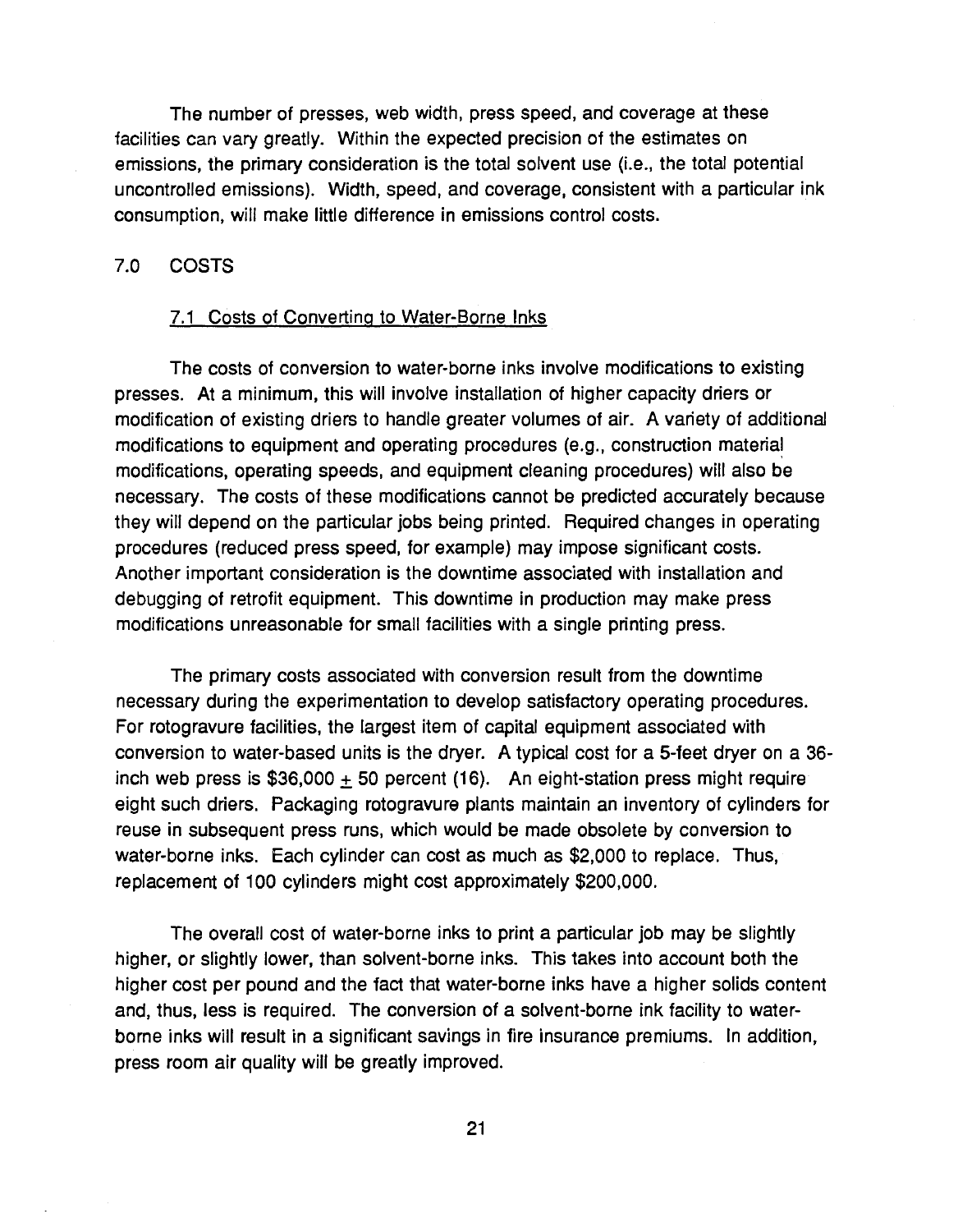### 7.2 Total Enclosures for Existing Facilities

The cost of retrofitting an existing facility with a total enclosure capture system varies greatly depending on the layout of the facility. Many existing press rooms already function as total enclosures. Confirmation that an existing structure qualifies as a total enclosure may be as simple as measuring the dimensions, the face velocity, and direction of the air flow at all natural draft openings. This could be accomplished with a tape measure and an anemometer in a few hours.

In the worst case, construction of a total enclosure would necessitate construction of a new room within the existing structure. A more reasonable situation might involve using two existing walls and building two new walls (each containing a door) to create a permanent total enclosure within an existing facility. Sample retrofit specifications and estimated costs are given in Table 3 (17). It should be noted that the actual costs to construct a permanent total enclosure can vary from essentially zero to more than twice the costs listed.

#### 7.3 Costs of Thermal Incinerators

Emissions stream characterization assumptions that are necessary to evaluate control technology costs are given in Table 4. Control systems are assumed to operate during downtime at the same flow rate at which they operate during printing operations. The capital costs of thermal incineration systems are given in Table 5, as estimated from the EPA Handbook (8). The scale of equipment required is primarily determined by the flow rate and is much less sensitive to the VOC concentration. For any given annual quantity of potential emissions, the cost of the equipment will be affected by the operating hours. Thus, a plant with uncontrolled emissions of 100 tons annually will need a larger incinerator if it operates 40 hours per week than if the same mass of VOC is created by a smaller press working three shifts per day. Similarly, a plant emitting 100 tons per year with a given operating schedule and 50 percent downtime will have higher control costs than a smaller plant printing 75 percent of the operating hours.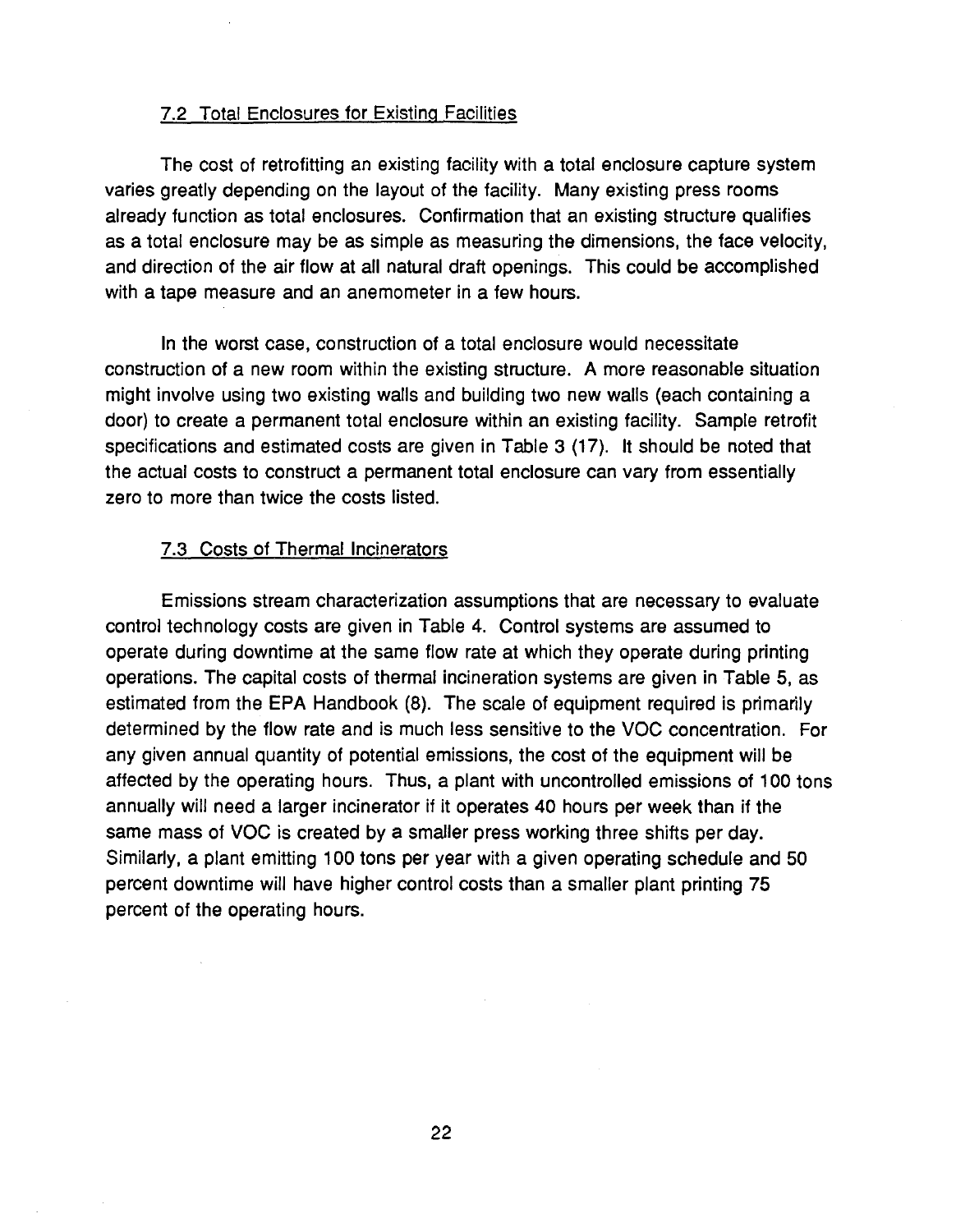| Model<br>plant | Potential<br>uncontrolled<br>emissions (ton/yr) | <b>Enclosure</b><br>specifications                                                                       | Cost<br>estimate<br>$(1991 \; \text{S})$ |
|----------------|-------------------------------------------------|----------------------------------------------------------------------------------------------------------|------------------------------------------|
| 1              | 10                                              | Two walls -- 15 ft high/12 ft wide (each)<br>Two doors -- 10 ft high/12 ft wide<br>8 ft high/ 3 ft wide  | \$<br>4,000                              |
| $\overline{2}$ | 25                                              | Two wails -- 15 ft high/12 ft wide (each)<br>Two doors -- 10 ft high/ 4 ft wide<br>8 ft high/ 3 ft wide  | 4,000                                    |
| 3              | 50                                              | Two walls -- 15 ft high/20 ft wide (each)<br>Two doors -- 10 ft high/ 8 ft wide<br>10 ft high/ 4 ft wide | 6,800                                    |
| 4              | 100                                             | Two walls -- 15 ft high/25 ft wide (each)<br>Two doors -- 10 ft high/ 8 ft wide<br>10 ft high/ 4 ft wide | 6,800                                    |
| 5              | 1,000                                           | Two walls -- 18 ft high/50 ft wide (each)<br>Two doors -- 14 ft high/ 8 ft wide (each)                   | 19,000                                   |

# Table 3. Permanent Total Enclosure Capital Cost Estimates a

<sup>8</sup>These estimates include materials, labor, contractor's overhead, and contractor's profit for 6-inch thick concrete block construction. Labor rates are based on average costs in 30 major U.S. cities. Data from R.S. Means Company, Building Construction Cost Data - 1990, 48<sup>th</sup> Annual Edition. Costs have been adjusted to fourth quarter 1991 using Marshall and Swift cost index (18).

 $\bullet$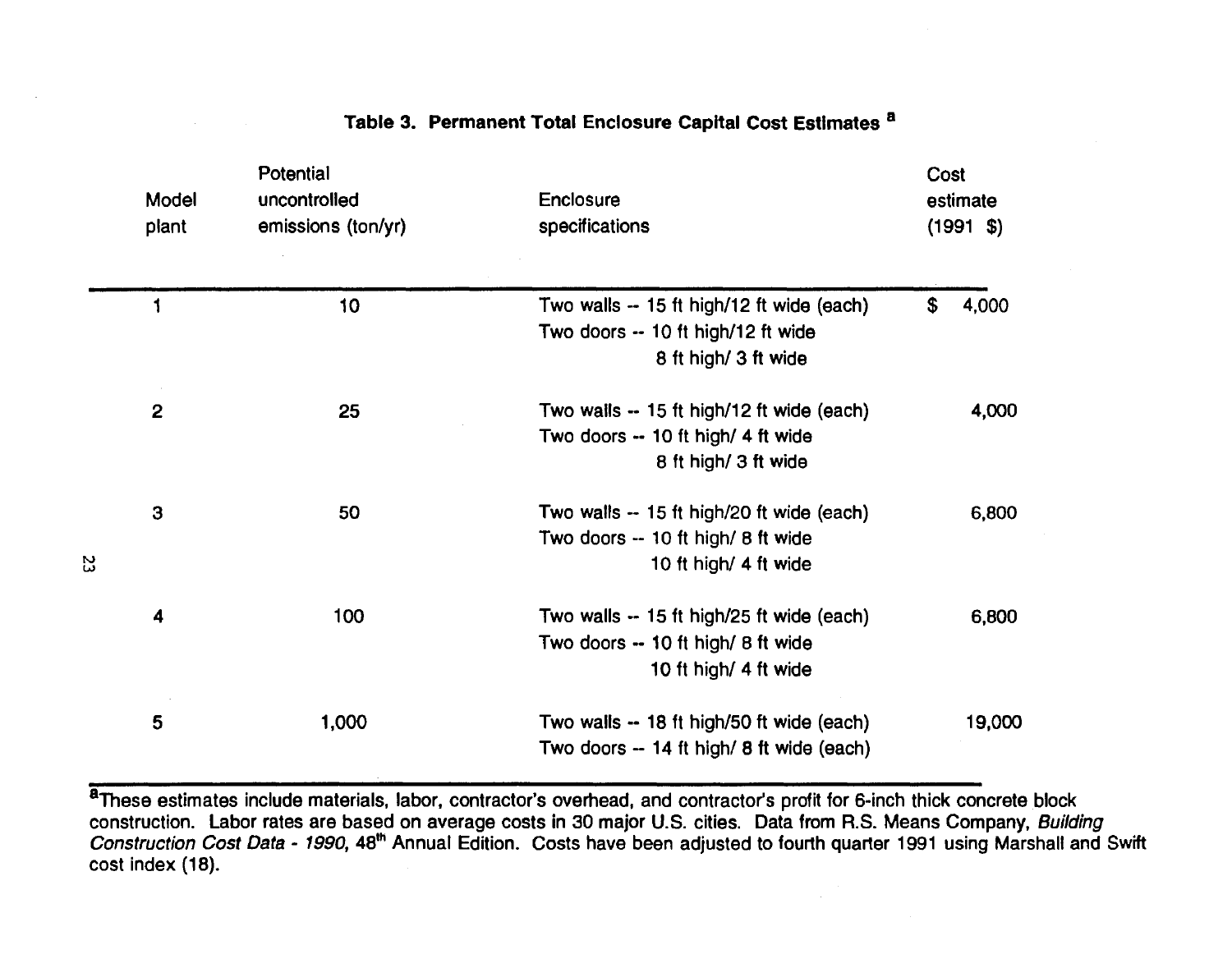| Model<br>plant | Potential<br>uncontolled<br>emissions<br>(ton/yr) | Operating<br>Time<br>(h/yr) | <b>25% LEL</b><br>Concentration<br>(ppmv) | Flow rate<br>(stat3/min) | <b>10% LEL</b><br>Concentration<br>(ppmv) | Flow rate<br>(std ft3/min) |
|----------------|---------------------------------------------------|-----------------------------|-------------------------------------------|--------------------------|-------------------------------------------|----------------------------|
|                | 10                                                | 2,086                       | 3,250                                     | 500                      | 1,300                                     | 965                        |
|                |                                                   |                             |                                           |                          |                                           |                            |
| $\overline{2}$ | 25                                                | 4,170                       | 3,250                                     | 500                      | 1,300                                     | 1,207                      |
| 2A             | 25                                                | 2,086                       | 3,250                                     | 965                      | 1,300                                     | 2,413                      |
| 3              | 50                                                | 4,170                       | 3,250                                     | 965                      | 1,300                                     | 2,413                      |
| 3A             | 50                                                | 2,086                       | 3,250                                     | 1,930                    | 1,300                                     | 4,826                      |
| 4              | 100                                               | 4,170                       | 3,250                                     | 1,930                    | 1,300                                     | 4,826                      |
| 4A             | 100                                               | 2,086                       | 3,250                                     | 3,860                    | 1,300                                     | 9,652                      |
| $5\phantom{1}$ | 1,000                                             | 5,840                       | 3,250                                     | 8,239                    | 1,300                                     | 20,658                     |

# Table 4. Assumptions for Model Plant Costing a

LEL = lower explosive limit (for toluene).

<sup>a</sup> The actual flow rates for model plants 1 and 2 are 385 and 483 std ft<sup>3</sup>/min respectively, but 500-std ft<sup>3</sup>/min thermal incinerator costs have been used because smaller sizes may not be available. A permanent total enclosure (100 percent capture) is assumed.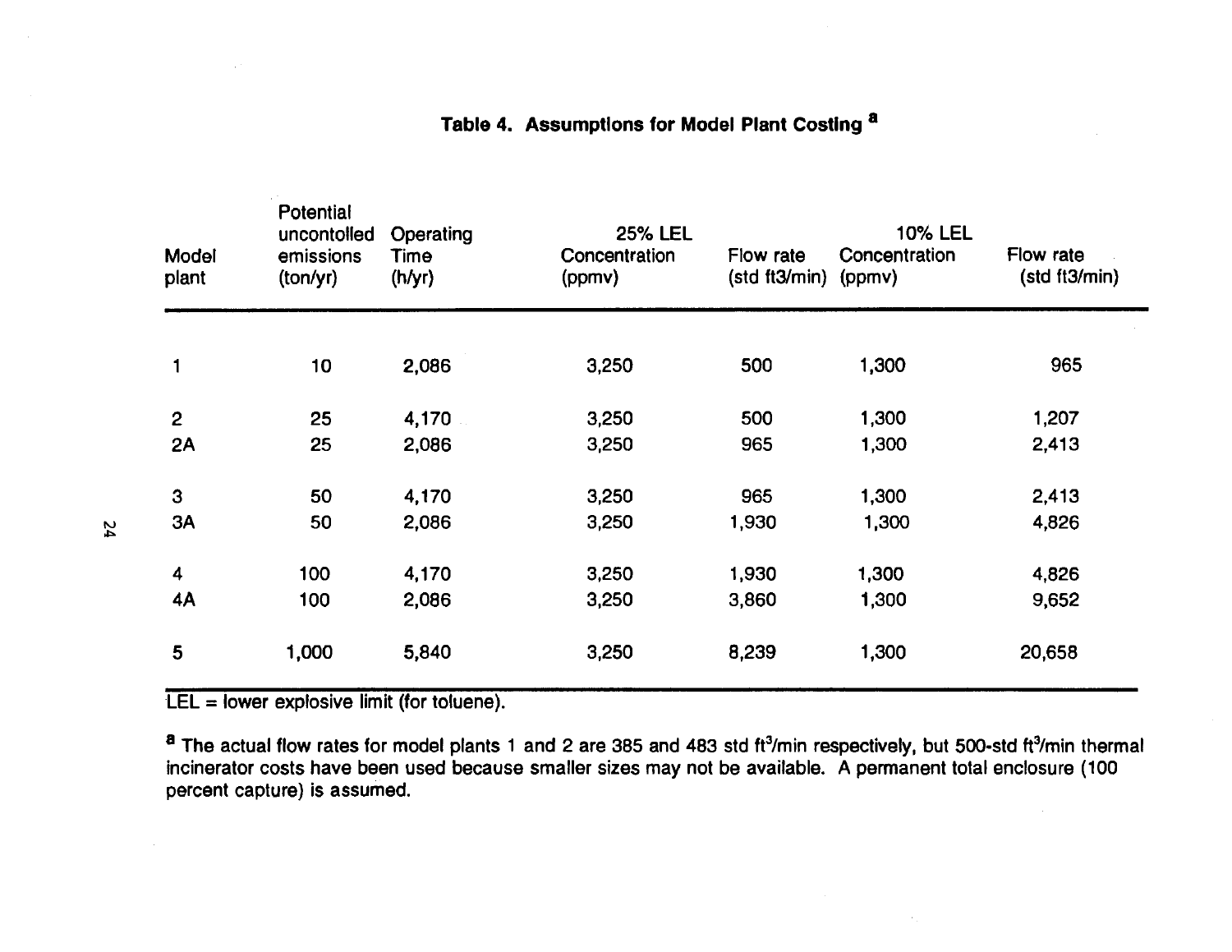|     | Model<br>plant | Potential<br>uncontrolled<br>(ton/yr) | Total $(\$)$ | <b>25% LEL</b><br>Annualized (\$/yr) |        | Total $(\$)$  | <b>10%LEL</b><br>Annualized (\$/yr) |
|-----|----------------|---------------------------------------|--------------|--------------------------------------|--------|---------------|-------------------------------------|
|     |                | 10                                    | 99,000<br>\$ | \$                                   | 16,000 | 120,000<br>\$ | \$19,000                            |
|     | $\overline{2}$ | 25                                    | 99,000       |                                      | 16,000 | 120,000       | 20,000                              |
|     | 2A             | 25                                    | 115,000      |                                      | 19,000 | 140,000       | 23,000                              |
|     | 3              | 50                                    | 120,000      |                                      | 19,000 | 140,000       | 23,000                              |
|     | 3A             | 50                                    | 130,000      |                                      | 22,000 | 170,000       | 28,000                              |
|     | 4              | 100                                   | 130,000      |                                      | 22,000 | 160,000       | 27,000                              |
| ង្ហ | 4A             | 100                                   | 160,000      |                                      | 26,000 | 200,000       | 33,000                              |
|     | 5              | 1,000                                 | 360,000      |                                      | 59,000 | 450,000       | 74,000                              |
|     |                |                                       |              |                                      |        |               |                                     |

## Table 5. Thermal Incinerators -- Capital Costs <sup>a</sup>

•Costs are derived from U.S. EPA, Handbook: Control Technologies for Hazardous Air Pollutants, EPA/625/6-91/014, 1991. Annualized costs are based on 10-year equipment life at 10 percent interest. Costs for 10- and 25- ton/yr plants at 25 percent LEL are biased high due to unreliable cost data at flow rates below 500 std ft<sup>3</sup>/min. Estimates assume 50 percent heat recovery for the 1,000ton/yr plants and no heat recovery for all other plants as energy savings do not justify increased capital costs. Costs have been escalated to the fourth quarter of 1991 using the Marshall and Swift Cost Index (18). Costs do not include construction of a permanent total enclosure.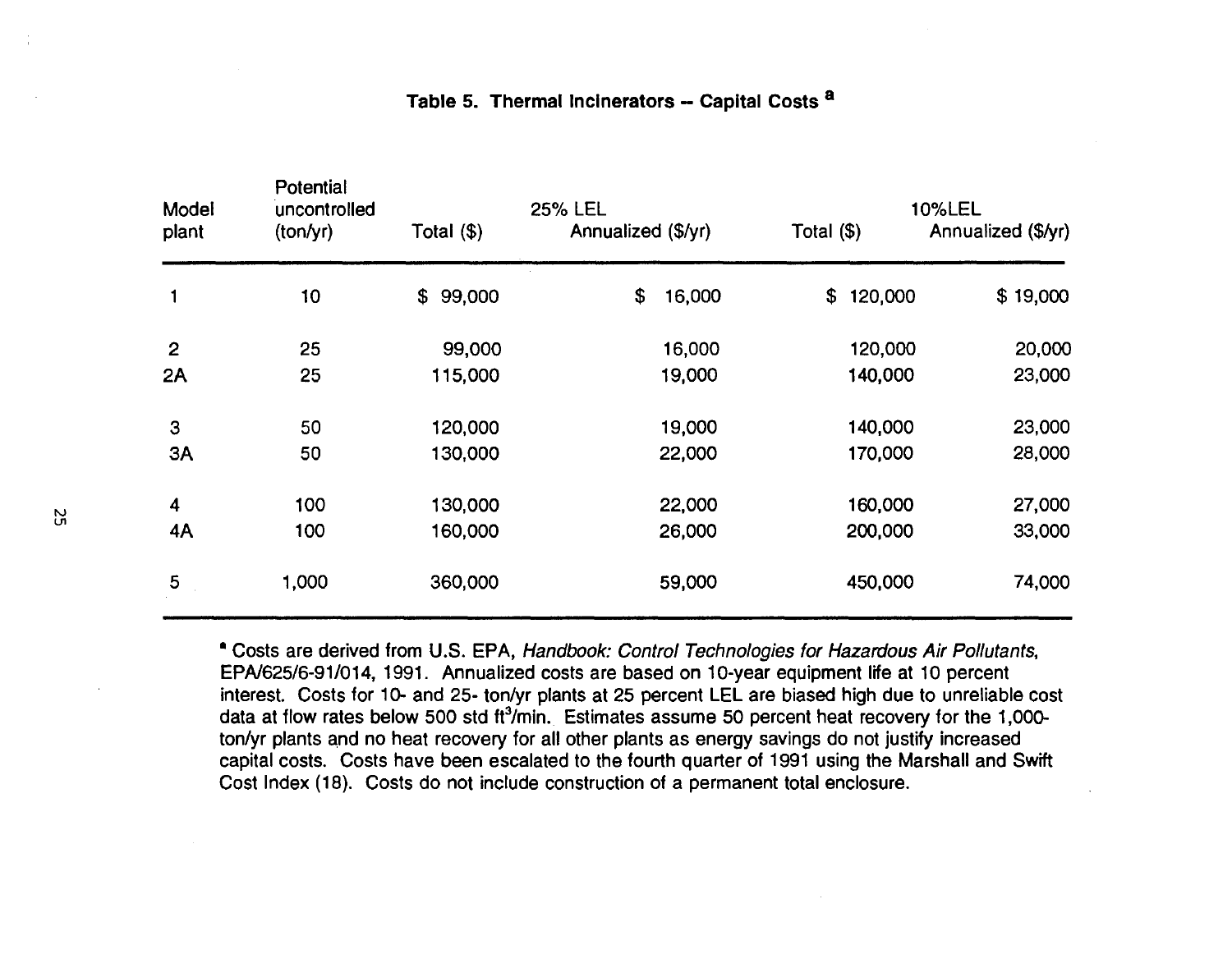Annual operating costs for thermal incinerators are given in Table 6. Total costs are very sensitive to the VOC concentration in the emissions stream for any given model plant size because of the importance of gas flow rate in the capital cost and because of the natural gas requirement (included under utilities) to heat the emission stream to approximately 900 °C (1600 °F). Cost effectiveness, or total cost/ton of VOC controlled, is given in Table 7.

#### 7.4 Costs of Catalytic Incinerators

The cost of catalytic incineration has been estimated based on flow and concentration assumptions given in Table 4. Catalytic incinerator systems are rarely used to control streams of less than 2,000 std  $\text{ft}^3/\text{min}$ . No estimates are given for the 10- and 25-ton/yr model plants at 25 percent lower explosive limit (LEL). An upper bound on these costs would be the costs for facilities of the same size operating with exhaust streams at 10 percent LEL.

Catalytic incineration is not technically feasible for all ink formulations. The cost estimates are given for facilities using ink formulations consistent with the available catalysts. Under some circumstances, it may be possible to change to a different type of ink in order to produce emissions controllable with catalytic incineration. The capital cost of catalytic incinerator systems is given in Table 8. As with thermal incinerators, the flow rate is the most significant factor in sizing the equipment. A given mass of VOC is much more expensive to control in dilute form than in more concentrated form.

Total annual costs for catalytic incinerator systems have been estimated in Table 9. These costs are based on operation of the system during downtime between press runs. As with thermal incineration systems, the cost of natural gas to heat the exhaust stream to the operating temperature is the major operating expense. Catalytic incinerators operate at lower temperatures than thermal incinerators, which provides a cost advantage. Catalytic incinerators operating at 500° C (900° F) can achieve destruction efficiencies equivalent to thermal incinerators operating at 900 °C (1600° F). Cost effectiveness, or total cost per ton of VOC

 $\sim$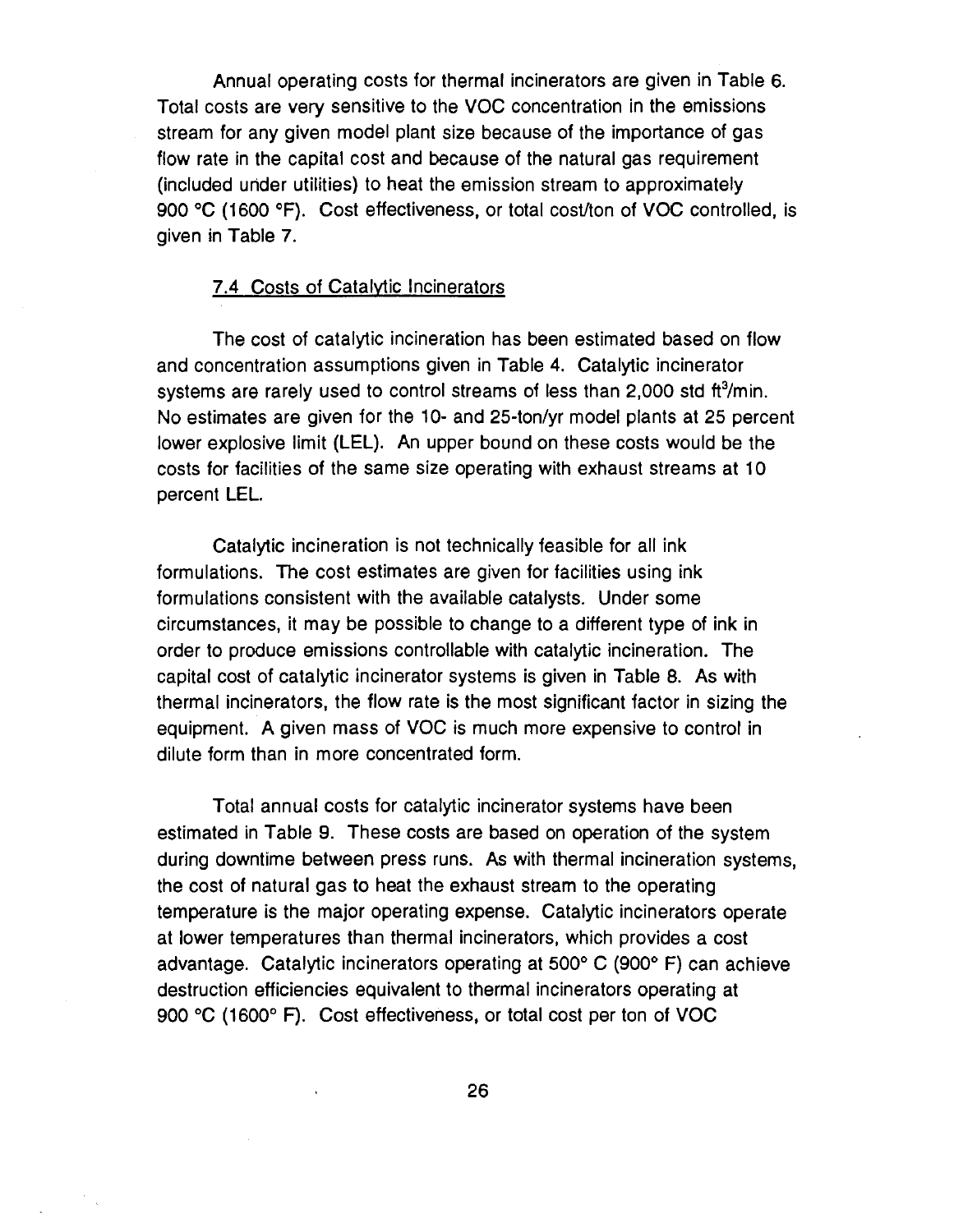|                | Potential<br>uncontrolled |      | Capital      |         | Operating   |                  |              |              |
|----------------|---------------------------|------|--------------|---------|-------------|------------------|--------------|--------------|
| plant          | (ton/yr)                  | %LEL | (annualized) | Labor   | Maintenance | <b>Utilities</b> | Overhead     | <b>TOTAL</b> |
|                | 10                        | 25   | \$16,000     | \$2,100 | \$4,000     | \$<br>5,000      | \$.<br>7,700 | \$35,000     |
|                | 10                        | 10   | 19,000       | 2,100   | 4,000       | 13,000           | 9,500        | 48,000       |
| $\mathbf{2}$   | 25                        | 25   | 16,000       | 4,300   | 8,100       | 10,000           | 11,000       | 49,000       |
| 2A             | 25                        | 25   | 19,000       | 2,100   | 8,100       | 10,000           | 12,000       | 51,000       |
| $\overline{2}$ | 25                        | 10   | 20,000       | 4,300   | 8,100       | 32,000           | 12,000       | 76,000       |
| <b>2A</b>      | 25                        | 10   | 23,000       | 2,100   | 8,100       | 32,000           | 10,000       | 75,000       |
| 3              | 50                        | 25   | 19,000       | 4,300   | 8,100       | 19,000           | 12,000       | 62,000       |
| 3A             | 50                        | 25   | 22,000       | 2,100   | 8,100       | 19,000           | 12,000       | 63,000       |
| $\mathbf{3}$   | 50                        | 10   | 23,000       | 4,300   | 8,100       | 64,000           | 13,000       | 112,000      |
| 3A             | 50                        | 10   | 28,000       | 2,100   | 8,100       | 64,000           | 14,000       | 120,000      |
| 4              | 100                       | 25   | 22,000       | 4,300   | 8,100       | 38,000           | 13,000       | 85,000       |
| 4A             | 100                       | 25   | 26,000       | 2,100   | 8,100       | 38,000           | 26,000       | 100,000      |
| 4              | 100                       | 10   | 27,000       | 4,300   | 8,100       | 130,000          | 13,000       | 180,000      |
| 4A             | 100                       | 10   | 33,000       | 2,100   | 8,100       | 130,000          | 30,000       | 200,000      |
| 5              | 1,000                     | 25   | 59,000       | 5,900   | 11,000      | 74,000           | 25,000       | 170,000      |
| 5              | 1,000                     | 10   | 74,000       | 5,900   | 11,000      | 370,000          | 28,000       | 490,000      |

## Table 6. Thermal Incinerators -- Annual Operating Costs <sup>a</sup>

a Costs are derived from U.S. EPA, Handbook: Control Technologies for Hazardous Air Pollutants, EPA/625/6-91/014, 1991. Annualized costs are based on 10-year equipment life at 10 percent interest. Costs for 10- and 25-ton/yr plants at 25 percent LEL are biased high due to unreliable cost data at flow rates below 500 std ft<sup>3</sup>/min. Estimates assume 50 percent heat recovery for the 1,000ton/yr plants and no heat recovery for all other plants as energy savings do not justify increased capital costs. Natural gas cost estimated at \$0.0033/std ft<sup>3</sup>; electricity at \$0.059/kWh. Costs have been escalated to the fourth quarter of 1991 using the Marshall and Swift Cost Index (18). Annualized capital costs do not include costs of construction of a permanent total enclosure.

Potential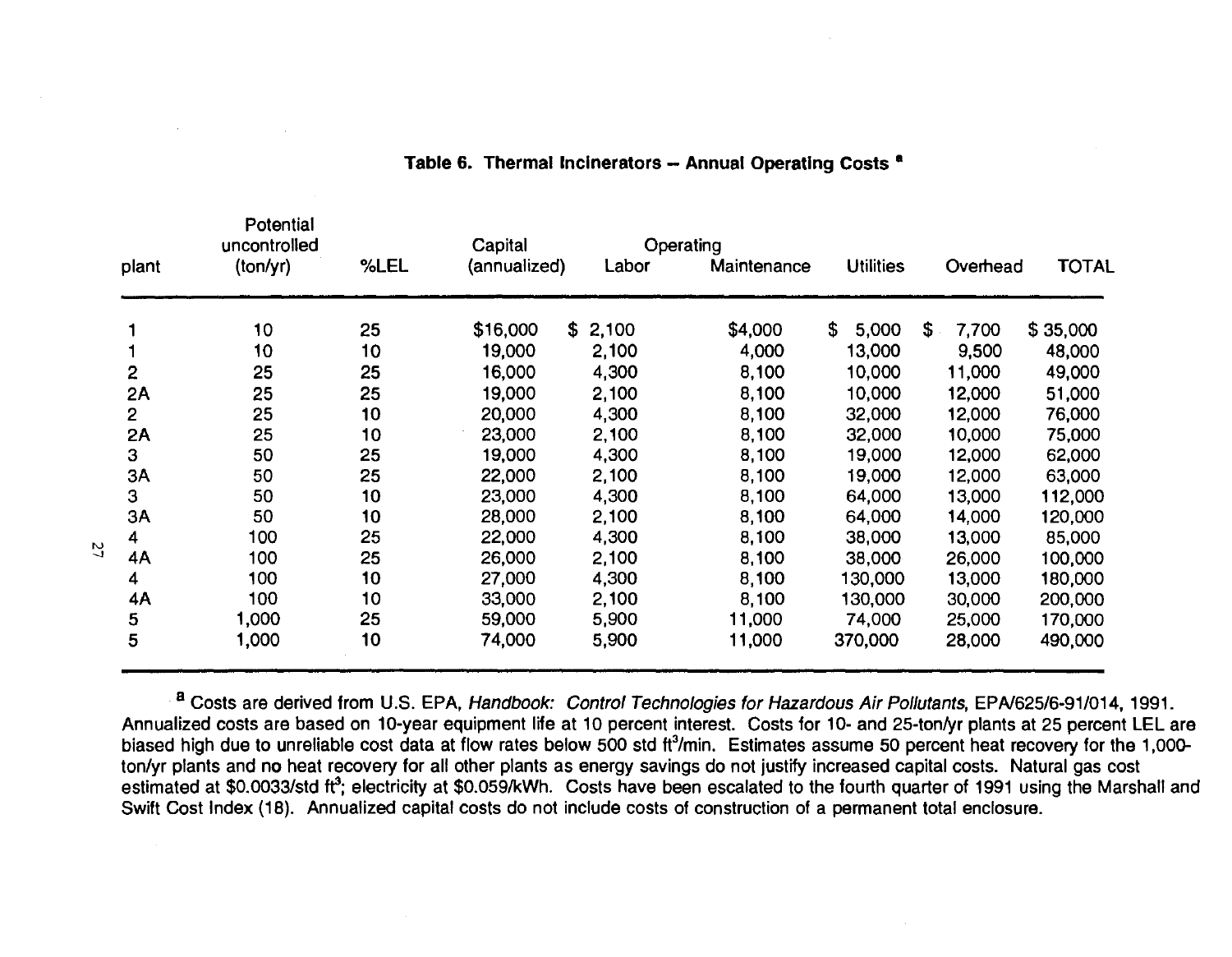| <b>Model Plant</b>      | Potential<br>Uncontrolled<br>Emissions<br>(ton/yr) | Concentration<br>$(% \mathcal{L}_{0})$ (% LEL) | <b>Cost Effectiveness</b><br>(\$/ton) |
|-------------------------|----------------------------------------------------|------------------------------------------------|---------------------------------------|
| 1                       | 10                                                 | 25                                             | \$3,500                               |
| $\blacksquare$          | 10 <sub>1</sub>                                    | 10                                             | 4,800                                 |
| $\overline{2}$          | 25                                                 | 25                                             | 2,000                                 |
| 2A                      | 25                                                 | 25                                             | 2,000                                 |
| $\mathbf{2}$            | 25                                                 | 10                                             | 3,000                                 |
| 2A                      | 25                                                 | 10                                             | 3,000                                 |
| 3                       | 50                                                 | 25                                             | 1,200                                 |
| 3A                      | 50                                                 | 25                                             | 1,300                                 |
| 3                       | 50                                                 | 10                                             | 2,200                                 |
| 3A                      | 50                                                 | 10                                             | 2,400                                 |
| $\overline{\mathbf{4}}$ | 100                                                | 25                                             | 850                                   |
| 4A                      | 100                                                | 25                                             | 1,000                                 |
| $\overline{\mathbf{4}}$ | 100                                                | 10                                             | 1,800                                 |
| 4A                      | 100                                                | 10                                             | 2,000                                 |
| 5                       | 1000                                               | 25                                             | 170                                   |
| 5                       | 1000                                               | 10                                             | 480                                   |

# Table 7. Thermal Incineration -- Cost Effectiveness<sup>\*</sup>

 $\mathbf{r}$ 

•cost effectiveness is based on 100 percent capture. If less efficient capture devices are used, cost effectiveness should be adjusted by dividing listed cost effectiveness by fractional efficiency.

 $\mathbf{r}$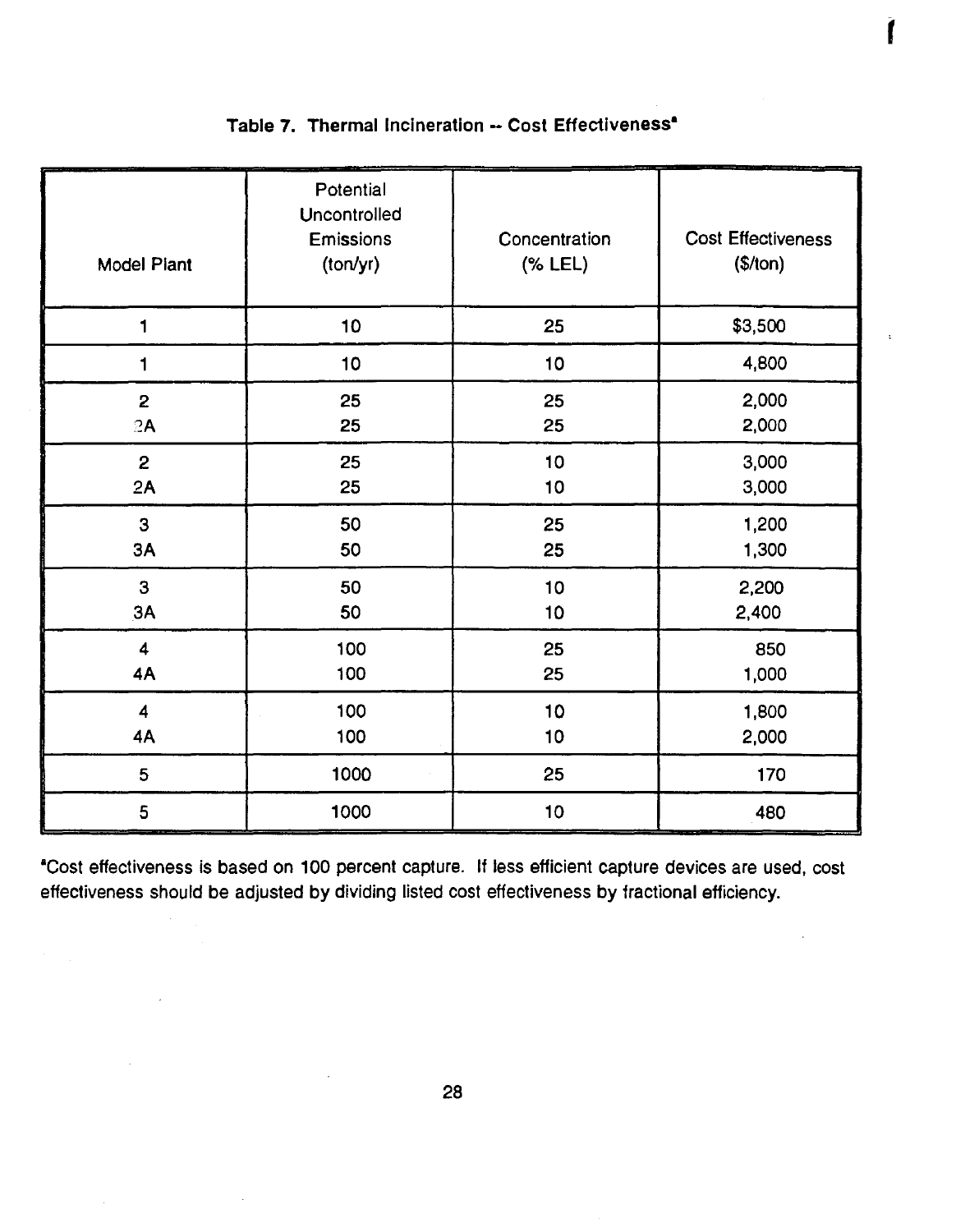## Table 8. Catalytic Incinerators - Capital Costs <sup>8</sup>

| Model<br>plant       | Potential<br>uncontrolled<br>emissions<br>(tony) |                        | <b>25% LEL</b>         | 10% LEL            |                  |  |
|----------------------|--------------------------------------------------|------------------------|------------------------|--------------------|------------------|--|
|                      |                                                  | Total                  | Annualized             | Total              | Annualized       |  |
| 1                    | 10                                               | <b>NA</b>              | <b>NA</b>              | 110,000<br>\$      | \$17,000         |  |
| $\overline{2}$<br>2A | 25<br>25                                         | <b>NA</b><br><b>NA</b> | <b>NA</b><br><b>NA</b> | 120,000<br>170,000 | 20,000<br>28,000 |  |
| 3<br>3A              | 50<br>50                                         | \$110,000<br>150,000   | \$17,000<br>25,000     | 180,000<br>250,000 | 29,000<br>41,000 |  |
| 4<br>4A              | 100<br>100                                       | 150,000<br>220,000     | 25,000<br>37,000       | 250,000<br>370,000 | 41,000<br>61,000 |  |
| 5                    | 1,000                                            | 340,000                | 55,000                 | 690,000            | 110,000          |  |

 $NA = Not Appliedble.$ 

 $LEL =$  lower explosive limit (for toluene).

a Costs are derived from U.S. EPA, Handbook: Control Technology for Hazardous Air Pollutants, EPN625/6-91/014,1991. Annualized costs are based on 10-year equipment life at 10 percent interest. Costs for 10- and 25-ton/yr plants at 25 percent LEL are not given because equipment of this size may not be available. Costs for 10- and 25-ton/yr plants may be biased high because reliable cost data are not available in this size range. Costs assume 50 percent heat recovery for the 1,000-ton/yr plant operating at 10 percent LEL and no heat recovery for all other plants, as energy savings do not justify increased capital costs. Costs have been escalated to fourth quarter 1991 using the Marshall and Swift Cost Index (18). Capital costs do not include cost of construction of a permanent total enclosure.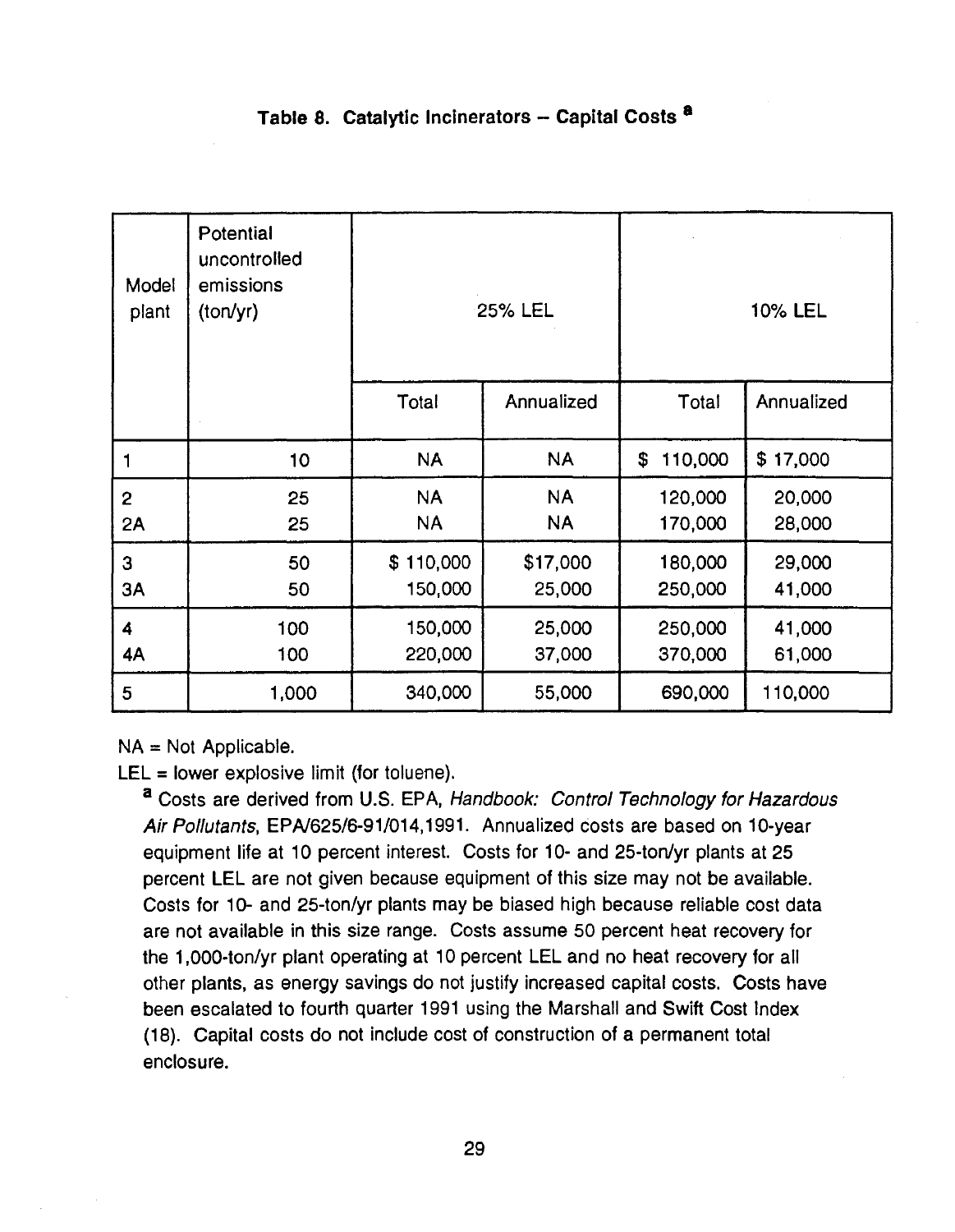| Model<br>plant | Potential<br>uncontrolled<br>emissions<br>(ton/yr) | %<br>LEL        | Capital<br>(annualized) | Operating<br>labor | Maintenance | <b>Utilities</b> | Overhead | Total    |
|----------------|----------------------------------------------------|-----------------|-------------------------|--------------------|-------------|------------------|----------|----------|
|                | 10 <sub>1</sub>                                    | 10 <sub>1</sub> | \$17,000                | \$2,100            | \$5,400     | \$<br>5,800      | \$8,900  | \$39,000 |
| $\overline{2}$ | 25                                                 | 10              | 20,000                  | 4,300              | 9,900       | 15,000           | 13,000   | 62,000   |
| 2Α             | 25                                                 | 10              | 28,000                  | 2,100              | 9,900       | 15,000           | 14,000   | 69,000   |
| 3              | 50                                                 | 25              | 17,000                  | 4,300              | 9,500       | 5,400            | 13,000   | 49,000   |
| 3A             | 50                                                 | 25              | 25,000                  | 2,100              | 9,500       | 5,400            | 13,000   | 55,000   |
| 3              | 50                                                 | 10              | 29,000                  | 4,300              | 11,000      | 29,000           | 16,000   | 89,000   |
| 3A             | 50                                                 | 10              | 41,000                  | 2,100              | 11,000      | 29,000           | 18,000   | 100,000  |
| 4              | 100                                                | 25              | 25,000                  | 4,300              | 11,000      | 65,000           | 15,000   | 120,000  |
| 4A             | 100                                                | 25              | 37,000                  | 2,100              | 11,000      | 65,000           | 17,000   | 130,000  |
| 4              | 100                                                | 10              | 39,000                  | 4,300              | 16,000      | 58,000           | 22,000   | 140,000  |
| 4A             | 100                                                | 10              | 61,000                  | 2,100              | 16,000      | 58,000           | 26,000   | 160,000  |
| 5              | 1000                                               | 25              | 51,000                  | 5,900              | 23,000      | 65,000           | 31,000   | 180,000  |
| 5              | 1000                                               | 10              | 100,000                 | 5,900              | 41,000      | 148,000          | 56,000   | 350,000  |

## Table 9. Catalytic Incinerators-Annual Operating Costs •

 $LEL =$  lower explosive limit for toluene.

<sup>8</sup> Costs are derived from U.S. EPA, Handbook: Control Technologies for Hazardous Air Pollutants, EPA/625/6-91/014, 1991. Annualized costs are based on 10-year equipment life at 10 percent interest. Costs for 10- and 25-ton/yr plants at 25 percent, LEL are not given because equipment of this size may not be available. Costs for 10- and 25-ton/yr plants may be biased high because reliable cost data are not available in this size range. Costs assume 50 percent heat recovery for the 1,000-ton/yr plant operating at 10 percent LEL and no heat recovery for all other plants as energy savings do not justify increased capital costs. Maintenance costs include a change of catalyst every 2 years. Overhead includes taxes, insurance, and administration. Costs have been escalated to fourth quarter 1991 using the Marshall and Swift Cost Index (18). Annualized capital costs do not include costs of construction of a permanent total enclosure.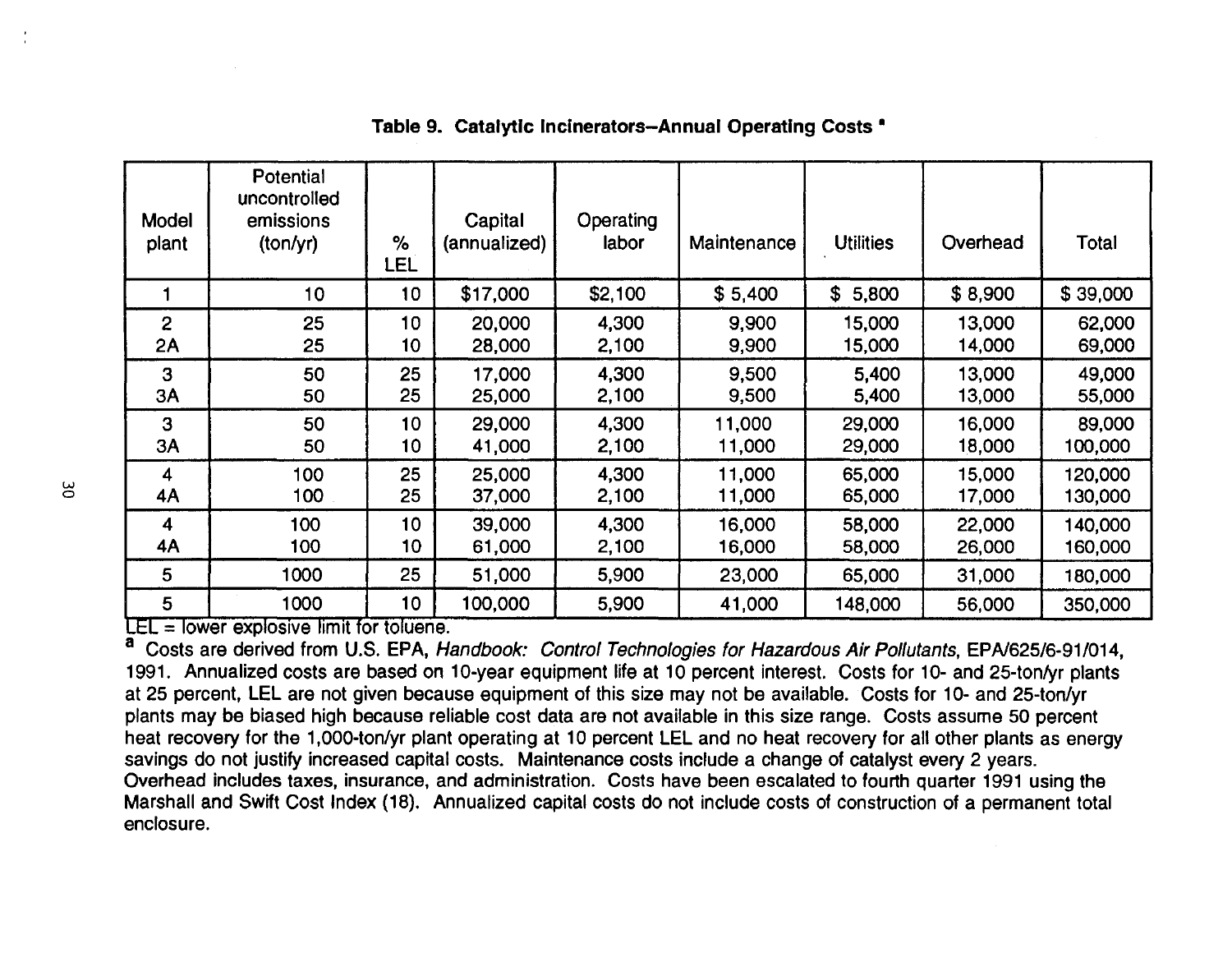controlled, is given in Table 10. Note that the decision to use catalytic incineration implies a commitment to use inks that are compatible with the catalyst.

#### 7.5 Costs of Carbon Adsorption Systems

Carbon adsorption system costs have been estimated based on toluene as the voe to be controlled. Working capacities of activated carbon applied to the model plants are assumed to be 0.67 lb toluene/lb carbon for the plants operating at 25 percent LEL and 0.61 lb toluene/lb carbon for the plants operating at 10 percent LEL. Different ink solvents and solvent mixtures may require more or less carbon.

Regenerable carbon adsorption systems are rarely used for control of flows less than 2,000 std  $\text{ft}^3/\text{min}$ . Carbon canister systems for low flows are available at about \$4/lb. This is equivalent to \$13,000 per ton of VOC controlled. An oversized regenerable carbon system provides an upper bound on the cost of systems for small facilities. These systems are more economical than canister systems, even if sized several times larger than necessary.

Capital costs for regenerable carbon adsorption systems are given in Table 11. The cost of systems for the 50-ton/yr model plants can be applied to smaller plants. The carbon system costs are much less sensitive to the VOC concentration of the stream and are primarily influenced by the amount of carbon required and the size of the vessels required to house it. Costs have been estimated using the procedures described in Handbook: Control Technologies for Hazardous Air Pollutants (8); however, more conservative assumptions about cycle time have been used.

Annual operating costs are estimated in Table 12. Cost estimates for the 10 and 25-ton/yr model plants are extremely conservative but are included because oversized regenerable systems will still be much more economical than canister systems. No credits have been included for recovered solvents; if the solvents are suitable for reuse, a significant reduction in control costs can be achieved. Cost effectiveness, in terms of cost per ton of VOC controlled, is given in Table 13. Carbon systems will be more economical than incineration systems in many cases. Note that ink formulations used in specific plants may be inconsistent with adsorption systems or may require different, and perhaps more expensive designs.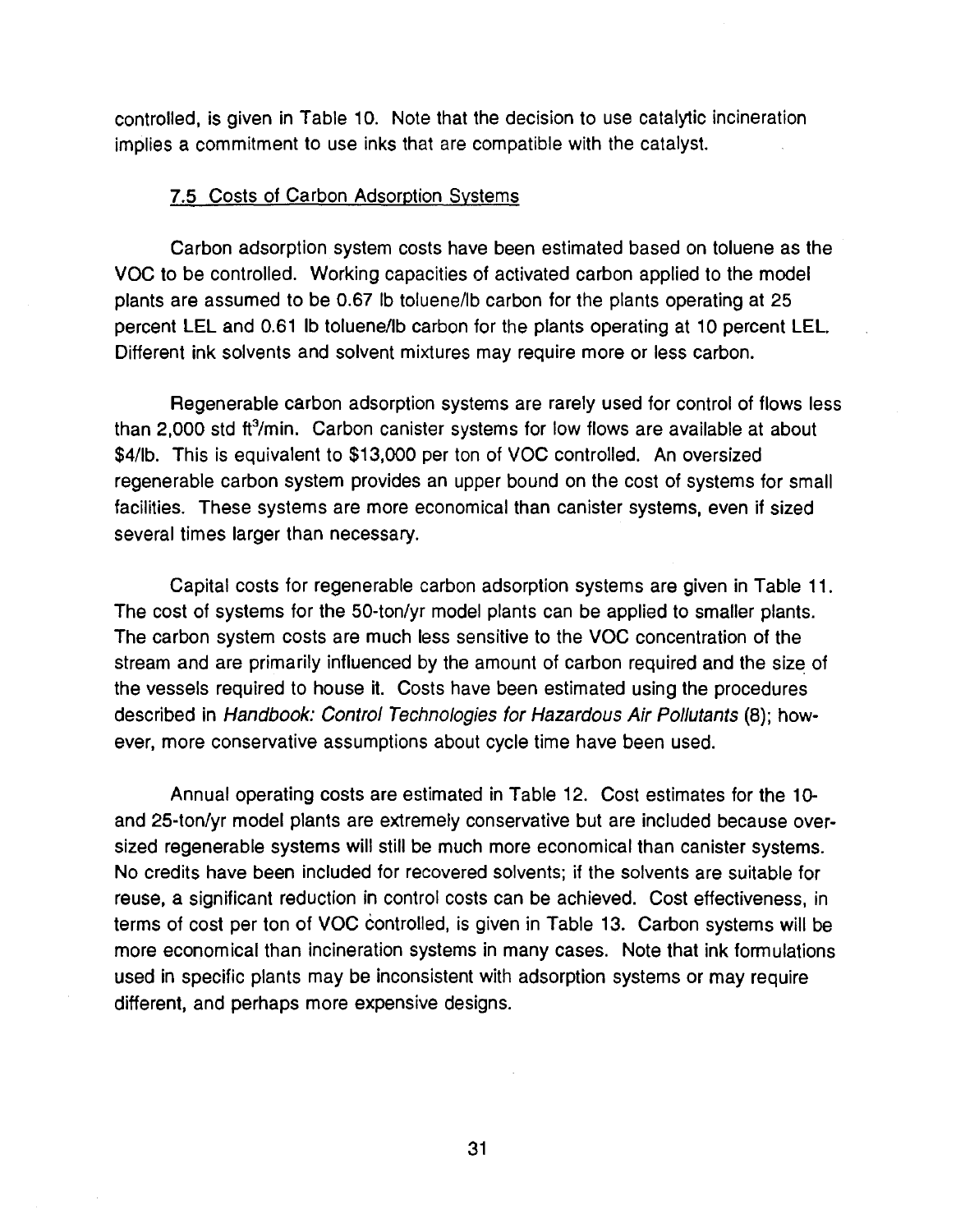|  |  |  |  | Table 10. Catalytic Incineration -- Cost Effectiveness <sup>*</sup> |
|--|--|--|--|---------------------------------------------------------------------|
|--|--|--|--|---------------------------------------------------------------------|

| Model<br>plant          | Potential<br>uncontrolled<br>emissions<br>(ton/yr) | Concentration<br>(% LEL) | Cost<br>effectiveness<br>(\$/ton) |
|-------------------------|----------------------------------------------------|--------------------------|-----------------------------------|
| 1                       | 10                                                 | 10                       | \$3,900                           |
| $\overline{2}$          | 25                                                 | 10                       | 2,500                             |
| 2A                      | 25                                                 | 10                       | 2,800                             |
| 3                       | 50                                                 | 25                       | 980                               |
| 3A                      | 50                                                 | 25                       | 1,100                             |
| 3                       | 50                                                 | 10                       | 1,800                             |
| 3A                      | 50                                                 | 10                       | 2,000                             |
| $\overline{\mathbf{4}}$ | 100                                                | 25                       | 1,200                             |
| 4A                      | 100                                                | 25                       | 1,300                             |
| 4                       | 100                                                | 10                       | 1,400                             |
| 4A                      | 100                                                | 10                       | 1,600                             |
| 5                       | 1000                                               | 25                       | 180                               |
| 5                       | 1000                                               | 10                       | 350                               |

LEL = Lower explosive limit (for toluene).

 $\sim$ 

-Cost effectiveness assumes 100 percent capture. If capture efficiency is less than 100 percent, cost effectiveness should be adjusted by dividing by the fractional capture efficiency.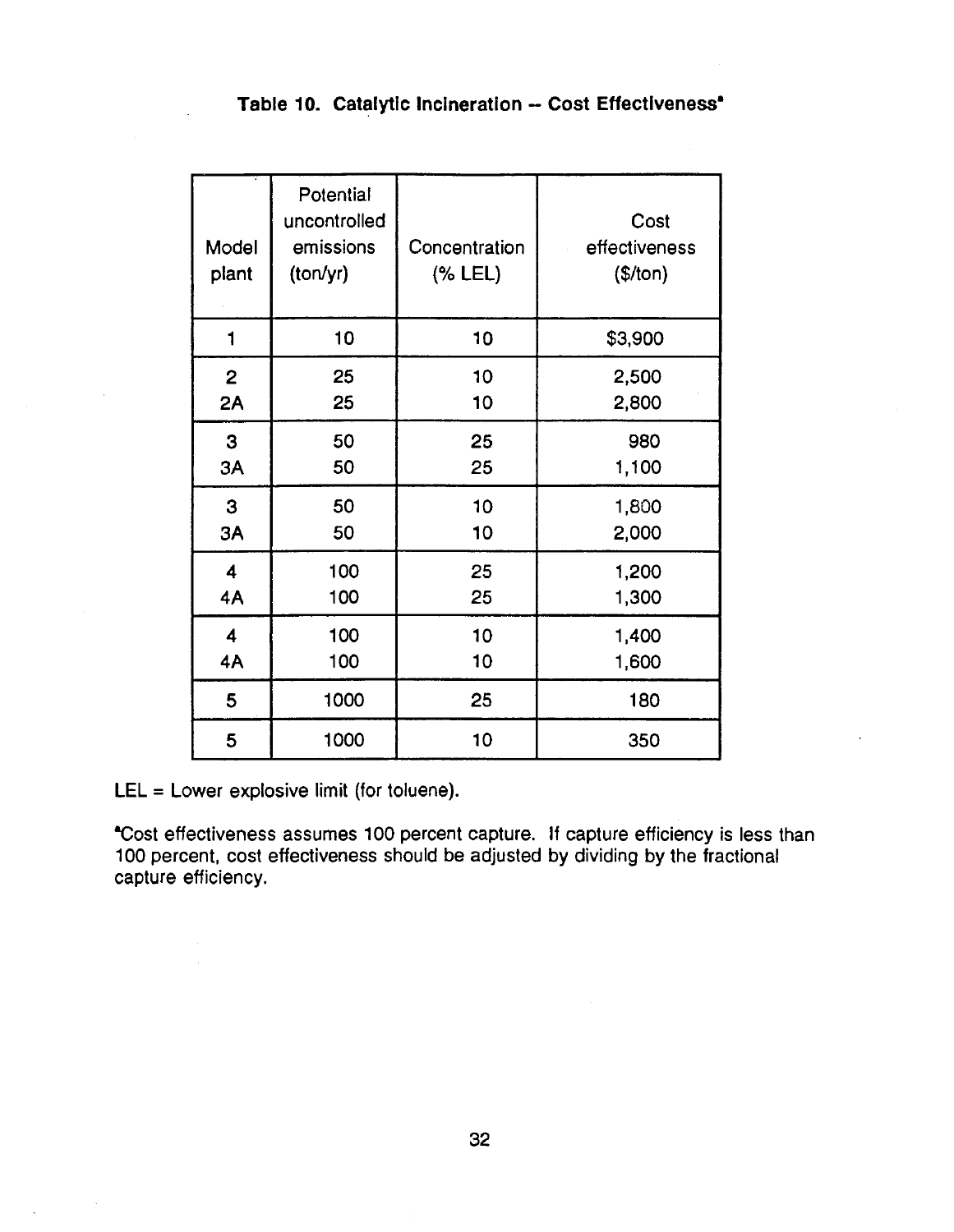| Model<br>plant | Potential<br>uncontrolled<br>emissions<br>(tonyr) |           | 25% LEL    | 10% LEL   |            |  |
|----------------|---------------------------------------------------|-----------|------------|-----------|------------|--|
|                |                                                   | Total     | Annualized | Total     | Annualized |  |
| 3, 3A          | 50                                                | \$77,000  | \$13,000   | \$77,000  | \$13,000   |  |
| 4, 4A          | 100                                               | \$110,000 | \$17,000   | \$110,000 | \$17,000   |  |
| 5              | 1000                                              | \$330,000 | \$53,000   | \$330,000 | \$53,000   |  |

## Table 11. Carbon Adsorption Systems--Capital Costs <sup>8</sup>

LEL =Lower explosive limit (for toluene).

<sup>a</sup>Costs are derived from, Handbook: Control Technologies for Hazardous Air Pollutants, EPA/625/6-91/014, 1991. Annualized costs are based on 10-year equipment life at 10 percent interest. Costs for 10- and 25-ton/yr plants are not given because equipment of this size may not be available. Costs for 50- and 100-ton/yr model plants are based on two adsorbers each with a working capacity equivalent to 24 hours of emissions. Costs for the 1,000-ton/yr model plant are based on three adsorbers each with a capacity equivalent to 12 hours of emissions. Smaller facilities could be controlled with systems suitable for the 50-ton/yr model plant. Costs for 100- and 1,000-ton/yr model plants may be biased high, as shorter cycle times (and smaller absorbers) may be adequate. Costs have been escalated to fourth quarter 1991 using the Marshall and Swift Cost Index (18). Capital costs do not include construction of a permanent total enclosure.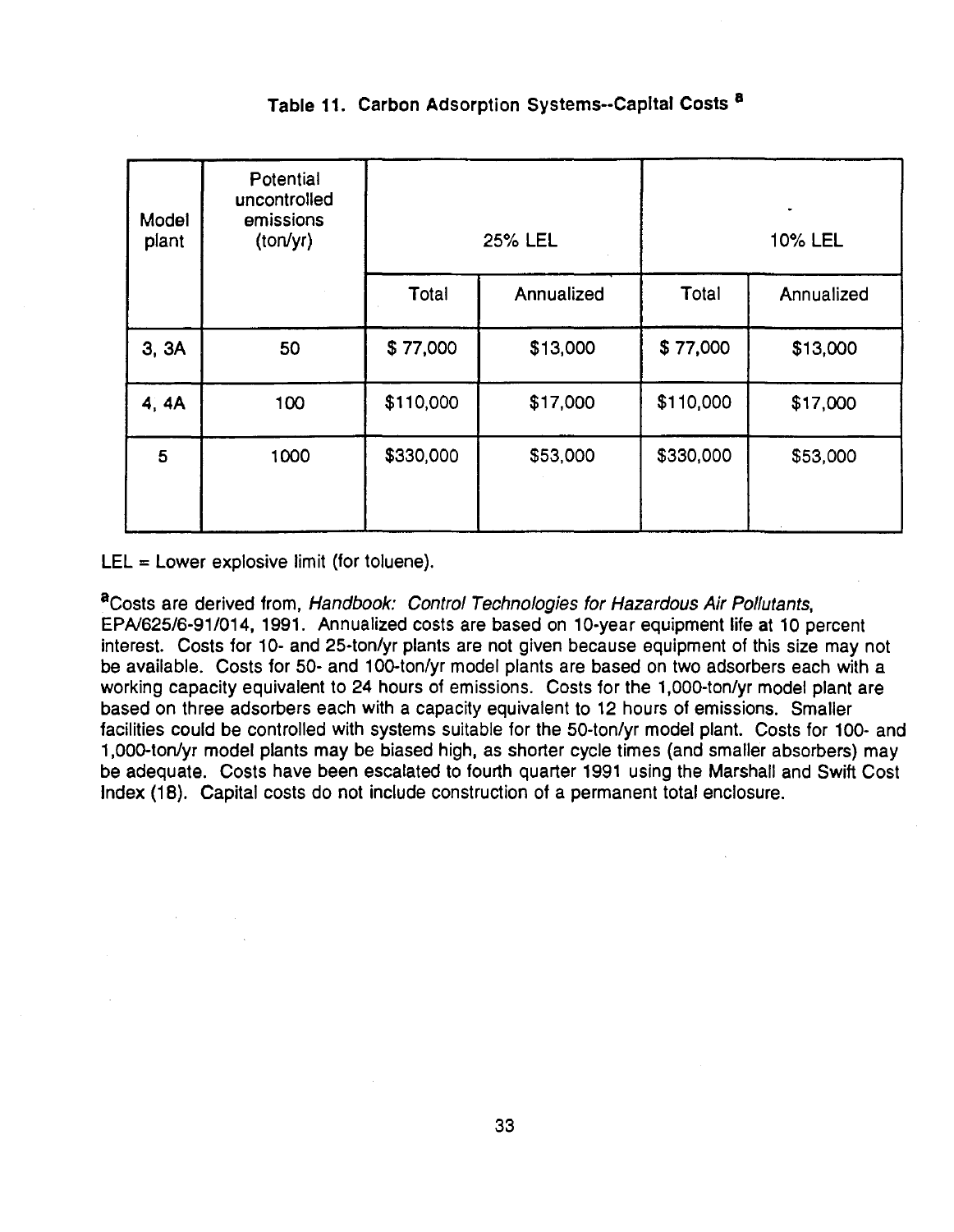| Model<br>plant | Potential<br>uncontrolled<br>emissions<br>(ton/yr) | % LEL           | Capital<br>(annualized) | Operating<br>labor | Maintenance | <b>Utilities</b> | Overhead   | Total        |
|----------------|----------------------------------------------------|-----------------|-------------------------|--------------------|-------------|------------------|------------|--------------|
|                | 10                                                 | 25              | \$(13,000)              | \$(2,100)          | \$(9,000)   | \$(200)          | \$(11,000) | $$$ (35,000) |
|                | 10                                                 | 10 <sub>1</sub> | (13,000)                | (2, 100)           | (9,000)     | (200)            | (11,000)   | (35,000)     |
| 2, 2A          | 25                                                 | 25              | (13,000)                | (2, 100)           | (9,000)     | (500)            | (11,000)   | (36,000)     |
| 2, 2A          | 25                                                 | 10 <sub>1</sub> | (13,000)                | (2,100)            | (9,000)     | (650)            | (11,000)   | (36,000)     |
| 3, 3A          | 50                                                 | 25              | 13,000                  | 4,300              | 9,200       | 1000             | (11,000)   | 38,000       |
| 3, 3A          | 50                                                 | 10 <sub>1</sub> | 13,000                  | 4,300              | 9,000       | 1300             | (11,000)   | 39,000       |
| 4, 4A          | 100                                                | 25              | 17,000                  | 4,300              | 9,000       | 2000             | 13,000     | 45,000       |
| 4, 4A          | 100                                                | 10              | 17,000                  | 4,300              | 9,000       | 2600             | 13,000     | 46,000       |
| 5              | 1000                                               | 25              | 53,000                  | 5,900              | 14,000      | 20,000           | 25,000     | 120,000      |
| 5              | 1000                                               | 10              | 53,000                  | 5,900              | 14,000      | 26,000           | 25,000     | 120,000      |

## Table 12. Carbon Adsorption Systems - Operating Costs <sup>a</sup>

LEL • Lower explosive limit (for toluene).

<sup>8</sup>Costs are derived from Handbook: Control Technologies for Hazardous Air Pollutants, EPN625/6-91/014, 1991. Annualized costs are based on 10-year equipment life at 10 percent interest. Costs for 10· and 25-ton/yr plants have been estimated as equivalent to costs for 50-ton/yr plants because of the lack of reliable cost data for flows less than 2,000 std ft<sup>3</sup>/min and very high economies of scale in equipment costs. Estimates assume no credit for recovery of solvent. Recovered solvents may be worth up to \$200/ton, if the composition is suitable for reuse. Electricity cost is estimated at \$0.059/kWh. Carbon costs estimated at \$2/lb with a 5-year life. Overhead costs include taxes, insurance, and administration. Costs have been escalated to fourth quarter 1991 using the Marshall and Swift Cost Index (18). Annualized capital costs do not include costs of construction of a permanent total enclosure.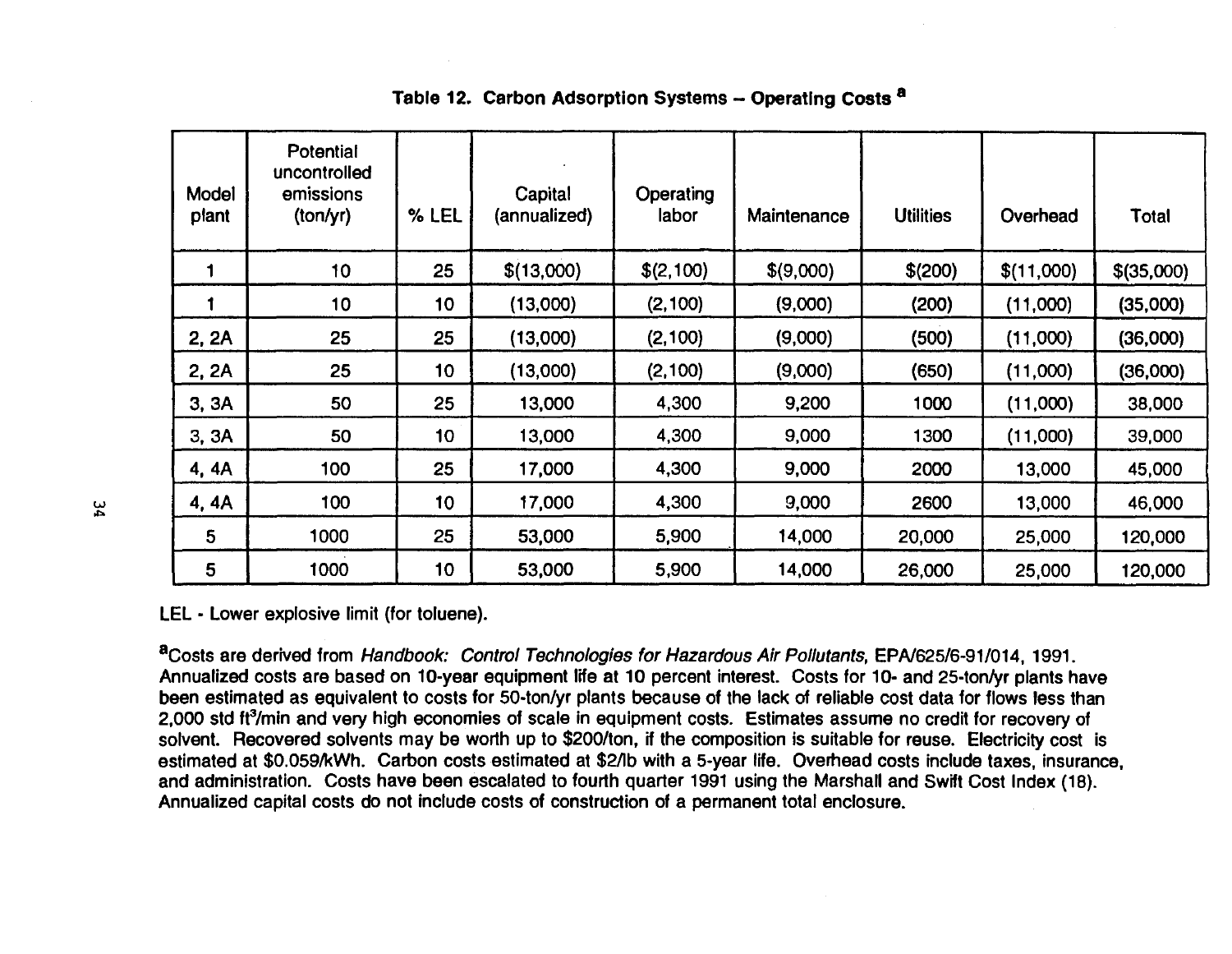|                | Potential<br>uncontrolled |                          |                                |
|----------------|---------------------------|--------------------------|--------------------------------|
| Model<br>plant | emissions<br>(Ton/year)   | Concentration<br>(% LEL) | Cost effectiveness<br>(\$/ton) |
| 1              | 10                        | 25                       | \$3,500 $(13,000)^b$           |
| 1              | 10                        | 10                       | $3,500$ $(13,000)^b$           |
| 2, 2A          | 25                        | 25                       | 1,400 $(13,000)^b$             |
| 2, 2A          | 25                        | 10                       | 1,400 $(13,000)^b$             |
| 3, 3A          | 50                        | 25                       | 760                            |
| 3, 3A          | 50                        | 10                       | 780                            |
| 4, 4A          | 100                       | 25                       | 450                            |
| 4, 4A          | 100                       | 10                       | 460                            |
| 5              | 1000                      | 25                       | 120                            |
| 5              | 1000                      | 10                       | 120                            |

## Table 13. Carbon Adsorption - Cost Effectiveness a

a Carbon capacity has been assumed at 0.6 lb carbon/lb toluene. Estimates for regenerable systems for 10- and 25-ton/yr model plants are based on capital costs for 50-ton/yr model plants. Actual cost for these plants will be lower. Costs were estimated using Handbook: Control Technologies for Hazardous Air Pollutants, EPA/625/6-91/014, 1991, and escalated to fourth quarter 1991 using the Marshall and Swift Cost Index (18}. Cost effectiveness assumes 100 percent capture. If capture efficiency is less than 100 percent, cost effectiveness should be adjusted by dividing by the fractional capture efficiency.

b The cost of "throwaway• carbon canisters is estimated at \$4/lb total.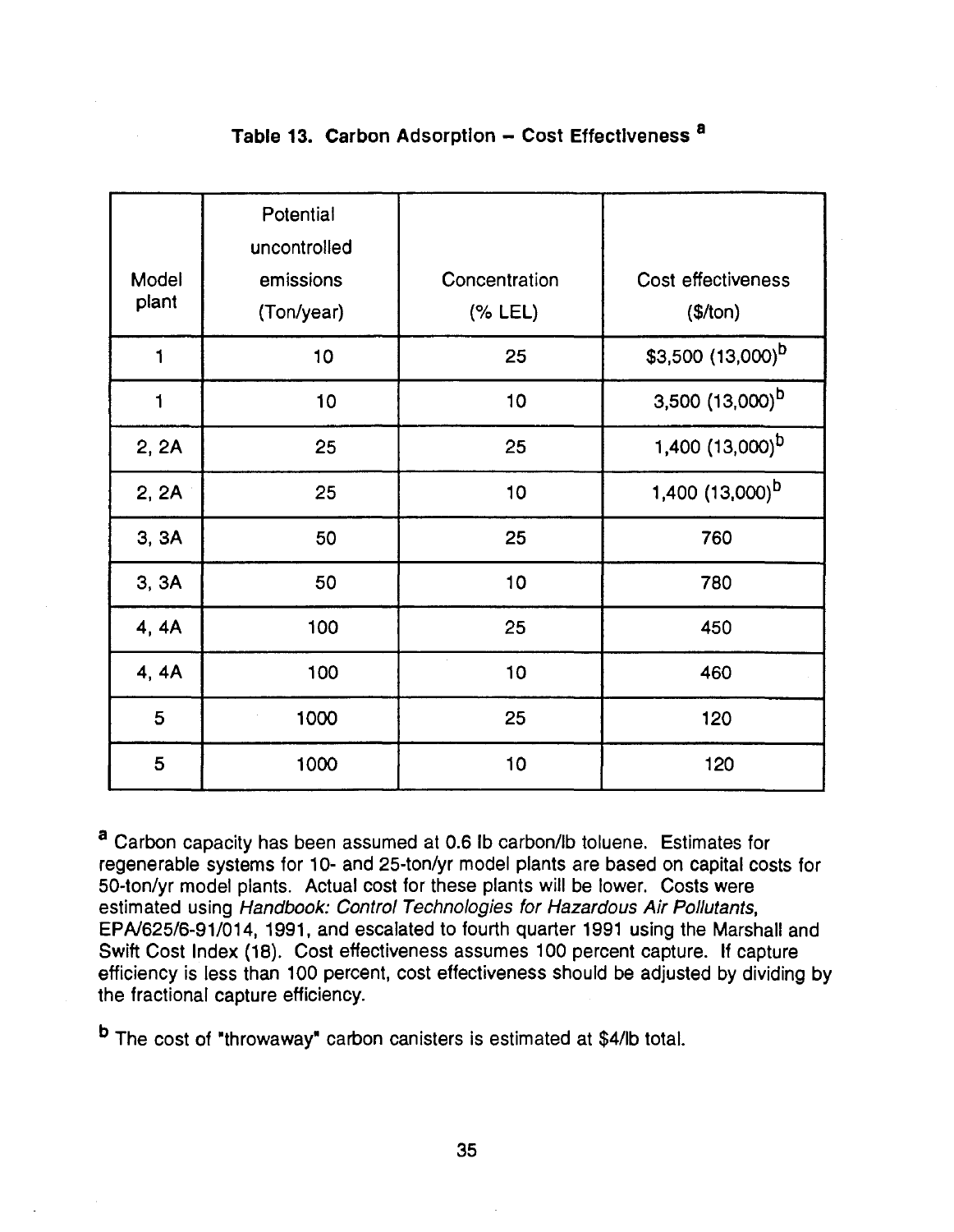### References

- 1. Vincent, E. J. and W. M. Vatavuk. Control of Volatile Organic Emissions from Existing Stationary Sources, Volume VIII, Graphic Arts-Rotogravure and Flexography. EPA-450/2-78-033 (NTIS PB292490). Office of Air Quality Planning and Standards, Research Triangle Park, NC. 1978.
- 2. Capone, S. V. and M. W. Petroccia. Guidance to State and Local Agencies in Preparing Regulations to Control Volatile Organic Compounds from 10 Stationary Source Categories. EPA-450/2-79-004 (NTIS PB80-157290). Office of Air Quality Planning and Standards, Research Triangle Park, NC. 1979.
- 3. Strauss, V. The Printing Industry. Printing Industries of America, Inc. Washington, DC. 1967.
- 4. National Association of Printing Ink Manufacturers. Printing Ink Handbook, Fifth Edition. Harrison, NY. 1988.
- 5. Gravure Association of America. Gravure Process and Technology. Distributed by Gravure Association of America, 1220A Scottsville Road, RochesterNY 14624. 1991.
- 6. International Paper. Pocket Pal -- A Graphic Arts Production Handbook, Fourteenth Edition. International Paper Company, 6400 Poplar Ave. , Memphis, TN 38197. 1989.
- 7. Standards of Performance for Magnetic Tape Coating Facilities. 40 CFR 60, Subpart SS, July 1990, pp 438-444.
- 8. Sink, M. Handbook: Control Techniques for Hazardous Air Pollutants. EPN625/6-91/014. Center for Environmental Research Information, Cincinnati, OH. 1991.
- 9. U.S. Environmental Protection Agency. Carbon Adsorption for Control of VOC Emissions: Theory and Full-Scale System Performance. EPA-450/3-88-012 (NTIS PB91-182006). 1988.